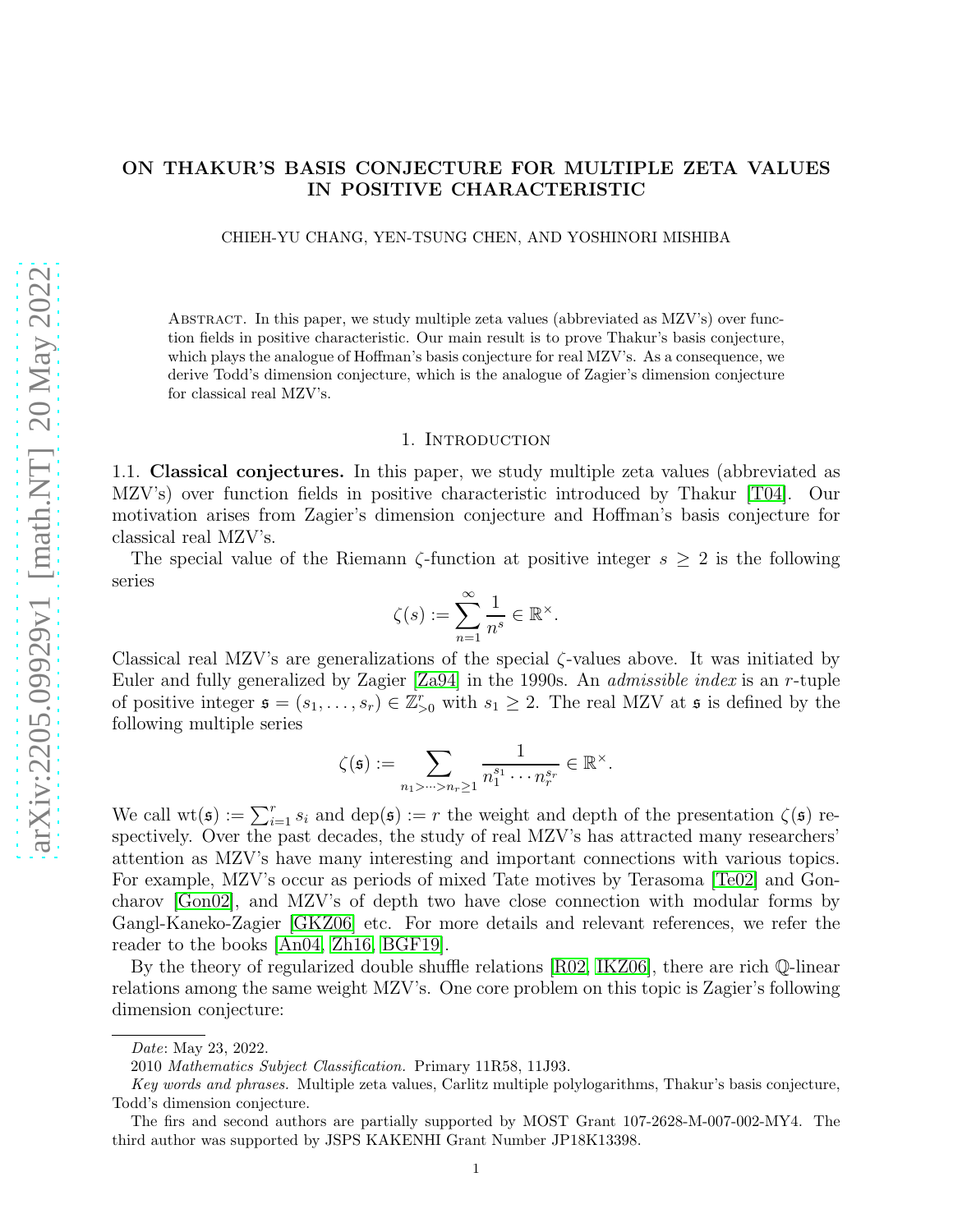<span id="page-1-0"></span>**Conjecture 1.1.1** (Zagier's dimension conjecture). For an integer  $w \geq 2$ , we let  $\mathfrak{Z}_w$  be the Q-vector space spanned by real MZV's of weight w. We put  $d_0 := 1$ ,  $d_1 := 0$ ,  $d_2 := 1$  and  $d_w := d_{w-2} + d_{w-3}$  for integers  $w \geq 3$ . Then for each integer  $w \geq 2$ , we have

$$
\dim_{\mathbb{Q}} \mathfrak{Z}_w = d_w.
$$

The best known result towards Zagier's dimension conjecture until now has been the upper bound result proved by Terasoma [\[Te02\]](#page-30-2) and Goncharov [\[Gon02\]](#page-30-3) independently. Namely, they showed that  $\dim_{\mathbb{Q}}\mathfrak{Z}_w \leq d_w$  for all integers  $w \geq 2$ . Due to numerical computation, Hoffman [\[Ho97\]](#page-30-8) proposed the following conjectural basis for  $\mathfrak{Z}_w$  for each  $w \geq 2$ .

<span id="page-1-1"></span>**Conjecture 1.1.2** (Hoffman's basis conjecture). For an integer  $w \geq 2$ , we let  $\mathcal{I}_{w}^{H}$  be the set of admissible indices  $\mathfrak{s} = (s_1, \ldots, s_r)$  with  $s_i \in \{2,3\}$  satisfying  $\text{wt}(\mathfrak{s}) = w$ . Then the following set

$$
\mathcal{B}^\text{H}_w := \left\{ \zeta(\mathfrak{s}) | \mathfrak{s} \in \mathcal{I}^\text{H}_w \right\}
$$

is a basis of the Q-vector space  $\mathfrak{Z}_w$ .

We mention that Hoffman's basis conjecture implies Zagier's dimension conjecture. In [\[Br12\]](#page-29-2), Brown proved Hoffman's basis conjecture for *motivic* MZV's. As there is a surjective map from motivic MZV's to real MZV's, Brown's theorem implies that Hoffman's conjectural basis would be a generating set for  $\mathfrak{Z}_w$ , and as a consequence the upper bound result of Terasoma and Goncharov would be derived. Our main results in this paper are to prove the analogues of Conjecture [1.1.1](#page-1-0) and Conjecture [1.1.2](#page-1-1) in the function fields setting.

1.2. The main results. In the positive characteristic setting, we let  $A := \mathbb{F}_q[\theta]$  the polynomial ring in the variable  $\theta$  over a finite field  $\mathbb{F}_q$  of q elements, where q is a power of a prime number p. We let k be the field of fractions of A, and  $\lvert \cdot \rvert_{\infty}$  be the normalized absolute value on k at the infinite place  $\infty$  of k for which  $|\theta|_{\infty} = q$ . Let  $k_{\infty} := \mathbb{F}_q((1/\theta))$  be the completion of k with respect to  $|\cdot|_{\infty}$ . We then fix an algebraic closure  $\overline{k_{\infty}}$  of  $k_{\infty}$  and still denote by  $|\cdot|_{\infty}$  the extended absolute value on  $\overline{k_{\infty}}$ . We let  $\mathbb{C}_{\infty}$  be the completion of  $\overline{k_{\infty}}$  with respect to  $|\cdot|_{\infty}$ . Finally, we let  $\overline{k}$  be the algebraic closure of k inside  $\mathbb{C}_{\infty}$ .

Let  $A_{+}$  be the set of monic polynomials of A, which plays an analogous role to the set of positive integers now in the function field setting. In [\[T04\]](#page-30-0), Thakur introduced the following positive characteristic MZV's: for any r-tuple of positive integers  $\mathfrak{s} = (s_1, \ldots, s_r) \in \mathbb{Z}_{>0}^r$ ,

(1.2.1) 
$$
\zeta_A(\mathfrak{s}) := \sum_{a_1, \cdots, a_r \in A_+} \frac{1}{a_1^{s_1} \cdots a_r^{s_r}} \in k_\infty
$$

with the restriction that  $|a_1|_{\infty} > \cdots > |a_r|_{\infty}$ . As our absolute value  $|\cdot|_{\infty}$  is non-archimedean, the series  $\zeta_A(\mathfrak{s})$  converges in  $k_{\infty}$ . However, Thakur [\[T09a\]](#page-30-9) showed that such series are in fact non-vanishing. The weight and the depth of the presentation  $\zeta_A(\mathfrak{s})$  are defined to be  $wt(\mathfrak{s}) := \sum_{i=1}^r s_i$  and  $dep(\mathfrak{s}) := r$  respectively. When  $dep(\mathfrak{s}) = 1$ , these values are called Carlitz zeta values as initiated by Carlitz in [\[Ca35\]](#page-29-3).

As from now on we focus on MZV's in positive characteristic, in what follows MZV's will be Thakur's ( $\infty$ -adic) MZV's. In [\[T10\]](#page-30-10), Thakur established a product on MZV's, which is called  $q$ -shuffle relation in this paper. Namely, the product of two MZV's can be expressed as an  $\mathbb{F}_p$ -linear combination of MZV's whose weights are the same. It follows that the k-vector space  $\mathcal Z$  spanned by all MZV's form an algebra.

Note that k-algebraic relations among MZV's are  $\overline{k}$ -linear relations among monomials of MZV's, which can be expressed as  $\overline{k}$ -linear relations among MZV's by q-shuffle relations mentioned above. In [\[C14\]](#page-29-4), the first named author of the present paper proved that all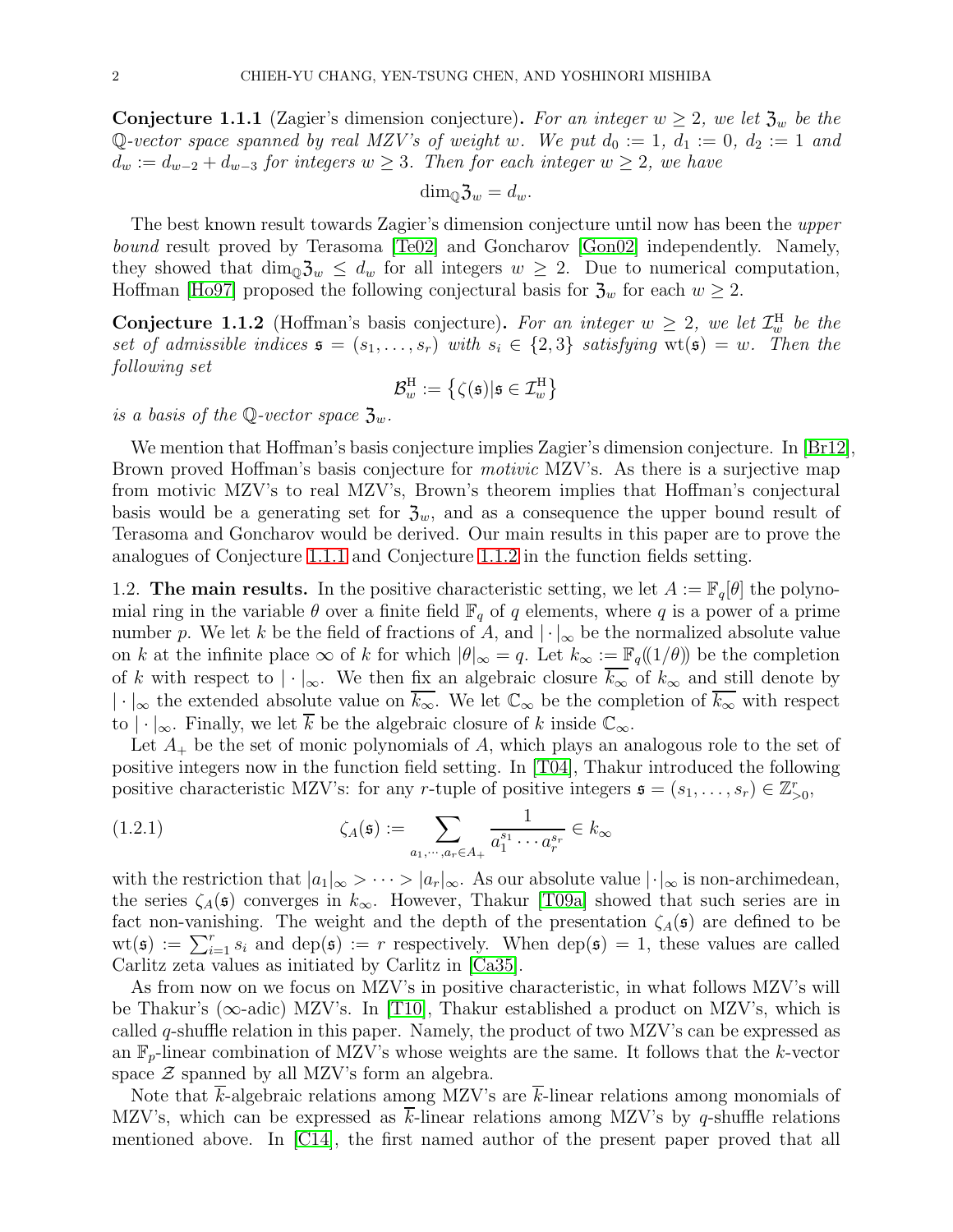k-linear relations come from k-linear relations among MZV's of the same weight. Therefore, determination of the dimension of the k-vector space of MZV's of weight w for  $w \in \mathbb{Z}_{>0}$ is the central problem in this topic. Via numerical computation, Todd [\[To18\]](#page-30-11) provided the following analogue of Zagier's dimension conjecture.

<span id="page-2-0"></span>**Conjecture 1.2.2** (Todd's dimension conjecture). For any positive integer w, let  $\mathcal{Z}_w$  be the k-vector space spanned by all MZV's of weight w. Define

$$
d'_w = \begin{cases} 2^{w-1} & \text{if } 1 \leq w < q, \\ 2^{q-1} - 1 & \text{if } w = q, \\ \sum_{i=1}^q d'_{w-i} & \text{if } w > q. \end{cases}
$$

Then one has

 $\dim_k \mathcal{Z}_w = d'_w.$ 

In analogy with Hoffman's basis conjecture, Thakur [\[T17\]](#page-30-12) proposed the following conjecture.

<span id="page-2-1"></span>**Conjecture 1.2.3** (Thakur's basis conjecture). Let w be a positive integer, and let  $\mathcal{I}_{w}^{\mathrm{T}}$  be the set consisting of all  $\mathfrak{s} = (s_1, \ldots, s_r) \in \mathbb{Z}_{>0}^r$  (varying positive integers r) for which

•  $\operatorname{wt}(\mathfrak{s})=w;$ 

• 
$$
s_i \leq q
$$
 for all  $1 \leq i \leq r-1$ ;

•  $s_r < q$ .

Then the following set

$$
\mathcal{B}_w^{\rm T}:=\left\{\zeta_A(\mathfrak{s})|\mathfrak{s}\in\mathcal{I}_w^{\rm T}\right\}
$$

is a basis of the k-vector space  $\mathcal{Z}_w$ .

We mention that for every positive integer w, the cardinality of  $\mathcal{I}_{w}^{\mathrm{T}}$  is equal to  $d'_{w}$  given in Conjecture [1.2.2.](#page-2-0) It follows that as in the classical case, Thakur's basis conjecture implies Todd's dimension conjecture. The main result of this paper is to prove Thakur's basis conjecture.

<span id="page-2-2"></span>**Theorem 1.2.4.** For any positive integer  $w$ , Conjecture [1.2.3](#page-2-1) is true. As a consequence, Conjecture [1.2.2](#page-2-0) is also true.

*Remark* 1.2.5. In [\[ND21\]](#page-30-13), Ngo Dac showed that for each  $w \geq 1$ ,  $\mathcal{B}_w^T$  is a generating set for the k-vector space  $\mathcal{Z}_w$ . As a consequence of Ngo Dac's result, one has the upper bound result:

$$
\dim_w \mathcal{Z}_w \le d'_w, \ \forall w \ge 1.
$$

Theoretically, to prove Thakur's basis conjecture it suffices to show that his conjectural basis is linearly independent over k. However, when developing our approaches in a unified framework, we reprove Ngo Dac's result mentioned above in Corollary [3.2.5,](#page-11-0) which also provides a generating set for the k-vector space spanned by the special values  $\text{Li}_s(1)$  for all indices  $\mathfrak s$  with  $wt(\mathfrak s) = w$  and which is described in the next section.

Remark 1.2.6. As mentioned above, by  $\lbrack C14 \rbrack$  k-linear independence of MZV's implies klinear independence. It follows that for each positive integer  $w$ ,  $\mathcal{B}_w^T$  is also a basis for the  $\overline{k}$ -vector space spanned by the MZV's of weight w.

Given a finite place v of k, we mention that v-adic MZV's  $\zeta_A(\mathfrak{s})_v$  were introduced in [\[CM21\]](#page-30-14) for  $\mathfrak{s} \in \mathbb{Z}_{>0}^r$ . By [\[CM21,](#page-30-14) Thm. 1.2.2], there is a natural k-linear map from ( $\infty$ -adic) MZV's to v-adic MZV's, and it was further shown that the map is indeed an algebra homomorphism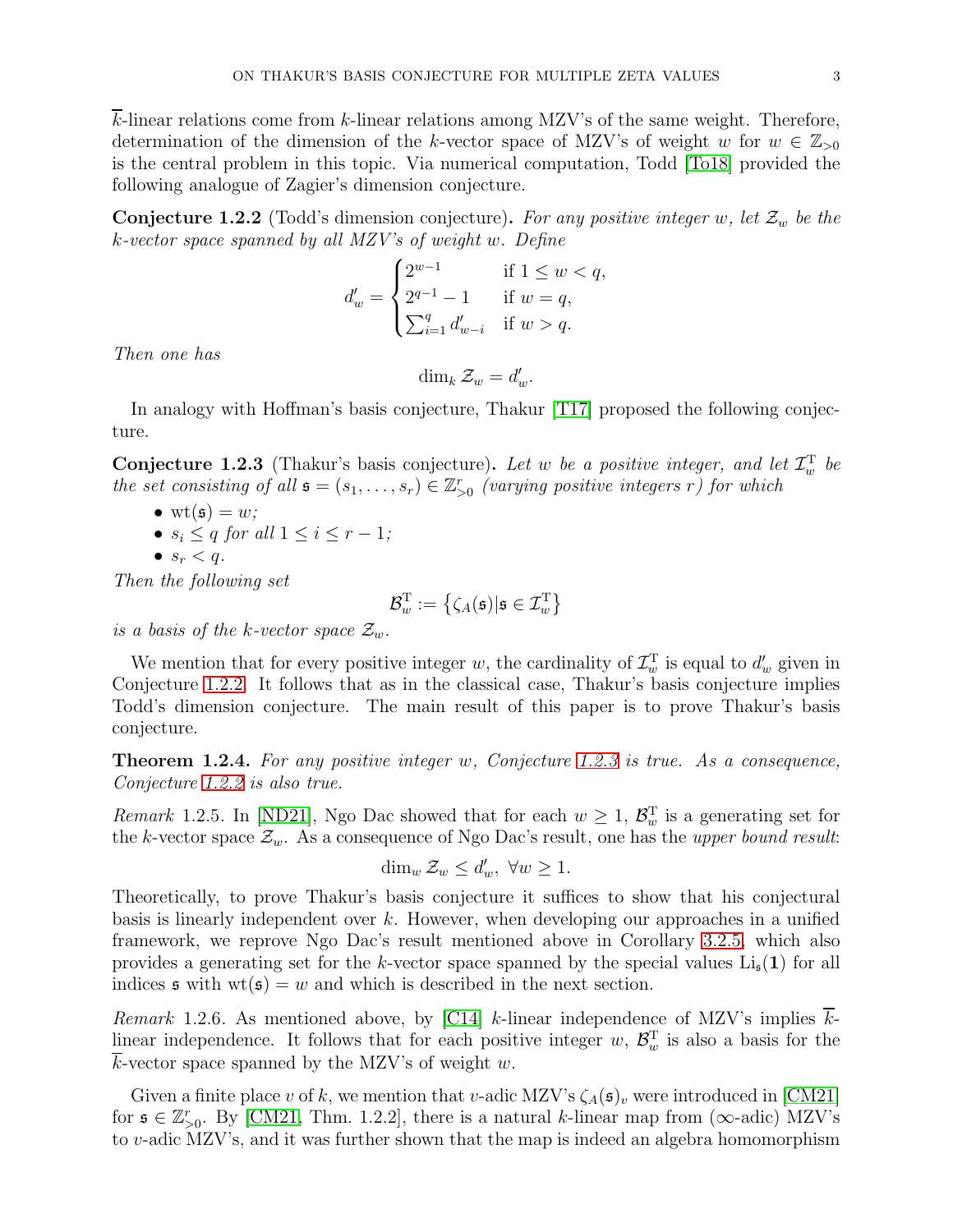with kernel containing the ideal generated by  $\zeta_A(q-1)$  since  $\zeta_A(q-1)_v = 0$  by [\[Go79\]](#page-30-15). As a consequence of Theorem [1.2.4,](#page-2-2) we have the following upper bound result for  $v$ -adic MZV's.

**Corollary 1.2.7.** Let v be a finite place of k. For a positive integer w, we let  $\mathcal{Z}_{v,w}$  be the  $\overline{k}$ -vector space space by v-adic MZV's of weight w defined in [\[CM21\]](#page-30-14). Then we have

$$
\dim_k \mathcal{Z}_{v,w} \le d'_w - d'_{w-(q-1)},
$$

where  $d'_0 := 1$  and  $d'_n := 0$  for  $n < 0$ .

1.3. Strategy of proofs. The key ingredient of our proof of Theorem [1.2.4](#page-2-2) is to switch the study of MZV's to that of the special values of Carlitz multiple polylogarithms (abbreviated as CMPL's) Li<sub>s</sub> for  $\mathfrak{s} \in \mathbb{Z}_{>0}^r$  defined by the first named author in [\[C14\]](#page-29-4). For the definition of Li<sup>s</sup> , see [\(2.2.1\)](#page-6-0). Note that CMPL's are higher depth generalization of the Carlitz polylogarithms initiated by Anderson-Thakur [\[AT90\]](#page-29-5). Based on the interpolation formula of Anderson-Thakur [\[AT90,](#page-29-5) [AT09\]](#page-29-6), one knows from [\[C14\]](#page-29-4) that  $\zeta_A(\mathfrak{s})$  can be expressed as a k-linear combinations of CMPL's at some integral points, and in the particular case for  $\mathfrak{s} \in \mathcal{I}_{w}^{\mathrm{T}}$ , one has the simple identity  $(2.2.7)$  that

$$
\zeta_A(\mathfrak{s})=\mathrm{Li}_{\mathfrak{s}}(\mathbf{1}),
$$

where  $\mathbf{1} := (1, ..., 1) \in \mathbb{Z}_{>0}^{\text{dep}(\mathfrak{s})}$ >0 .

Given a positive integer w, we let  $\mathcal{I}^{\text{ND}}_w$  be the set consisting of all tuples of positive integers  $\mathfrak{s} = (s_1, \ldots, s_r)$  with  $\text{wt}(\mathfrak{s}) = w$  and  $q \nmid s_i$  for all  $1 \leq i \leq r$ , and note that  $\mathcal{I}^{\text{ND}}_w$  was used and studied in [\[ND21\]](#page-30-13). The overall arguments in the proof of Theorem [1.2.4](#page-2-2) are divided into the following two parts:

- (I) We show in Corollary [3.2.5](#page-11-0) that the two sets  $\mathcal{B}_w^{\text{Li,T}} := \{\text{Li}_{\mathfrak{s}} | \mathfrak{s} \in \mathcal{I}_w^{\text{T}} \}$  and  $\mathcal{B}_w^{\text{T}}$  are generating sets of the k-vector space  $\mathcal{Z}_w$  for every positive integer w (the latter one was known by Ngo Dac [\[ND21\]](#page-30-13)), and further show in Theorem [3.2.6](#page-11-1) that the set  $\left\{\operatorname{Li}_{\mathfrak{s}}(1)|\mathfrak{s}\in\mathcal{I}^{\rm ND}_{w}\right\}$  is a generating set for  $\mathcal{Z}_{w}$ .
- (II) We prove in Theorem [5.2.1](#page-24-0) that  $\{Li_{\mathfrak{s}}(1)|\mathfrak{s} \in \mathcal{I}_{w}^{ND}\}\)$  is a linearly independent set over k. Since  $|\mathcal{I}_w^{\text{T}}| = |\mathcal{I}_w^{\text{ND}}|$  (see Proposition [2.1.1\)](#page-5-0), it follows that  $\mathcal{B}_w^{\text{T}}$  is a k-basis of  $\mathcal{Z}_w$ .

Regarding the part (I) above, we try to abstract and unify our methods to have a wide scope. We consider a formal k-space  $\mathcal H$  generated by indices, on which the harmonic product ∗ Li and q-shuffle product ∗ <sup>ζ</sup> are defined. We also consider the power/truncated sums maps arising from Li<sub>s</sub>(1) and  $\zeta(\mathfrak{s})$ . We then define the maps  $\mathscr{L}^{\text{Li}}, \mathscr{L}^{\zeta} : \mathcal{H} \to k_{\infty}$  as the CMPL and MZV-realizations. These realizations preserve the harmonic product and q-shuffle product respectively, illustrating the stuffle relations  $\lbrack C14 \rbrack$  for CMPL's and the q-shuffle relations [\[T10,](#page-30-10) [Ch15\]](#page-30-16) for MZV's in a formal framework. See Theorem [2.3.5.](#page-8-0)

Then we adopt the ideas and methods rooted in [\[To18,](#page-30-11) [ND21\]](#page-30-13) to achieve Theorem [3.2.4,](#page-10-0) which enables us to show the results mentioned in (I). Since some essential arguments are from those in [\[ND21\]](#page-30-13), we leave the detailed proofs in the appendix. However, under such abstraction the maps  $\mathscr{U}^{\bullet}$  given in Definition [3.2.2](#page-10-1) are explicit. In particular, Theorem [3.2.4](#page-10-0) (2) allows us to provide a concrete and effective way to express  $\text{Li}_\mathfrak{s}(1)$  (resp.  $\zeta_A(\mathfrak{s})$ ) as linear combinations in terms of  $\mathcal{B}_w^{\text{Li,T}}$  (resp.  $\mathcal{B}_w^T$ ) simultaneously. This is more concrete and explicit than those developed in [\[ND21\]](#page-30-13).

Concerning the second part (II), the primary tool that we use is the Anderson-Brownawell-Papanikolas criterion [\[ABP04,](#page-29-7) Thm. 3.1.1] (abbreviated as ABP-criterion), which has very strong applications in transcendence theory in positive characteristic. We prove (II) by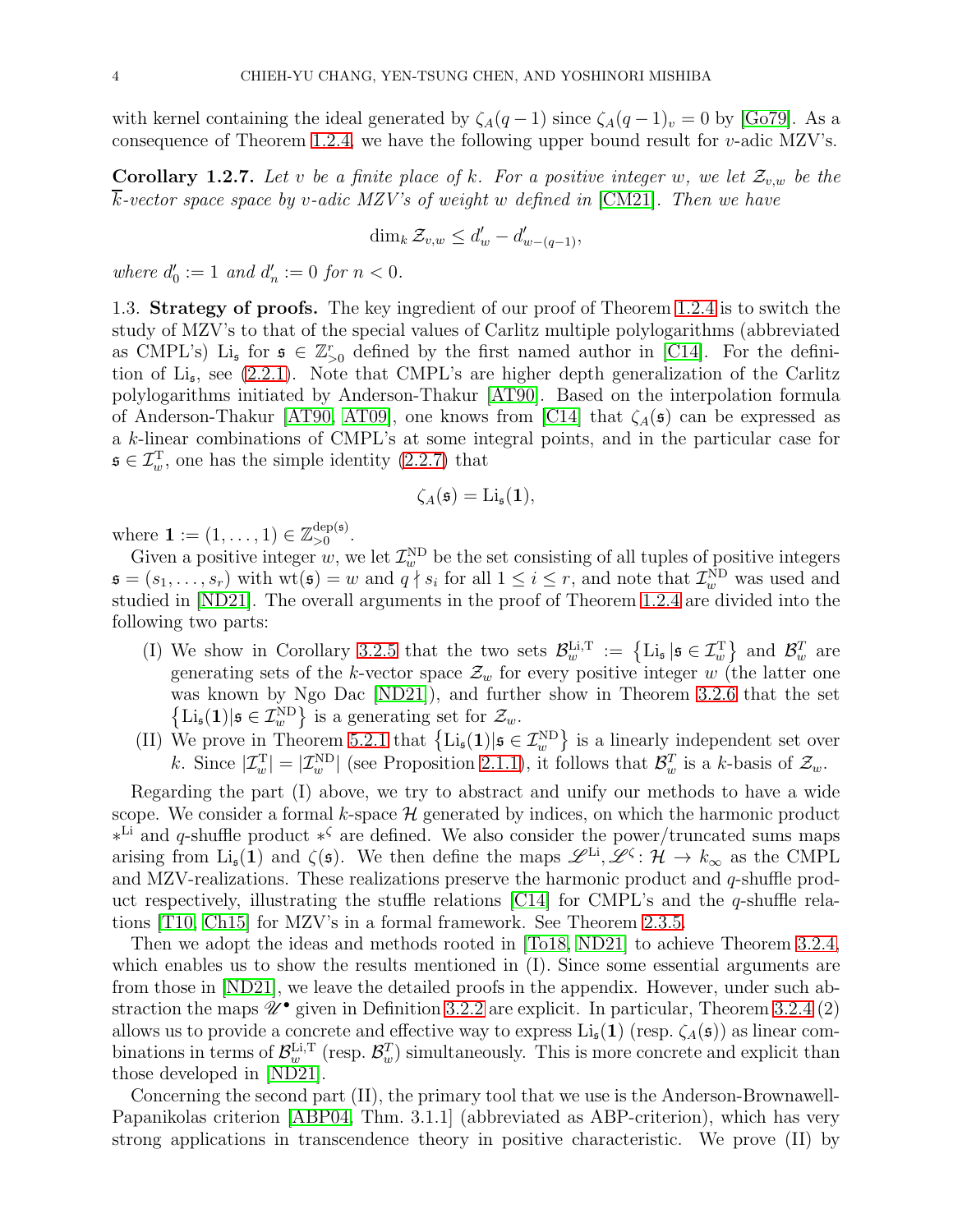induction on  $w$ . We start with a linear equation

<span id="page-4-0"></span>(1.3.1) 
$$
\sum_{\mathfrak{s}\in \mathcal{I}_w^{\text{ND}}} \alpha_{\mathfrak{s}}(\theta) \operatorname{Li}_{\mathfrak{s}}(\mathbf{1}) = 0, \text{ for } \alpha_{\mathfrak{s}} = \alpha_{\mathfrak{s}}(t) \in \mathbb{F}_q(t), \forall \mathfrak{s} \in \mathcal{I}_w^{\text{ND}},
$$

and aim to show that  $\alpha_{\mathfrak{s}} = 0$  for all  $\mathfrak{s} \in \mathcal{I}_{w}^{ND}$ . We outline our arguments as below.

- (II-1) Using the period interpretation [\[C14,](#page-29-4) (3.4.5)] for special values of CMPL's (inspired by [\[AT09\]](#page-29-6) for MZV's), we can construct a system of difference equations  $\widetilde{\psi}^{(-1)} = \widetilde{\Phi}\widetilde{\psi}$ fitting into the conditions of ABP-criterion for which [\(1.3.1\)](#page-4-0) can be expressed as a k-linear identity among the entries of  $\psi(\theta)$ . We then apply the arguments in the proof of [\[CPY19,](#page-30-17) Thm. 2.5.2], eventually we obtain the big system of Frobenius difference equations  $(E_w)$ , which is essentially from [\[CPY19,](#page-30-17) (3.1.3)].
- (II-2) Denote by  $\mathscr{X}_w$  the  $\mathbb{F}_q(t)$ -vector space of the solution space of  $(\mathbb{E}_w)$ . We then show in Theorem [4.3.5](#page-15-0) that  $\dim_{\mathbb{F}_q(t)} \mathcal{X}_w$  is either 1 if  $(q-1) \mid w$ , or 0 if  $(q-1) \nmid w$ .
- (II-3) Using the trick of [\[C14,](#page-29-4) [CPY19\]](#page-30-17) together with the induction hypothesis, we establish Lemma [5.1.1.](#page-21-0) By the first part of Lemma [5.1.1,](#page-21-0) we see that if  $\alpha_{\mathfrak{s}}\neq 0$ , then  $\mathfrak{s}$  must be in  $\mathcal{I}_{w}^{\text{ND}_0}$ , which is given in [\(4.3.1\)](#page-14-1). Then we apply Lemma [5.1.1](#page-21-0) (2) to conclude that there exists  $(\varepsilon_{\mathfrak{s}}) \in \mathscr{X}_w$  for which  $\alpha_{\mathfrak{s}} = \varepsilon_{\mathfrak{s}}$  for all  $\mathfrak{s} \in \mathcal{I}_w^{\text{ND}_0}$ . Note that the description of indices in  $\mathcal{I}_{w}^{\text{ND}_0}$  arises from the simultaneously Eulerian phenomenon in [\[CPY19,](#page-30-17) Cor. 4.2.3, which was first witnessed by Lara Rodríguez and Thakur in [\[LRT14\]](#page-30-18).
- (II-4) When  $(q-1) \nmid w$ , we use the fact of this case that  $\mathscr{X}_w = 0$  to conclude that  $\varepsilon_s = 0$  for every s, and hence  $\alpha_{s}(\theta) = 0$  for every s. When  $(q - 1) | w$ , we apply Theorem [3.2.6](#page-11-1) together with the fact of this case that  $\dim_{\mathbb{F}_q(t)} \mathcal{X}_w = 1$ . Having one trick further in the proof of Theorem [5.2.1](#page-24-0) shows that  $\alpha_{\mathfrak{s}}(\theta) = 0$  for every  $\mathfrak{s}$ .

Remark 1.3.2. The above is the overall strategy of our proof. However, to save some length without affecting logical arguments, we avoid many details in II-(1). Instead, we directly go to  $(1.3.1)$  in this paper.

1.4. Organization of the paper. In Sec. [2.1,](#page-5-1) we introduce the abstract k-vector space  $\mathcal{H}$ , on which the harmonic product  $*^{Li}$  and q-shuffle product  $*^{C}$  are defined. The purpose of Sec. [2.1](#page-5-1) is to derive the product formulae, stated as Proposition [2.3.5,](#page-8-0) for the CMPL and MZV realizations  $\mathscr{L}^{Li}$  and  $\mathscr{L}^{\zeta}$ . In Sec. [3](#page-9-0) we follow [\[To18,](#page-30-11) [ND21\]](#page-30-13) to transfer their  $\mathscr{B}, \mathscr{C}, \mathscr{B}\mathscr{C}$ maps into our formal framework in a concrete way. The primary result of this section is to establish Theorem [3.2.6,](#page-11-1) which is an application of Theorem [3.2.4,](#page-10-0) whose detailed proof is given in the appendix.

We study the specific system of Frobenius difference equations  $(E_w)$  mentioned in the  $(II)$ above in Sec. [4.](#page-12-0) We carefully analyze the solution space  $\mathscr{X}_w$  of  $(E_w)$ , and determine its dimension in Theorem [4.3.5.](#page-15-0) In Sec. [5,](#page-20-0) we establish the key Lemma [5.1.1,](#page-21-0) which is used to prove the k-linear independence of  $\{Li_s(1)|\mathfrak{s} \in \mathcal{I}_w^{\text{ND}}\}$  in Theorem [5.2.1.](#page-24-0) With these results at hand, we prove Theorem [1.2.4](#page-2-2) in Sec. [5.3](#page-24-1) as a short conclusion. As mentioned above, the appendix consists of a detailed proof of Theorem [3.2.4.](#page-10-0)

Remark 1.4.1. When this paper was nearly in its final version, we announced our results to Thakur and soon after Ngo Dac sent his paper [\[IKLNDP22\]](#page-30-19) to Thakur on the same day announcing that he and his coauthors show the same results for alternating MZV's. Our paper was finished a few days later than theirs. The key strategy of their proofs is in the same direction as ours. They switch the study of alternating MZV's to the k-vector space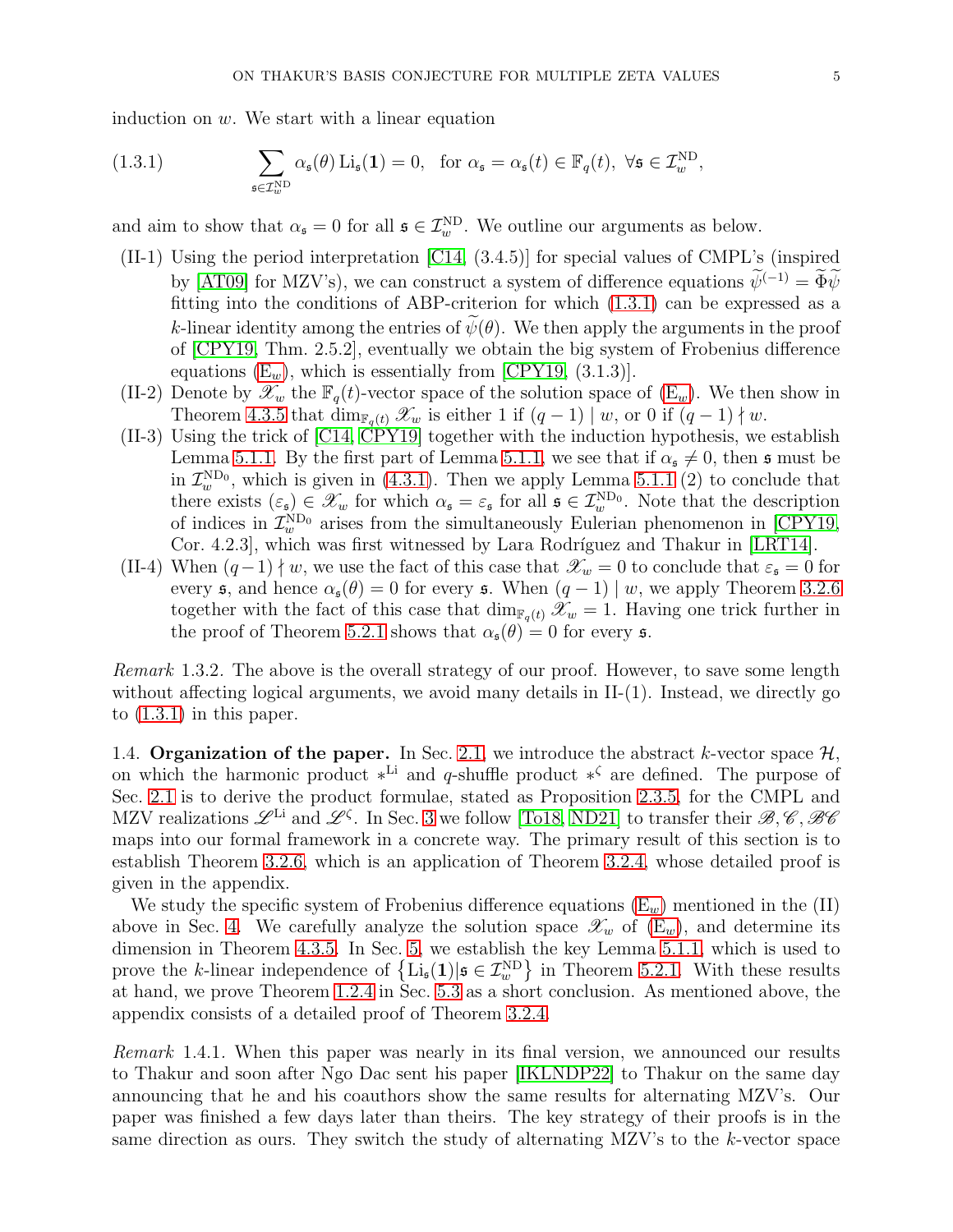spanned by the following special values of CMPL's:

$$
\left\{ \mathrm{Li}_\mathfrak{s}(\gamma_1,\ldots,\gamma_r) | \mathfrak{s} \in \mathcal{I}_{w}^{\mathrm{T}}, \ (\gamma_1,\ldots,\gamma_r) \in (\mathbb{F}_{q^{q-1}}^{\times})^r \right\}.
$$

Note that any value in the set above is equal to an alternating MZV at  $\mathfrak s$  up to an algebraic multiple (cf. [\[CH21,](#page-30-20) Prop. 2.12]). However, by the first author's result [\[C14,](#page-29-4) Thm. 5.4.3] showing that CMPL's at algebraic points form a  $\overline{k}$ -graded algebra defined over k, one can remove the algebraic factor without affecting the study for the k-vector space of alternating MZV's. We find that some directions of our ideas and theirs are similar and the primary methods rooted in [\[ABP04,](#page-29-7) [C14,](#page-29-4) [To18,](#page-30-11) [CPY19,](#page-30-17) [ND21\]](#page-30-13) are the same, but presentations and detailed arguments are different.

# 2. Two products on  $H$

<span id="page-5-1"></span>2.1. Indices. By an index, we mean the empty set  $\emptyset$  or an r-tuple of positive integers  $\mathfrak{s} = (s_1, \ldots, s_r)$ . In the former case, its depth and weight are defined to be dep( $\emptyset$ ) = 0 and  $wt(\emptyset) = 0$ . The depth and weight of the latter case are defined to be dep( $\mathfrak{s}$ ) = r and  $\text{wt}(\mathfrak{s}) = \sum_{i=1}^r s_i$  respectively. We denote by  $\mathcal{I} := \bigsqcup_{r \geq 0} \mathbb{Z}_{\geq 1}^r$  the set of indices, where  $\mathbb{Z}_{\geq 0}^0$  is referred to the empty set ∅.

Throughout this paper, we adapt the following notations.

$$
\mathcal{I}_w := \{ \mathfrak{n} \in \mathcal{I} \mid \text{wt}(\mathfrak{n}) = w \} \quad (w \ge 0),
$$
  
\n
$$
\mathcal{I}_{>0} := \{ \mathfrak{n} \in \mathcal{I} \mid \text{wt}(\mathfrak{n}) > 0 \} = \mathcal{I} \setminus \{ \emptyset \},
$$
  
\n
$$
\mathcal{I}_w^{\mathrm{T}} := \{ (s_1, \ldots, s_r) \in \mathcal{I}_w \mid s_i \le q \ (1 \le \forall i \le r - 1) \text{ and } s_r < q \} \quad (w > 0),
$$
  
\n
$$
\mathcal{I}_w^{\mathrm{ND}} := \{ (s_1, \ldots, s_r) \in \mathcal{I}_w \mid q \nmid s_i \ (1 \le \forall i \le r) \} \quad (w > 0),
$$
  
\n
$$
\mathcal{I}_0^{\mathrm{T}} := \mathcal{I}_0^{\mathrm{ND}} := \{ \emptyset \}.
$$

We mention that  $\mathcal{I}_{w}^{\mathrm{T}}$  refers to the set of indexes arising from Thakur's basis, and  $\mathcal{I}_{w}^{\mathrm{ND}}$  is the set studied in [\[ND21\]](#page-30-13). For any subset S of I, we denote by  $|S|$  the cardinality of S when no confusions arise.

<span id="page-5-0"></span>**Proposition 2.1.1.** For each weight  $w \geq 0$ , we have a bijection between  $\mathcal{I}_{w}^{\text{ND}}$  and  $\mathcal{I}_{w}^{\text{T}}$ , and hence  $|\mathcal{I}_{w}^{\text{ND}}| = |\mathcal{I}_{w}^{\text{T}}|$ .

Proof. The desired result follows from the following correspondence

 $(m_1q + n_1, \ldots, m_rq + n_r) \longleftrightarrow (q^{\{m_1\}}, n_1, \ldots, q^{\{m_r\}}, n_r) \quad (m_i \geq 0, 1 \leq n_i \leq q-1),$ 

where  $q^{\{m\}}$  denotes the sequence  $(q, \ldots, q) \in \mathbb{Z}_{\geq 1}^m$ . It is understood that in the case of  $m = 0$ ,  $q^{\{0\}}$  is referred to the empty index  $\emptyset$ .

Given  $\ell$  indices  $\mathfrak{s}_1,\ldots,\mathfrak{s}_\ell\in\mathcal{I}$  with  $\mathfrak{s}_i=(s_{i1},\ldots,s_{ir_i})$   $(1\leq i\leq\ell)$ , we define

<span id="page-5-2"></span>
$$
(2.1.2) \qquad (\mathfrak{s}_1, \ldots, \mathfrak{s}_\ell) := (s_{11}, \ldots, s_{1r_1}, s_{21}, \ldots, s_{2r_2}, \ldots, s_{\ell 1}, \ldots, s_{\ell r_\ell})
$$

to be the index obtained by putting the given indices consecutively. For each non-empty index  $\mathfrak{s} = (s_1, \ldots, s_r) \in \mathcal{I}_{>0}$ , we define

(2.1.3) 
$$
\mathfrak{s}_+ := (s_1, \ldots, s_{r-1}) \text{ and } \mathfrak{s}_- := (s_2, \ldots, s_r).
$$

In the depth one case, we note that  $\mathfrak{s}_+ = \emptyset$  and  $\mathfrak{s}_- = \emptyset$ .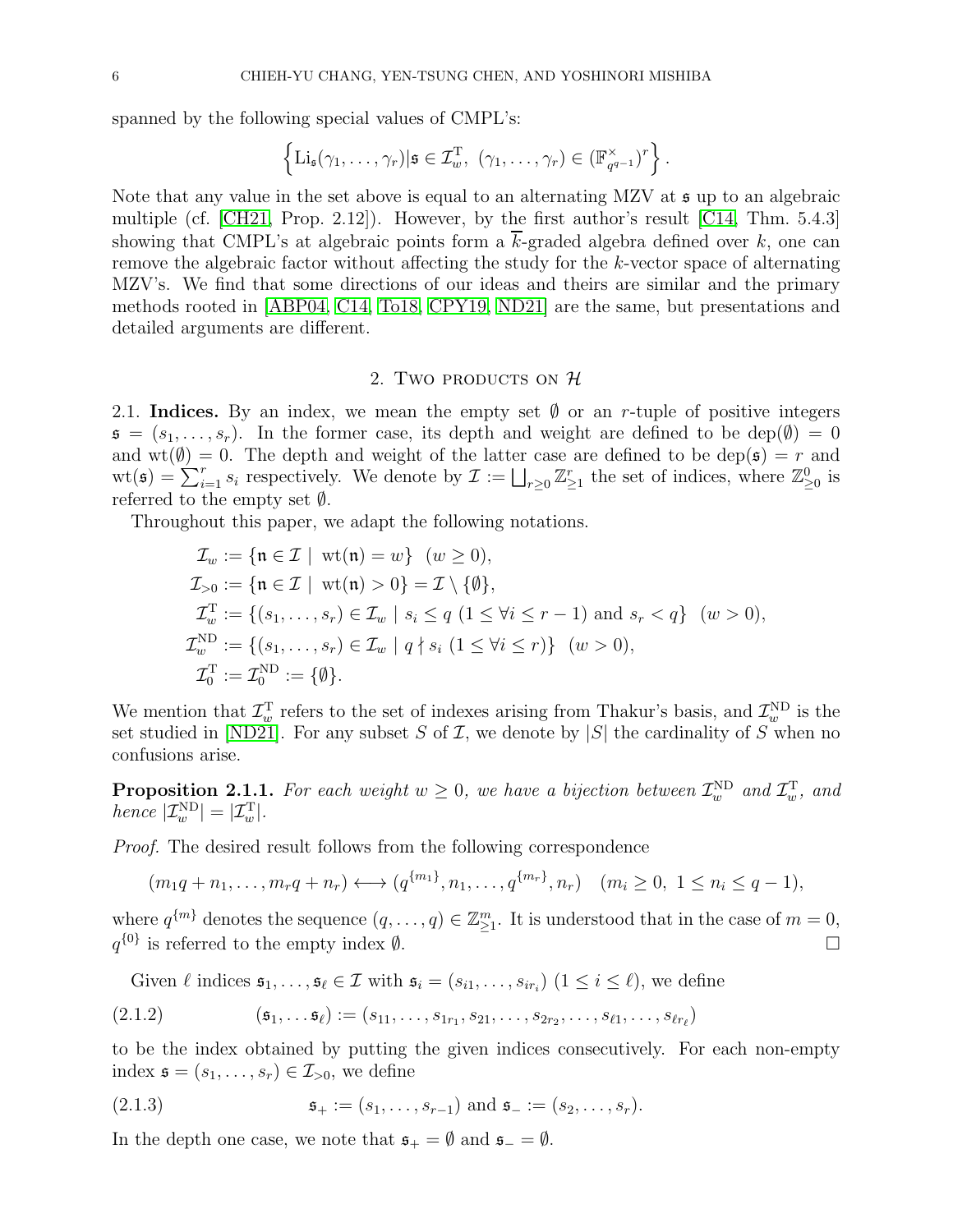Let  $\mathcal{H} = \bigoplus_{w\geq 0} \mathcal{H}_w$  be the k-vector space with basis  $\mathcal{I}$  graded by weight and let  $\mathcal{H}_{>0} := \bigoplus_{w\geq 0} \mathcal{H}_w$ . For each index  $\mathfrak{s} = (s_1, \ldots, s_r) \in \mathcal{I}$ , the corresponding generator in  $\mathcal{H}$  is  $\bigoplus_{w>0} \mathcal{H}_w$ . For each index  $\mathfrak{s} = (s_1, \ldots, s_r) \in \mathcal{I}$ , the corresponding generator in  $\mathcal{H}$  is denoted by  $[\mathfrak{s}] = [s_1, \ldots, s_r]$  or  $\mathfrak{s}$ . For each  $P = \sum_{\mathfrak{s} \in \mathcal{I}} a_{\mathfrak{s}}[\mathfrak{s}] \in \mathcal{H}$ , the support of P is defined by

$$
Supp(P) := \{ \mathfrak{s} \in \mathcal{I} \mid a_{\mathfrak{s}} \neq 0 \}.
$$

**Definition 2.1.4.** Given a positive integer  $\ell$ , we define the following k-multilinear map

$$
[-,-,\dots,-]:\mathcal{H}^{\oplus \ell}\to \mathcal{H}
$$

as follows. For any indices  $\mathfrak{s}_1, \ldots, \mathfrak{s}_\ell \in \mathcal{I}$ , let  $(\mathfrak{s}_1, \ldots, \mathfrak{s}_\ell)$  be given in [\(2.1.2\)](#page-5-2). We define

$$
[\mathfrak{s}_1,\ldots,\mathfrak{s}_\ell]:=[(\mathfrak{s}_1,\ldots,\mathfrak{s}_\ell)]\in\mathcal{H}.
$$

<span id="page-6-1"></span>Remark 2.1.5. As the map above is multilinear, for any  $\mathfrak{s} \in \mathcal{I}$  we particularly have the following identity

$$
[\mathfrak{s},0] = 0 \in \mathcal{H}
$$

which will be used in the appendix. As  $\emptyset$  is also an index by our definition, we mention that

$$
[\mathfrak{s},\emptyset] \neq [\mathfrak{s},0] = 0 \in \mathcal{H}.
$$

2.2. The maps  $\mathscr{L}^{Li}$  and  $\mathscr{L}^{\zeta}$ . Recall that the Carlitz logarithm is given by

$$
\log_C(z) := \sum_{d \ge 0} \frac{z^{q^d}}{L_d} \in k[\![z]\!],
$$

where  $L_0 := 1$  and  $L_d := (\theta - \theta^q) \cdots (\theta - \theta^{q^d})$  for  $d \ge 1$  (see [\[Go96,](#page-30-21) [T04\]](#page-30-0)), and the *n*th Carlitz polylogarithm defined by Anderson-Thakur [\[AT90\]](#page-29-5) is the following power series

$$
\mathrm{Li}_n(z) := \sum_{d \geq 0} \frac{z^{q^d}}{L_d^n} \in k[\![z]\!].
$$

For any index  $\mathfrak{s} = (s_1, \ldots, s_r) \in \mathcal{I}_{>0}$  of positive depth, the sth Carlitz multiple polylogarithm (abbreviated as CMPL) is given by the following series (see [\[C14\]](#page-29-4))

$$
(2.2.1) \qquad \qquad \mathrm{Li}_{\mathfrak{s}}(z_1,\ldots,z_r) := \sum_{d_1 > \cdots > d_r \geq 0} \frac{z_1^{q^{d_1}} \cdots z_r^{q^{d_r}}}{L_{d_1}^{s_1} \cdots L_{d_r}^{s_r}} \in k[\![z_1,\ldots,z_r]\!].
$$

For each  $s \in \mathbb{Z}_{\geq 1}$  and  $d \in \mathbb{Z}_{\geq 0}$ , we set

<span id="page-6-0"></span>
$$
S_d^{\text{Li}}(s) := \frac{1}{L_d^s} \in k \text{ and } S_d^{\zeta}(s) := \sum_{a \in A_{+,d}} \frac{1}{a^d} \in k,
$$

where  $A_{+,d}$  is the set of monic polynomials in A of degree d. We then define k-linear maps  $\mathscr{L}_d^{\bullet}$ ,  $\mathscr{L}_{\leq d}^{\bullet}$  and  $\mathscr{L}^{\bullet}$  on H.

Definition 2.2.2. Let  $\bullet \in \{\text{Li}, \zeta\}$  and  $d \in \mathbb{Z}$ .

(1) The map  $\mathscr{L}_d^{\bullet} : \mathcal{H} \to k$  is the k-linear map defined by

(2.2.3)

$$
\mathscr{L}_d^{\bullet}(\mathfrak{s}) := \begin{cases} \sum_{d=d_1 > \dots > d_r \ge 0} S_{d_1}^{\bullet}(s_1) \cdots S_{d_r}^{\bullet}(s_r) & (\mathfrak{s} = (s_1, \dots, s_r) \in \mathcal{I}_{>0} \text{ and } d \ge \text{dep}(\mathfrak{s}) - 1) \\ 1 & (\mathfrak{s} = \emptyset \text{ and } d = 0) \\ 0 & (\text{otherwise}) \end{cases}
$$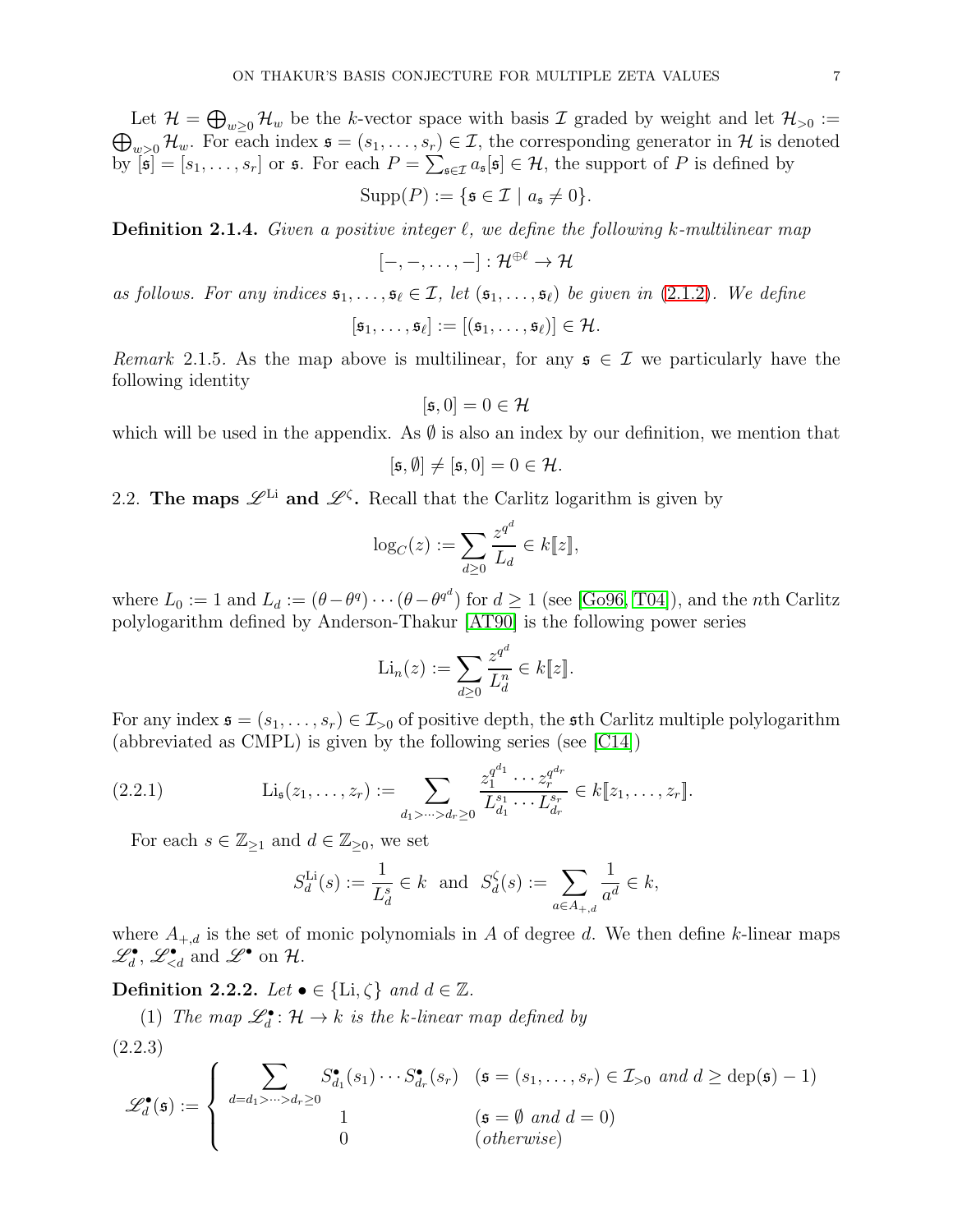(2) The map  $\mathscr{L}_{\leq d}^{\bullet} : \mathcal{H} \to k$  is the k-linear map defined by (2.2.4)

$$
\mathscr{L}_{ d_1 > \dots > d_r \ge 0} S_{d_1}^{\bullet}(s_1) \cdots S_{d_r}^{\bullet}(s_r) & (\mathfrak{s} = (s_1, \dots, s_r) \in \mathcal{I}_{>0} \ and \ d \ge \text{dep}(\mathfrak{s})) \\ 1 & (\mathfrak{s} = \emptyset \ and \ d \ge 1) \\ 0 & (\text{otherwise}) \end{array} \right.
$$

(3) The map  $\mathscr{L}^{\bullet}$ :  $\mathcal{H} \to k_{\infty}$  is the k-linear map defined by

(2.2.5) 
$$
\mathscr{L}^{\bullet}(\mathfrak{s}) := \begin{cases} \sum_{d_1 > \dots > d_r \geq 0} S_{d_1}^{\bullet}(s_1) \cdots S_{d_r}^{\bullet}(s_r) & (\mathfrak{s} = (s_1, \dots, s_r) \in \mathcal{I}_{>0}) \\ 1 & (\mathfrak{s} = \emptyset) \\ 0 & (\text{otherwise}). \end{cases}
$$

It follows that for each  $P \in \mathcal{H}$ ,  $\mathfrak{s} \in \mathcal{I}$ ,  $s \in \mathbb{Z}_{\geq 1}$  and  $d \in \mathbb{Z}$ , we have

$$
\mathscr{L}_d^{\bullet}(P) = \mathscr{L}_{  

$$
\mathscr{L}_{  

$$
\mathscr{L}^{\bullet}(P) = \sum_{d \in \mathbb{Z}} \mathscr{L}_d^{\bullet}(P) = \lim_{d \to \infty} \mathscr{L}_{  

$$
\mathscr{L}_d^{\bullet}(s) \mathscr{L}_{  

$$
\mathscr{L}^{\text{Li}}(\mathfrak{s}) = \text{Li}_{\mathfrak{s}}(1),
$$
  

$$
\mathscr{L}^{\zeta}(\mathfrak{s}) = \zeta_A(\mathfrak{s}),
$$
$$
$$
$$
$$

where 1 is simply referred to  $(1,\ldots,1) \in \mathbb{Z}_{\geq 0}^{\text{dep }5}$  when it is clear from the context without confusion, and we set  $\text{Li}_\emptyset(1) := \zeta_A(\emptyset) := 1$ .

<span id="page-7-2"></span>Remark 2.2.6. For  $1 \leq s \leq q$  and  $d \geq 0$ , we have the following equality due to Carlitz (see also [\[T04,](#page-30-0) Thm. 5.9.1])

$$
\frac{1}{L_d^s} = \sum_{a \in A_{+,d}} \frac{1}{a^s}.
$$

Therefore, for each  $\mathfrak{s} = (s_1, \ldots, s_r)$  with  $1 \leq s_i \leq q$  and  $d \in \mathbb{Z}$ , we have

<span id="page-7-0"></span>
$$
\mathscr{L}_d^{\text{Li}}(\mathfrak{s}) = \mathscr{L}_d^{\zeta}(\mathfrak{s}), \quad \mathscr{L}_{
$$

and

(2.2.7) 
$$
\operatorname{Li}_{\mathfrak{s}}(1) = \mathscr{L}^{\operatorname{Li}}(\mathfrak{s}) = \mathscr{L}^{\zeta}(\mathfrak{s}) = \zeta_A(\mathfrak{s}).
$$

2.3. Product formulae. The harmonic product on  $\mathcal H$  is denoted by  $*$  or  $*^{\text{Li}}$ . Thus  $*$  is a k-bilinear map  $\mathcal{H} \times \mathcal{H} \rightarrow \mathcal{H}$  such that

<span id="page-7-1"></span>
$$
[\emptyset] * P = P * [\emptyset] = P,
$$
  
\n
$$
[\mathfrak{s}] * [\mathfrak{n}] = [s_1, \mathfrak{s}_- * \mathfrak{n}] + [n_1, \mathfrak{s} * \mathfrak{n}_-] + [s_1 + n_1, \mathfrak{s}_- * \mathfrak{n}_-]
$$

for each  $P \in \mathcal{H}$ ,  $\mathfrak{s} = (s_1, \mathfrak{s}_-), \mathfrak{n} = (n_1, \mathfrak{n}_-) \in I_{>0}$ . For each  $\mathfrak{s}, \mathfrak{n} \in I_{>0}$ , we put  $(2.3.1)$  $_{\mathfrak{s},\mathfrak{n}}^{\text{Li}}:=0\in\mathcal{H}.$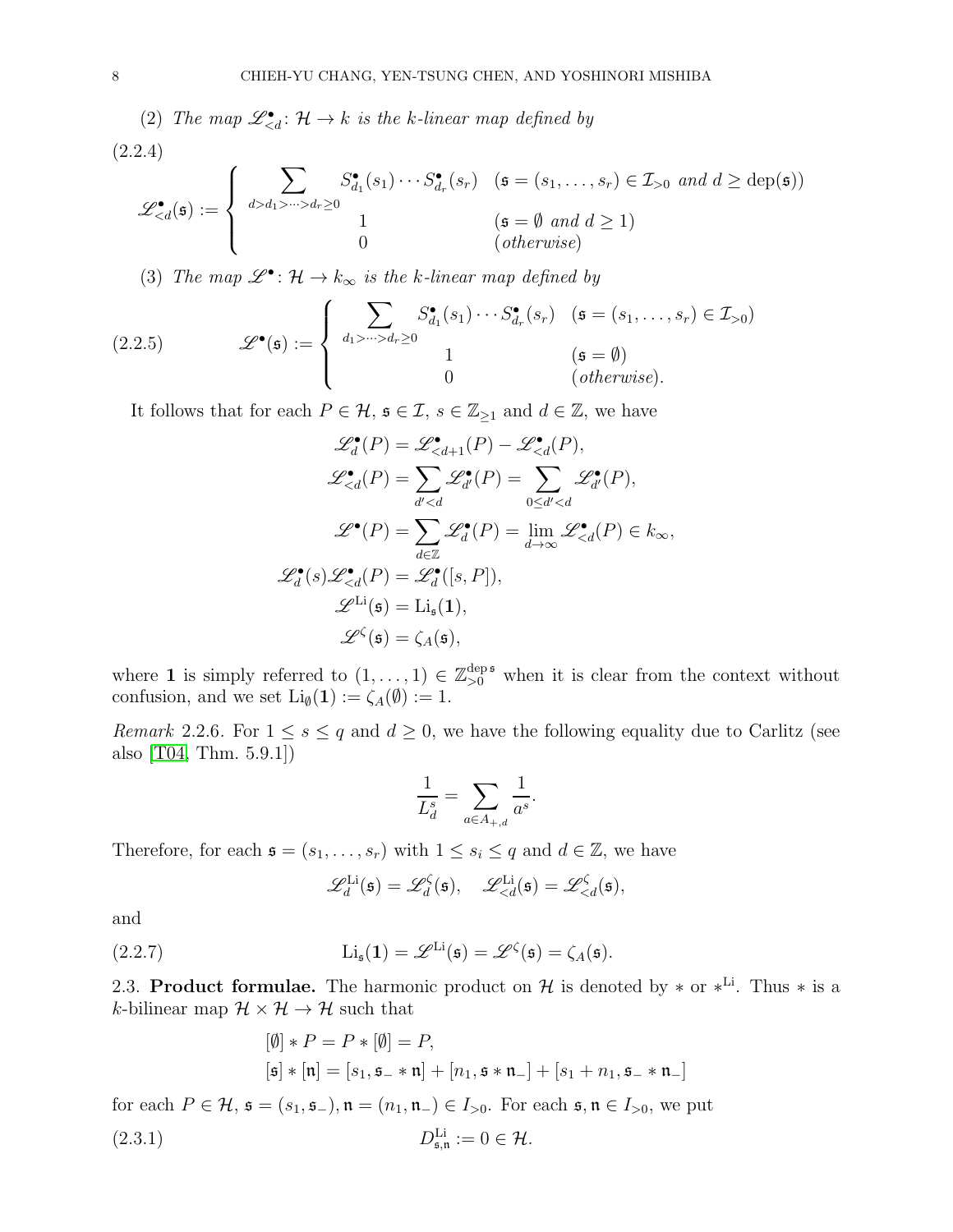<span id="page-8-1"></span>For each  $s, n \geq 1$ , H.-J. Chen showed in [\[Ch15\]](#page-30-16) that

(2.3.2) 
$$
\mathscr{L}_d^{\zeta}(s)\mathscr{L}_d^{\zeta}(n) = \mathscr{L}_d^{\zeta}(s+n) + \sum_{j=1}^{s+n-1} \Delta_{s,n}^{[j]} \mathscr{L}_d^{\zeta}(s+n-j,j),
$$

where we set

$$
\Delta_{s,n}^{[j]} := \begin{cases}\n(-1)^{s-1} \binom{j-1}{s-1} + (-1)^{n-1} \binom{j-1}{n-1} & \text{if } (q-1) \mid k \text{ and } 1 \le j < s+n \\
0 & \text{otherwise}\n\end{cases}
$$

The q-shuffle product on H is denoted by \*<sup>5</sup>. Thus \*<sup>5</sup> is a k-bilinear map  $\mathcal{H} \times \mathcal{H} \to \mathcal{H}$  such that

<span id="page-8-2"></span>
$$
\begin{aligned} [\emptyset] *^{\zeta} P &= P *^{\zeta} [\emptyset] = P, \\ [\mathfrak{s}] *^{\zeta} [\mathfrak{n}] &= [s_1, \mathfrak{s} - *^{\zeta} \mathfrak{n}] + [n_1, \mathfrak{s} *^{\zeta} \mathfrak{n}_-] + [s_1 + n_1, \mathfrak{s} - *^{\zeta} \mathfrak{n}_-] + D_{\mathfrak{s}, \mathfrak{n}}^{\zeta} \end{aligned}
$$

for each  $P \in \mathcal{H}$ ,  $\mathfrak{s} = (s_1, \mathfrak{s}_-), \mathfrak{n} = (n_1, \mathfrak{n}_-) \in \mathcal{I}_{>0}$ , where we set

(2.3.3) 
$$
D_{\mathfrak{s},\mathfrak{n}}^{\zeta} := \sum_{j=1}^{s_1+n_1-1} \Delta_{s_1,n_1}^{[j]}[s_1+n_1-j,(j) *^{\zeta}(\mathfrak{s}_{-} *^{\zeta} \mathfrak{n}_{-})].
$$

By the induction on  $w+w'$ , we can show that  $P*^{\bullet}Q \in \mathcal{H}_{w+w'}$  for each  $w, w' \in \mathbb{Z}_{\geq 0}, P \in \mathcal{H}_w$ ,  $Q \in \mathcal{H}_{w'}$  and  $\bullet \in \{\text{Li}, \zeta\}$ . In particular, when  $w, w' \in \mathbb{Z}_{\geq 1}$  we have  $D_{\mathfrak{s}, \mathfrak{n}}^{\zeta} \in \mathcal{H}_{w+w'}$  for each  $\mathfrak{s} \in \mathcal{I}_w$  and  $\mathfrak{n} \in \mathcal{I}_{w'}$ .

<span id="page-8-3"></span>*Remark* 2.3.4. When  $s + n \leq q$ , we observe that  $\Delta_{s,n}^{[j]} = 0$  for all j. Thus for  $\mathfrak{s} = (s_1, \ldots), \mathfrak{n} =$  $(n_1, \ldots) \in \mathcal{I}_{>0}$ , if  $s_1 + n_1 \leq q$  then we have  $D_{\mathfrak{s}, \mathfrak{n}}^{\zeta} = 0$ .

The following product formulae are crucial when proving Theorem [3.2.4,](#page-10-0) whose detailed proof is given in the appendix.

<span id="page-8-0"></span>**Proposition 2.3.5.** Let  $\bullet \in \{\text{Li}, \zeta\}$ . Given any  $P, Q \in \mathcal{H}$  and  $\mathfrak{s} = (s_1, \mathfrak{s}_-), \mathfrak{n} = (n_1, \mathfrak{n}_-) \in$  $\mathcal{I}_{>0}$ , we have the following identities for each  $d \in \mathbb{Z}$ .

$$
\begin{array}{c} (1) \ \mathscr{L}^\bullet(P)\mathscr{L}^\bullet(Q) = \mathscr{L}^\bullet(P \ast^\bullet Q). \\ (2) \ \mathscr{L}_{
$$

(3)

$$
\begin{split} \mathscr{L}_d^\bullet(\mathfrak{s})\mathscr{L}_d^\bullet(\mathfrak{n})&=\mathscr{L}_d^\bullet([s_1+n_1,\mathfrak{s}_-*^{\bullet}\mathfrak{n}_-])+ \mathscr{L}_d^\bullet(D_{\mathfrak{s},\mathfrak{n}}^\bullet)\\ &=\mathscr{L}_d^\bullet(\mathfrak{s} *^{\bullet}\mathfrak{n})-\mathscr{L}_d^\bullet([s_1,\mathfrak{s}_-*^{\bullet}\mathfrak{n}])-\mathscr{L}_d^\bullet([n_1,\mathfrak{s} *^{\bullet}\mathfrak{n}_-]).\end{split}
$$

*Proof.* We first mention that  $(3)$  for d follows from the second one for the same d. Indeed, for each  $\mathfrak{s} = (s_1, \ldots), \mathfrak{n} = (n_1, \ldots) \in \mathcal{I}_{>0}$  we have

$$
\begin{split} \mathscr{L}_{d}^{\mathrm{Li}}(\mathfrak{s})\mathscr{L}_{d}^{\mathrm{Li}}(\mathfrak{n})&=\mathscr{L}_{d}^{\mathrm{Li}}(s_1)\mathscr{L}_{d}^{\mathrm{Li}}(n_1)\mathscr{L}_{
$$

.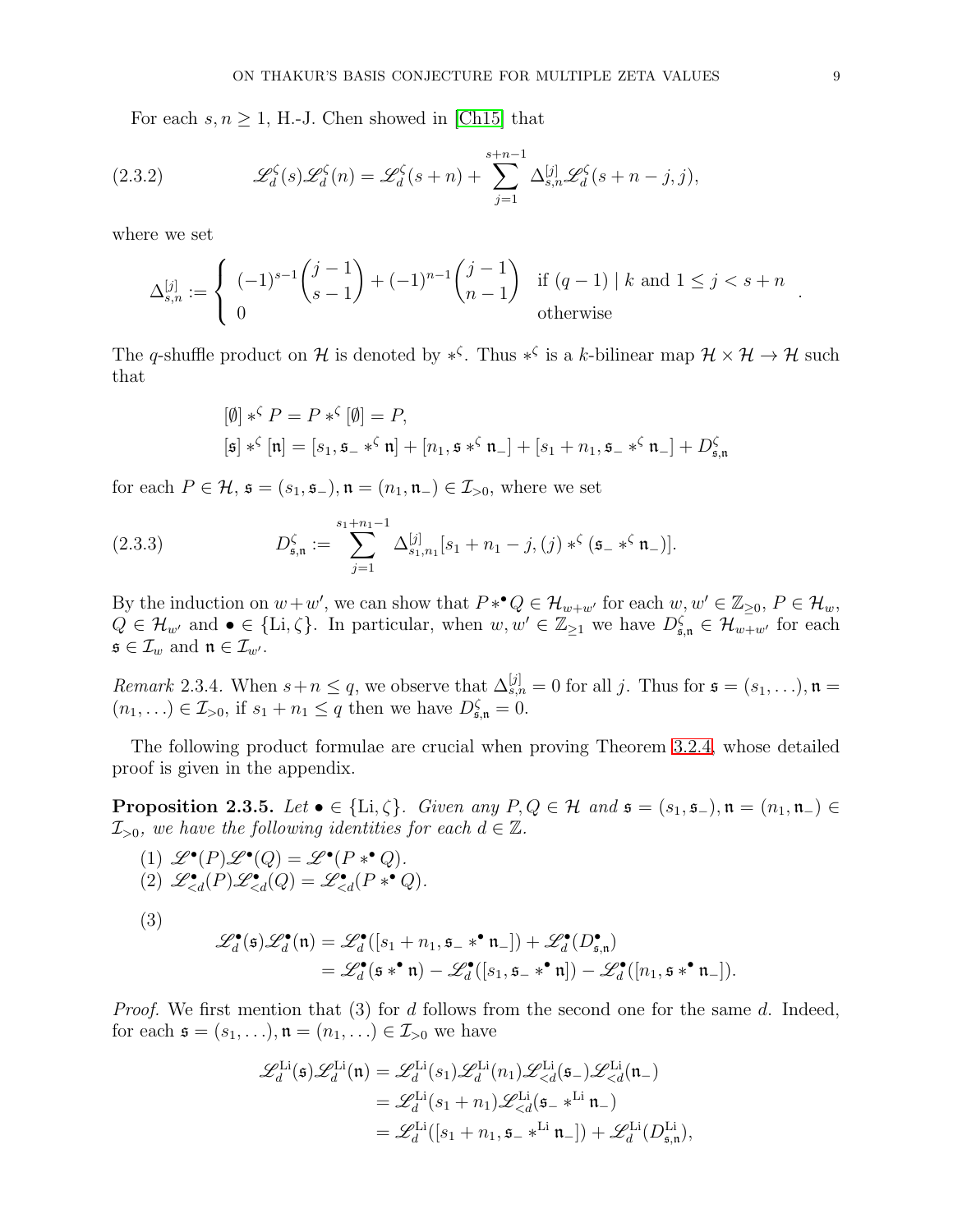where the second equality comes from (2) and the definition of  $\mathscr{L}_{d}^{\text{Li}}$ , and the third identity comes from [\(2.3.1\)](#page-7-1). Similarly we have

$$
\mathcal{L}_{d}^{\zeta}(\mathfrak{s})\mathcal{L}_{d}^{\zeta}(\mathfrak{n}) = \mathcal{L}_{d}^{\zeta}(s_{1})\mathcal{L}_{d}^{\zeta}(\mathfrak{n}_{1})\mathcal{L}_{\n
$$
= \left(\mathcal{L}_{d}^{\zeta}(s_{1}+n_{1}) + \sum_{j} \Delta_{s_{1},n_{1}}^{j} \mathcal{L}_{d}^{\zeta}(s_{1}+n_{1}-j)\mathcal{L}_{\n
$$
= \mathcal{L}_{d}^{\zeta}([s_{1}+n_{1},\mathfrak{s}_{-} * \zeta \mathfrak{n}_{-}]) + \sum_{j} \Delta_{s_{1},n_{1}}^{[j]} \mathcal{L}_{d}^{\zeta}(s_{1}+n_{1}-j)\mathcal{L}_{\n
$$
= \mathcal{L}_{d}^{\zeta}([s_{1}+n_{1},\mathfrak{s}_{-} * \zeta \mathfrak{n}_{-}]) + \mathcal{L}^{\zeta}(D_{\mathfrak{s},\mathfrak{n}}^{\zeta}),
$$
$$
$$
$$

where the second equality comes from  $(2.3.2)$  and  $(2)$ , the third identity comes from  $(2)$ and [\(2.3.3\)](#page-8-2).

To prove the formula (2), we first mention that when  $d \leq 0$ , the formula holds as both sides of the identity are zero. We then prove the formula  $(2)$  by induction on d. Now, let d be any positive integer. By bi-linearity, we may assume that  $P = \mathfrak{s}, Q = \mathfrak{n} \in \mathcal{I}_{>0}$ . Then we have

$$
\mathcal{L}_{\n
$$
= \sum_{d_1 < d} \mathcal{L}_{d_1}^{\bullet}(s_1) \mathcal{L}_{\n
$$
= \sum_{d_1 < d} \mathcal{L}_{d_1}^{\bullet}(s_1) \mathcal{L}_{\n
$$
+ \sum_{d_1 < d} \mathcal{L}_{d_1}^{\bullet}([s_1 + n_1, \mathfrak{s} - \mathfrak{s}^{\bullet} \mathfrak{n}] + D_{\mathfrak{s}, \mathfrak{n}}^{\bullet})
$$
\n
$$
= \mathcal{L}_{
$$
$$
$$
$$

<span id="page-9-0"></span>where the second equality comes from the induction hypothesis as well as  $(3)$  (as  $(2)$  holds for  $d_1 < d$  by induction hypothesis). Finally, the formula (1) follows from (2) by taking the limit  $d \to \infty$ .

# 3. Generators

The purpose of this section is to establish Theorem [3.2.4,](#page-10-0) which allows us to obtain the desired generating sets for  $\mathcal{Z}_w$ . To achieve it, we need to set up the box-plus operator on  $\mathcal{H}^{\oplus 2}$  as well as the k-linear maps  $\mathscr{U}^{\bullet}$  on  $\mathcal{H}$ .

### 3.1. The box-plus operator.

<span id="page-9-1"></span>Definition 3.1.1. Let  $\mathbb{H}$ :  $\mathcal{H}^{\oplus 2} \to \mathcal{H}$  be the k-linear map defined by

$$
\emptyset \boxplus P = P \boxplus \emptyset := 0 \quad and \quad \mathfrak{s} \boxplus \mathfrak{n} := (\mathfrak{s}_+, s_r + n_1, \mathfrak{n}_-)
$$

for  $P \in \mathcal{H}$  and  $\mathfrak{s} = (\mathfrak{s}_+, s_r), \mathfrak{n} = (n_1, \mathfrak{n}_-) \in \mathcal{I}_{>0}$ .

Remark 3.1.2. To avoid confusion, we mention that for each  $n \geq 1$  and  $P = \sum_{\mathfrak{s} \in \mathcal{I}} a_{\mathfrak{s}}[\mathfrak{s}] \in \mathcal{H}$ ,

$$
[n, P] = \sum_{\mathfrak{s}=(s_1,\dots,s_r)\in\mathcal{I}} a_{\mathfrak{s}}[n, s_1,\dots,s_r] \in \mathcal{H}_{>0},
$$
  

$$
(n) \boxplus P = \sum_{\mathfrak{s}=(s_1,\dots,s_r)\in\mathcal{I}_{>0}} a_{\mathfrak{s}}[n+s_1, s_2,\dots,s_r] \in \mathcal{H}_{>0} \quad (\neq [n]+P).
$$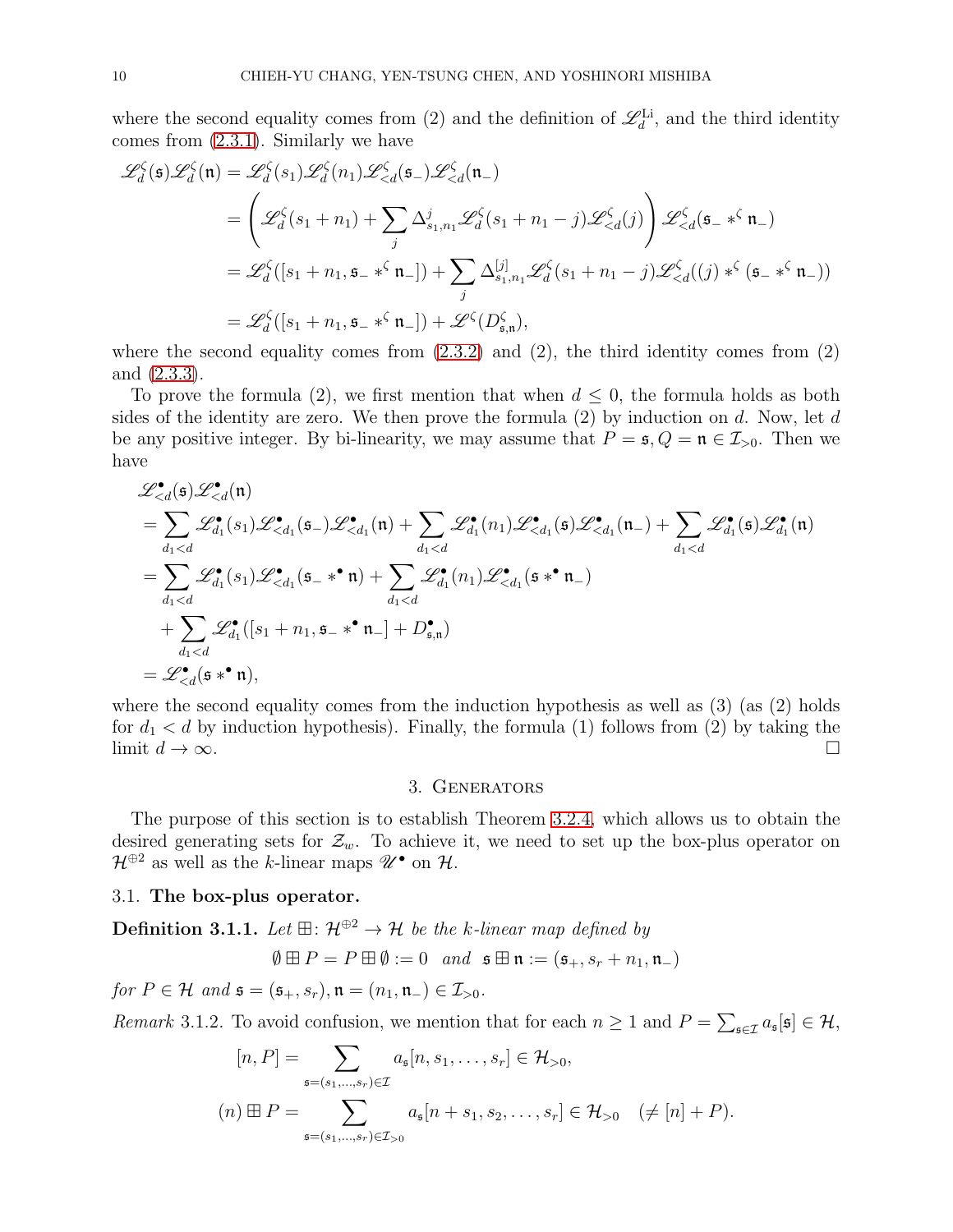Furthermore, in the depth one case for  $\mathfrak{s} = (s)$  and  $\mathfrak{n} = (n)$ , we have  $\mathfrak{s}_+ = \emptyset = \mathfrak{n}_-$  and hence in this case

<span id="page-10-3"></span>
$$
\mathfrak{s} \boxplus \mathfrak{n} = [s+n].
$$

We define a k-linear endomorphism  $\mathscr{U}^{\bullet}$ :  $\mathcal{H} \to \mathcal{H}$  as follows. Let  $\mathfrak{s} \in \mathcal{I}$ . We write

(3.1.3)  $\mathfrak{s} = (s_1, \ldots) = (\mathfrak{s}^{\mathrm{T}}, q^{\{m\}}, \mathfrak{s}')$ 

with  $\mathfrak{s}^T \in \mathcal{I}^T$ ,  $m \geq 0$ , and  $\mathfrak{s}' = (s'_1, \ldots)$  with  $s'_1 > q$  or  $\mathfrak{s}' = \emptyset$ . When  $\mathfrak{s}' \neq \emptyset$ , we set

(3.1.4) 
$$
\mathfrak{s}'' := (s'_1 - q, \mathfrak{s}'_-).
$$

**Example 3.1.5.** Let  $\mathfrak{s} = (q-1, q, q, q+1, 1)$ . Then  $\mathfrak{s}^T = (q-1)$ ,  $m = 2$ , and  $\mathfrak{s}' = (q+1, 1)$ . Since  $\mathfrak{s}' \neq \emptyset$ , we also have  $\mathfrak{s}'' = (1, 1)$ .

3.2. Generating sets. We set

(3.2.1) 
$$
\alpha_q^{\bullet}(P) := [1, (q-1) *^{\bullet} P]
$$

for each  $P \in \mathcal{H}$ . For  $m = 0$ ,  $\alpha_q^{\bullet,0}$  is defined to be the identity map on  $\mathcal{H}$ , and for  $m \in \mathbb{Z}_{>0}$ ,  $\alpha_q^{\bullet,m}$  is defined to be the mth iteration of  $\alpha_q^{\bullet}$ .

<span id="page-10-1"></span>**Definition 3.2.2.** For  $\bullet \in \{\text{Li}, \zeta\}$ , we define the k-linear map  $\mathscr{U}^{\bullet} : \mathcal{H} \to \mathcal{H}$  given by

<span id="page-10-4"></span>
$$
\mathscr{U}^\bullet(\mathfrak{s}) := \begin{cases} -[\mathfrak{s}^\mathrm{T},q^{\{m+1\}},\mathfrak{s}'']+L_1^{m+1}[\mathfrak{s}^\mathrm{T},\alpha_q^{\bullet,m+1}(\mathfrak{s}'')] \\qquad \qquad +L_1^{m+1}(\mathfrak{s}^\mathrm{T} \boxplus \alpha_q^{\bullet,m+1}(\mathfrak{s}'')) - [\mathfrak{s}^\mathrm{T},q^{\{m\}},D_{q,\mathfrak{s}''}^\bullet] \quad (\mathfrak{s}' \neq \emptyset) \\ L_1^m[\mathfrak{s}^\mathrm{T},\alpha_q^{\bullet,m}(\emptyset)] + L_1^m(\mathfrak{s}^\mathrm{T} \boxplus \alpha_q^{\bullet,m}(\emptyset)) \qquad \qquad (\mathfrak{s}' = \emptyset) \end{cases}
$$

<span id="page-10-2"></span>Remark 3.2.3. From the definition, one sees that  $\mathscr{U}^{\bullet}(\mathcal{H}_{w}) \subset \mathcal{H}_{w}$ . We also mention that when  $\mathfrak{s} \in \mathcal{I}^T$ , then  $\mathscr{U}^{\bullet}(\mathfrak{s}) = \mathfrak{s}$  since in this case, we have  $m = 0$  and  $\mathfrak{s}' = \emptyset$ .

<span id="page-10-0"></span>**Theorem 3.2.4.** Let  $\bullet \in \{\text{Li}, \zeta\}$ . For each  $P \in \mathcal{H}$ , the following statements hold.

- (1)  $\mathscr{L}^{\bullet}(\mathscr{U}^{\bullet}(P)) = \mathscr{L}^{\bullet}(P)$ .
- (2) There exists an explicit integer  $e \geq 0$  such that  $\text{Supp}((\mathscr{U}^{\bullet})^e(P)) \subset \mathcal{I}^T$ , where  $(\mathscr{U}^{\bullet})^0$ is defined to be the identity map and for  $e \in \mathbb{Z}_{>0}$ ,  $(\mathcal{U}^{\bullet})^e$  is defined to be the eth iteration of  $\mathscr{U}^\bullet$ .

Note that our  $\mathscr{U}^{\bullet}$  is concrete and explicit, and simultaneously deals with the two products ∗ Li and ∗ ζ . Our strategy for proving Theorem [3.2.4](#page-10-0) arises from [\[ND21\]](#page-30-13), and so we leave the detailed proof to the appendix. However, we give an outline of the proof of Theorem [3.2.4](#page-10-0) (1) as follows. Let  $\bullet \in \{\text{Li}, \zeta\}.$ 

(I) We first define the space of *binary relations*  $\mathcal{P}^{\bullet} \subset \mathcal{H}^{\oplus 2}$  in [\(A.2.1\)](#page-25-0), and note that for  $(P,Q) \in \mathcal{P}^{\bullet}$ , we have

$$
\mathscr{L}^{\bullet}(P,Q) := \mathscr{L}^{\bullet}(P) + \mathscr{L}^{\bullet}(Q) = 0.
$$

(II) For any  $\mathfrak{s} \in \mathcal{I}_{>0}$  and integer  $m \geq 0$ , we define in Sec. [A.3](#page-26-0) the following maps

$$
\mathscr B_{\mathfrak s}^{\bullet}, \mathscr C_{\mathfrak s}^{\bullet}, \mathscr B \mathscr C_q^{\bullet, m} : \mathcal H_{>0}^{\oplus 2} \to \mathcal H_{>0}^{\oplus 2},
$$

and further show in Proposition [A.3.1](#page-26-1) that they preserve  $\mathcal{P}^{\bullet}$ .

(III) In order to give a clear outline, we drop the subscripts to avoid heavy notation as all details are given in the proof of Theorem [A.3.2.](#page-27-0) We start with  $R_1 \in \mathcal{P}_q^{\bullet}$ , and consider  $\mathscr{D}^\bullet(R_1)$  for choosing a suitable  $\mathscr{D}^\bullet$  arising from one of  $\mathscr{B}^\bullet, \mathscr{C}^\bullet, \mathscr{B}\mathscr{C}^\bullet$  as well as their composites (see  $(A.3.3)$ ,  $(A.3.4)$ ,  $(A.3.5)$  and  $(A.3.6)$ ). Based on  $(II)$ , we have  $\mathscr{D}^\bullet(R_1) \in \mathcal{P}^\bullet$  and hence  $\mathscr{L}^\bullet(\mathscr{D}^\bullet(R_1)) = 0$ . In this case, the expansion of  $\mathscr{L}^\bullet(\mathscr{D}^\bullet(R_1))$ is equal to  $\mathscr{L}^{\bullet}(\mathfrak{s}) - \mathscr{L}^{\bullet}(\mathscr{U}^{\bullet}(\mathfrak{s}))$ , and hence  $\mathscr{L}^{\bullet}(\mathfrak{s}) = \mathscr{L}^{\bullet}(\mathscr{U}^{\bullet}(\mathfrak{s}))$  as desired.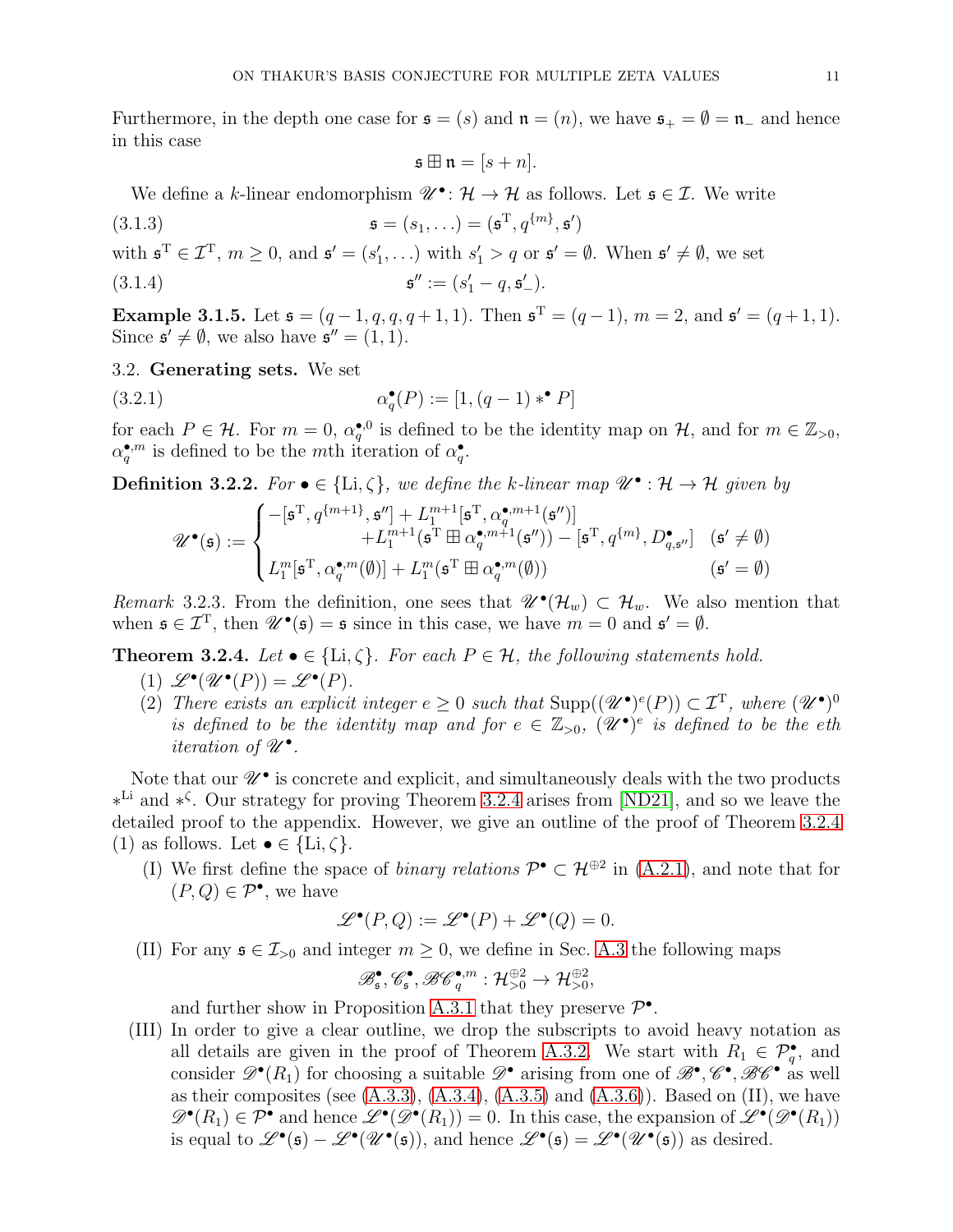As a consequence of Theorem [3.2.4,](#page-10-0) we obtain the following important equality.

<span id="page-11-0"></span>**Corollary 3.2.5.** Let  $\bullet \in \{\text{Li}, \zeta\}$ . For any  $w \geq 0$ , we let  $\mathcal{Z}_{w}^{\bullet}$  be the k-vector space spanned by the elements  $\mathscr{L}^{\bullet}(\mathfrak{s}) \in k_{\infty}$  for  $\mathfrak{s} \in \mathcal{I}_w$ . Then

$$
\left\{ \mathscr{L}^\bullet(\mathfrak{s}) | \mathfrak{s} \in \mathcal{I}^{\rm T}_w \right\}
$$

is a generating set for  $\mathcal{Z}_{w}^{\bullet}$ . In particular, we have

$$
\mathcal{Z}_{w}^{\text{Li}}=\mathcal{Z}_{w}^{\zeta}~(=\mathcal{Z}_{w}).
$$

*Proof.* The first assertion comes from Theorem [3.2.4.](#page-10-0) We note that for  $\mathfrak{s} \in \mathcal{I}_{w}^{\mathrm{T}}$ , we have

$$
\mathscr{L}^{\text{Li}}(\mathfrak{s}):=\text{Li}_{\mathfrak{s}}(\mathbf{1})=\zeta_A(\mathfrak{s})=:\mathscr{L}^{\zeta}(\mathfrak{s}),
$$

whence obtaining  $\mathcal{Z}_{w}^{\text{Li}} = \mathcal{Z}_{w}^{\zeta}$  $\zeta$  with  $\Box$ 

<span id="page-11-1"></span>**Theorem 3.2.6.** The k-vector space  $\mathcal{Z}_w$  is spanned by the elements  $\text{Li}_\mathfrak{s}(1)$  for  $\mathfrak{s} \in \mathcal{I}_w^{\text{ND}}$ .

*Proof.* We set  $d'_w := |\mathcal{I}_w^{\Pi}| = |\mathcal{I}_w^{\Pi}|$ . By the definition of  $\mathscr{U}^{\text{Li}}$  and Theorem [3.2.4](#page-10-0) (2), there exists  $e \gg 0$  such that  $(\mathscr{U}^{\text{Li}})^e(\mathcal{H}_{w/\mathbb{F}_p[L_1]}) \subset \mathcal{H}_{w/\mathbb{F}_p[L_1]}^T$ , where  $\mathcal{H}_{w/\mathbb{F}_p[L_1]}^T$  (resp.  $\mathcal{H}_{w/\mathbb{F}_p[L_1]}^T$ ) is the  $\mathbb{F}_p[L_1]$ -module spanned by  $\mathfrak{s} \in \mathcal{I}_w$  (resp.  $\mathfrak{s} \in \mathcal{I}_w^T$ ) in  $\mathcal{H}_w$ . We note that according to Remark [3.2.3,](#page-10-2)  $(\mathscr{U}^{\text{Li}})^e$  is independent of e for  $e \gg 0$ .

To show the desired result, it suffices to prove that the determinant of the matrix

$$
U = (u_{\mathfrak{s},\mathfrak{n}})_{\mathfrak{s} \in \mathcal{I}_w^{\text{ND}}, \mathfrak{n} \in \mathcal{I}_w^{\text{T}}} \in \text{Mat}_{d_w}(\mathbb{F}_p[L_1])
$$

arising from

$$
(\mathscr{U}^{\mathrm{Li}})^e(\mathfrak{s})=\sum_{\mathfrak{n}\in\mathcal{I}_w^{\mathrm{T}}}u_{\mathfrak{s},\mathfrak{n}}[\mathfrak{n}]\ \ (\mathfrak{s}\in\mathcal{I}_w^{\mathrm{ND}})
$$

is non-zero. We mention that  $\mathcal{I}_{w}^{\text{ND}}$  is equal to  $\mathcal{I}_{w}^{\text{T}}$  when  $w \leq q$ , and in this case the result is valid. So, in what follows, we assume that  $\mathcal{I}_{w}^{\text{ND}} \neq \mathcal{I}_{w}^{\text{T}}$ .

Taking any  $\mathfrak{s} = (s_1, \ldots, s_r) \in \mathcal{I}_{w}^{\text{ND}}$  but  $\mathfrak{s} \notin \mathcal{I}_{w}^{\text{T}}$ , based on [\(3.1.3\)](#page-10-3) and the definition of  $\mathcal{I}_{w}^{\text{ND}}$ <br>we write  $\mathfrak{s} = (\mathfrak{s}^{\text{T}}, q^{\{0\}}, \mathfrak{s}')$  with  $\mathfrak{s}^{\text{T}} \in \mathcal{I}^{\text{T}}$   $(q^{\{0\}} := \emptyset$  $\mathfrak{s}' = (s'_1, \ldots)$  with  $s'_1 > q$ . By definition  $(2.3.1)$ ,  $D_{q,\mathfrak{s}''}^{\text{Li}} = 0$ . Thus

<span id="page-11-2"></span>(3.2.7) 
$$
\mathscr{U}^{\text{Li}}(\mathfrak{s}) = -[\mathfrak{s}^{\text{T}}, q, \mathfrak{s}''] + L_1[\mathfrak{s}^{\text{T}}, \alpha_q^{\text{Li}}(\mathfrak{s}'')] + L_1(\mathfrak{s}^{\text{T}} \boxplus \alpha_q^{\text{Li}}(\mathfrak{s}'')),
$$

where  $\mathfrak{s}'' := (s_1' - q, \mathfrak{s}'_-)$ . Thus for each  $\mathfrak{s} = (m_1q + n_1, \ldots, m_rq + n_r) \in \mathcal{I}_{w}^{\text{ND}}$  with  $m_i \geq 0$  $(m_i \text{ are not all zero since } \mathfrak{s} \notin \mathcal{I}_{w}^{\mathrm{T}}) \text{ and } 1 \leq n_i \leq q-1, \text{ we have}$ 

$$
(\mathcal{U}^{\text{Li}})^e(\mathfrak{s}) = (\mathcal{U}^{\text{Li}})^{e+m_1+\cdots+m_r}(\mathfrak{s})
$$
  
\n
$$
\in (\mathcal{U}^{\text{Li}})^e((-1)^{m_1+\cdots+m_r}[q^{\{m_1\}},n_1,\ldots,q^{\{m_r\}},n_r]+L_1 \cdot \mathcal{H}_{w/\mathbb{F}_p[L_1]})
$$
  
\n
$$
\subset (-1)^{m_1+\cdots+m_r}[q^{\{m_1\}},n_1,\ldots,q^{\{m_r\}},n_r]+L_1 \cdot \mathcal{H}_{w/\mathbb{F}_p[L_1]}^T.
$$

Note that the first identity above comes from the fact that  $(\mathscr{U}^{\mathrm{Li}})^e(\mathfrak{s}) \in \mathcal{H}_{w/\mathbb{F}_p[L_1]}^T$ , which is fixed by  $(\mathscr{U}^{\text{Li}})^{m_1+\dots+m_r}$  by Remark [3.2.3.](#page-10-2) The second belonging follows from  $(3.2.7)$ , whence we have the last inclusion because of  $(q^{\{m_1\}}, n_1, \ldots, q^{\{m_r\}}, n_r) \in \mathcal{I}_{w}^{\mathrm{T}}$  and  $(\mathscr{U}^{\mathrm{Li}})^e(\mathcal{H}_{w/\mathbb{F}_p[L_1]}) \subset$  $\mathcal{H}_{w/\mathbb{F}_p[L_1]}^{\mathrm{T}}$ . Since

$$
(m_1q + n_1, \ldots, m_rq + n_r) \mapsto (q^{\{m_1\}}, n_1, \ldots, q^{\{m_r\}}, n_r)
$$

gives a bijection between  $\mathcal{I}_{w}^{\text{ND}}$  and  $\mathcal{I}_{w}^{\text{T}}$ , we have  $\det(U \mod L_1) = \pm 1$  in  $\mathbb{F}_p$ . In particular,  $\det(U) \neq 0.$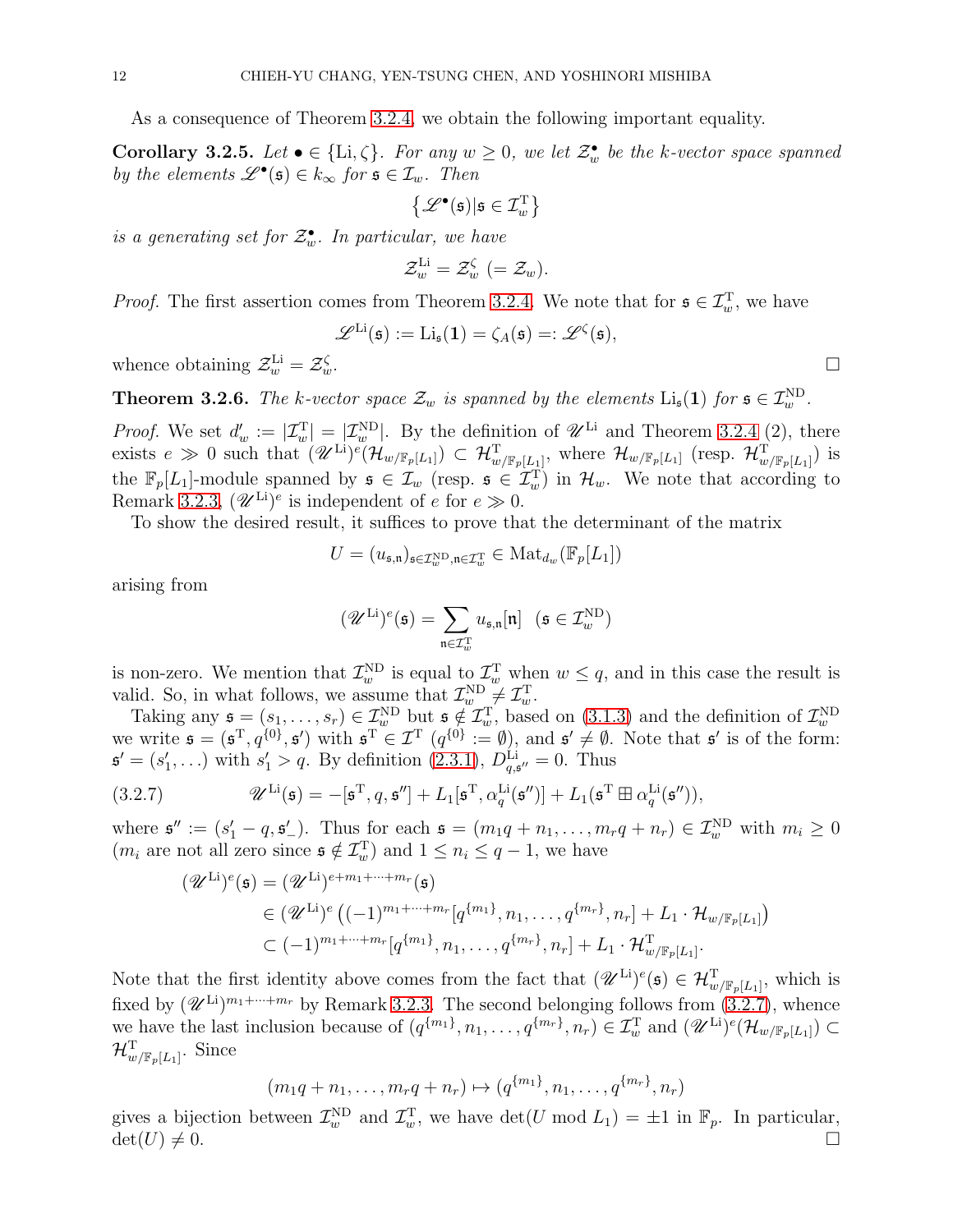### 4. Frobenius difference equations

<span id="page-12-0"></span>In this section, we focus on a specific system  $(E_M)$  of Frobenius difference equations arising from our study of MZV's, and the major result is Theorem [4.3.5](#page-15-0) giving the precise dimension of the solution space of  $(E_M)$  $(E_M)$ .

4.1. **ABP-criterion.** Let t be a new variable, and  $\mathbb{C}_{\infty}(\ell)$  be the field of Laurent series in t over  $\mathbb{C}_{\infty}$ . For any integer n, we define the following n-fold Frobenious twisting:

$$
\tau^n := \left(f \mapsto f^{(n)}\right) : \mathbb{C}_\infty(\!(t)\!)\to \mathbb{C}_\infty(\!(t)\!),
$$

where  $f^{(n)} := \sum a_i^{q^n}$  $\int_{i}^{q^n} t^i$  for  $f = \sum a_i t^i \in \mathbb{C}_{\infty}(\!(t)\!)$ . We further extend  $\tau^n$  to the action on  $\text{Mat}_{r\times s}(\mathbb{C}_{\infty}(\!(t)\!))$  by entrywise action.

Note that as an automorphism of the field  $\mathbb{C}_{\infty}(\!(t)\!)$ ,  $\tau^n$  stabilizes several subrings such as the power series ring  $\mathbb{C}_{\infty}[[t]]$ , the Tate algebra

$$
\mathbb{T} := \{ f \in \mathbb{C}_{\infty}[[t]] | f \text{ converges on } |t|_{\infty} \le 1 \},
$$

and the polynomial rings  $\mathbb{C}_{\infty}[t], \overline{k}[t]$  as well as the subfields  $\mathbb{C}_{\infty}(t)$  and  $\overline{k}(t)$ . When  $n = -1$ , we denote by  $\sigma := \tau^{-1}$ . For  $n \in \{1, -1\}$ , the following fixed elements are particularly used in this paper:

$$
\mathbb{T}^{\tau} = \overline{k}[t]^{\tau} = \mathbb{F}_q[t] = \mathbb{T}^{\sigma} = \overline{k}[t]^{\sigma} \text{ and } \overline{k}(t)^{\tau} = \mathbb{F}_q(t) = \overline{k}(t)^{\sigma}.
$$

 $\sum_{i=0}^{\infty} a_i t^i$  with algebraic coefficients  $(a_i \in \overline{k}, \forall i \in \mathbb{Z}_{\geq 0})$  for which Following [\[ABP04\]](#page-29-7), we denote by  $\mathcal{E} \subset \mathbb{C}_{\infty}[[t]]$  the subring consisting of power series  $f =$ 

$$
\lim_{i \to \infty} \sqrt[i]{|a_i|_{\infty}} = 0 \text{ and } [k_{\infty} (a_0, a_1, \ldots) : k_{\infty}] < \infty.
$$

It follows that such any power series in  $\mathcal E$  converges on whole  $\mathbb C_{\infty}$ , and we have

$$
\mathcal{E}^{\tau} = \mathbb{F}_q[t] = \mathcal{E}^{\sigma}.
$$

The primary tool that we use in this paper to show linear independence results is the following ABP-criterion

**Theorem 4.1.1** ([\[ABP04,](#page-29-7) Theorem 3.1.1]). Let  $\Phi \in Mat_{\ell}(\overline{k}[t])$  be a matrix satisfying that as a polynomial in  $\overline{k}[t]$ , det  $\Phi$  vanishes only (if at all) at  $t = \theta$ . Suppose that a column vector  $\psi = \psi(t) \in Mat_{\ell \times 1}(\mathcal{E})$  satisfies the following difference equation

$$
\psi^{(-1)} = \Phi \psi.
$$

We denote by  $\psi(\theta) \in Mat_{\ell \times 1}(\mathbb{C}_{\infty})$  the evaluation of  $\psi$  at  $t = \theta$ . Then for any row vector  $\rho \in Mat_{1\times \ell}(\overline{k})$  for which

$$
\rho\psi(\theta)=0,
$$

there exists a row vector  $P \in Mat_{1 \times \ell}(\overline{k}[t])$  such that

$$
P\psi = 0, \text{ and } P(\theta) = \rho.
$$

The spirit of ABP-criterion asserts any  $\overline{k}$ -linear relation among the entries of  $\psi(\theta)$  can be lifted to a  $\overline{k}[t]$ -linear relation among the entries of  $\psi$ . We mention that the condition on  $\Phi$  in the theorem above arises from *dual t-motives*, and refer the reader to [\[ABP04,](#page-29-7) [P08\]](#page-30-22) and [\[A86\]](#page-29-8) also.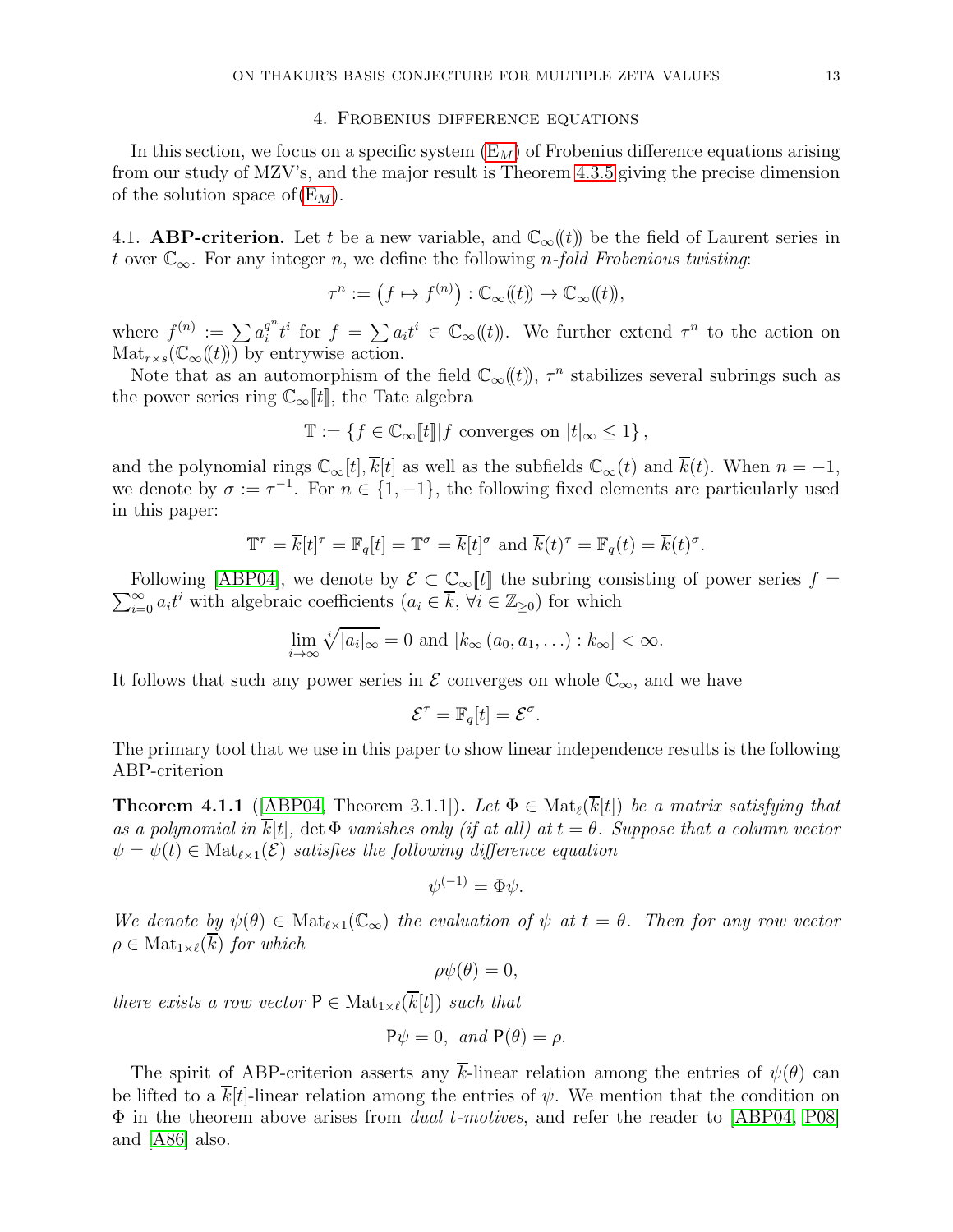# 4.2. Some lemmas. For each  $\mathfrak{s} = (s_1, \ldots, s_r) \in \mathcal{I}$  and  $M \subset \mathcal{I}$ , we set

$$
\mathscr{I}(\mathfrak{s}) := \{ \emptyset, (s_1), (s_1, s_2), \dots, (s_1, \dots, s_r) \} \text{ and } \mathscr{I}(M) := \bigcup_{\mathfrak{s} \in M} \mathscr{I}(\mathfrak{s}).
$$

Throughout this paper, we denote by R the following  $\mathbb{F}_q(t)$ -algebra

$$
\mathsf{R}:=\{f/g\ |\ f\in \overline{k}[t],\ g\in \mathbb{F}_q[t]\setminus \{0\}\}\subset \overline{k}(t).
$$

For any nonempty set J, it is understood that  $R^J$  refers to the  $\mathbb{F}_q(t)$ -vector space  $\bigoplus_{x\in J} R$ and any element of  $\mathbb{R}^J$  is written in the form  $(r_x)_{x \in J}$  with  $r_x \in \mathbb{R}$ .

Given any nonempty subset  $M \subset \mathcal{I}_w$  for some  $w \geq 0$ , we consider the system of Frobenius equations

<span id="page-13-0"></span>
$$
\text{(E}_M) \qquad \qquad \varepsilon_{\mathfrak{s}}^{(1)} = \varepsilon_{\mathfrak{s}}(t-\theta)^{w-\operatorname{wt}(\mathfrak{s})} + \sum_{\substack{s'>0\\ (\mathfrak{s}, s') \in \mathcal{I}(M)}} \varepsilon_{(\mathfrak{s}, s')}(t-\theta)^{w-\operatorname{wt}(\mathfrak{s})} \quad (\mathfrak{s} \in \mathcal{I}(M))
$$

with  $(\varepsilon_{\mathfrak{s}})_{\mathfrak{s}\in\mathscr{I}(M)} \in \mathbb{R}^{\mathscr{I}(M)}$ . We mention that  $(\mathcal{E}_M)$  is basically the case of  $Q_i = 1$  from [\[CPY19,](#page-30-17)  $(3.1.3)$ , which is derived from the study of establishing a criterion for the *zeta-like* MZV's. Note that our  $\varepsilon_{\mathfrak{s}}$  is essentially referring to  $\delta_i^{(-1)}$  used in [\[CPY19,](#page-30-17) (3.1.3)] (with  $Q_i = 1$ in  $[CPY19]$ , but we follow  $[ND21]$  to express  $(E_M)$  with subscripts parameterized by indices. See also  $[ND21, (6.3), (6.4)]$  in the depth two case.

Remark 4.2.1. Note that if  $w = 0$ , we have  $M = \mathcal{I}_0 = {\emptyset}$  and so  $\mathscr{I}(M) = {\emptyset}$ . In this special case, the equation  $(E_M)$  becomes  $\varepsilon_{\emptyset}^{(1)} = \varepsilon_{\emptyset}$ .

<span id="page-13-1"></span>**Lemma 4.2.2.** Let  $F = \sum_{i=0}^{n} f_i t^i$ ,  $G \in A[t]$  be polynomials over A such that  $n = \deg_t F \geq 1$ and  $f_n \in \mathbb{F}_q^{\times}$ . If  $\varepsilon \in \mathbb{R}$  satisfies  $\varepsilon^{(1)} = \varepsilon F + G$ , then we have  $\varepsilon \in \mathbb{F}_q(t)[\theta]$ .

Proof. Our method is inspired by H.-J. Chen's formulation in the proof of [\[KL16,](#page-30-23) Thm. 2 (a)] (see Step I of the proof of [\[C16,](#page-30-24) Thm. 6.1.1] also). By multiplying the denominator of  $\varepsilon$  on the equation, without loss of generality we assume that  $\varepsilon \in \overline{k}[t] \setminus \{0\}$ . We put  $m := \deg_t \varepsilon \geq 0$ . Since  $\deg_t \varepsilon^{(1)} = \deg_t \varepsilon < \deg_t(\varepsilon F)$ , we have  $\deg_t G = m + n$ . We set

$$
\varepsilon = \sum_{i=0}^{m} a_i t^i \ (a_i \in \overline{k})
$$
 and  $G = \sum_{i=0}^{m+n} g_i t^i \ (g_i \in A).$ 

Moreover, we set  $a_i := 0$  (resp.  $f_i := 0$ ) when i does not satisfy  $0 \le i \le m$  (resp.  $0 \le i \le n$ ). Then we have

$$
\sum_{i=0}^{m} a_i^q t^i = \sum_{j=0}^{m} a_j t^j \sum_{\ell=0}^{n} f_{\ell} t^{\ell} + \sum_{i=0}^{m+n} g_i t^i = \sum_{i=0}^{m+n} \sum_{j+\ell=i} a_j f_{\ell} t^i + \sum_{i=0}^{m+n} g_i t^i.
$$

By comparing the coefficients of  $t^i$  for  $m + 1 \leq i \leq m + n$ , we have

$$
a_{i-n}f_n = -g_i - \sum_{j>i-n} a_j f_{i-j}.
$$

Then we can show that  $a_m, a_{m-1}, \ldots, a_{m+1-n} \in A$  inductively.

Suppose that  $m + 1 - n \ge 1$  ( $\Leftrightarrow m \ge n$ ). Then by comparing the coefficients of  $t^i$  for  $n \leq i \leq m$ , we have

$$
a_{i-n}f_n = a_i^q - g_i - \sum_{j>i-n} a_j f_{i-j}.
$$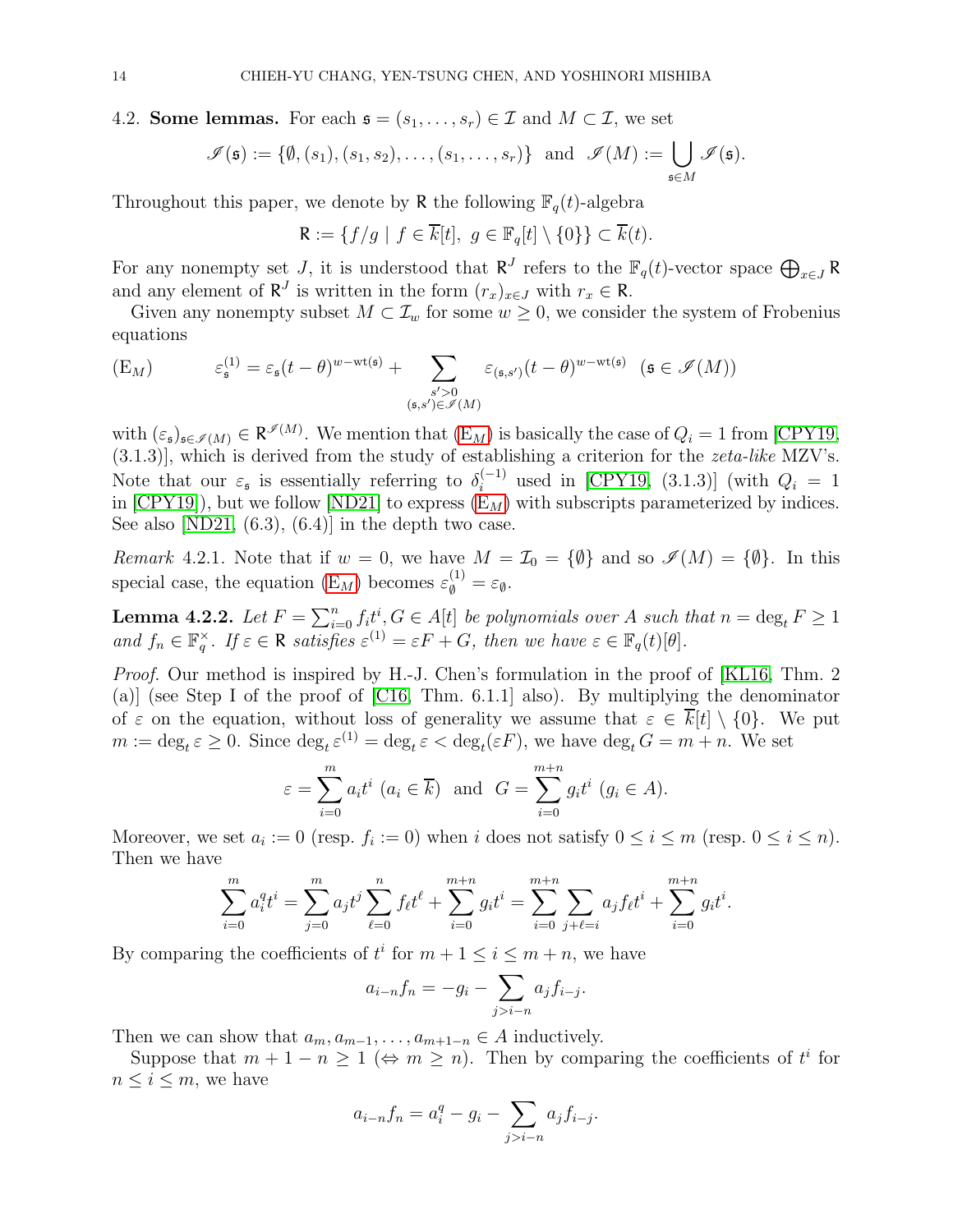Then we can show that  $a_{m-n}, a_{m-n-1}, \ldots, a_0 \in A$  inductively. Therefore, in any case we have  $\varepsilon \in A[t]$ .

The next lemma can be viewed as an improvement of Step II [\[C16,](#page-30-24) Thm. 6.1.1] and [\[KL16,](#page-30-23) Thm. 2 (b)] which gives a better upper bound for the degree of solutions  $(\varepsilon_{\mathfrak{s}})_{\mathfrak{s}\in\mathscr{I}(M)}\in\mathsf{R}^{\mathscr{I}(M)}$ satisfying  $(E_M)$ .

<span id="page-14-2"></span>**Lemma 4.2.3.** Let  $w \ge 0$  and  $\emptyset \ne M \subset \mathcal{I}_w$ . If  $(\varepsilon_{\mathfrak{s}})_{\mathfrak{s} \in \mathscr{I}(M)} \in \mathbb{R}^{\mathscr{I}(M)}$  satisfies  $(E_M)$  $(E_M)$  $\varepsilon_{\mathfrak{s}}^{(1)} = \varepsilon_{\mathfrak{s}}(t-\theta)^{w-\mathrm{wt}(\mathfrak{s})} + \sum_{\sigma}$  $s' > 0$ <br>(s,s')∈ $\mathcal{I}(M)$  $\varepsilon_{(\mathfrak{s},s')}(t-\theta)^{w-\mathrm{wt}(\mathfrak{s})}$   $(\mathfrak{s} \in \mathscr{I}(M)),$ 

then we have  $\varepsilon_{\mathfrak{s}} \in \mathbb{F}_q(t)[\theta]$  and  $\deg_{\theta} \varepsilon_{\mathfrak{s}} \leq$  $w - \operatorname{wt}(\mathfrak{s})$  $q-1$ for each  $\mathfrak{s} \in \mathscr{I}(M)$ .

*Proof.* When  $\mathfrak{s} \in M$ , then we have  $\varepsilon_{\mathfrak{s}} \in \mathbb{F}_q(t)$  since in this case,  $\varepsilon_{\mathfrak{s}}^{(1)} = \varepsilon_{\mathfrak{s}}$ . Thus the statements are clearly valid. By Lemma [4.2.2](#page-13-1) and the induction on  $w - \text{wt}(\mathfrak{s})$ , we have  $\varepsilon_{\mathfrak{s}} \in \mathbb{F}_q(t)[\theta]$  for all  $\mathfrak{s} \in \mathscr{I}(M)$ . We now consider  $\mathfrak{s} \in \mathscr{I}(M) \setminus M$  and suppose that  $\deg_{\theta} \varepsilon_{(\mathfrak{s},s')} \leq$  $w - \mathrm{wt}(\mathfrak{s},s)$  $q-1$ for all  $s' > 0$  with  $(\mathfrak{s}, s') \in \mathscr{I}(M)$ .

Suppose on the contrary that  $\deg_{\theta} \varepsilon_{\mathfrak{s}} >$  $w - \operatorname{wt}(\mathfrak{s})$  $\frac{(-\text{wt}(\mathfrak{s}))}{q-1}$ . Then we have  $\deg_{\theta} \varepsilon_{\mathfrak{s}}^{(1)}$  >  $q(w - \text{wt}(\mathfrak{s}))$  $q-1$ . On the other hand, the induction hypothesis implies

$$
\deg_{\theta}(\varepsilon_{(\mathfrak{s},s')}(t-\theta)^{w-\mathrm{wt}(\mathfrak{s})}) \leq \frac{w-\mathrm{wt}(\mathfrak{s},s')}{q-1} + w - \mathrm{wt}(\mathfrak{s}) < \frac{q(w-\mathrm{wt}(\mathfrak{s}))}{q-1}.
$$

It follows that  $\deg_{\theta} \varepsilon_{\mathfrak{s}}^{(1)} = \deg_{\theta}(\varepsilon_{\mathfrak{s}}(t-\theta)^{w-wt(\mathfrak{s})}),$  and hence  $\deg_{\theta} \varepsilon_{\mathfrak{s}} =$  $w - \text{wt}(\mathfrak{s})$  $q-1$ , which is a contradiction.  $\Box$ 

4.3. Dimension of  $\mathscr{X}_w$ . For  $w \in \mathbb{Z}_{w \geq 0}$ , We define  $\mathcal{I}_w^{\text{ND}_0} \subset \mathcal{I}_w^{\text{ND}}$  as follows:

<span id="page-14-1"></span>(4.3.1) 
$$
\mathcal{I}_w^{\text{ND}_0} = \begin{cases} \{\emptyset\} & \text{if } w = 0\\ \{(s_1, \ldots, s_r) \in \mathcal{I}_w^{\text{ND}} | s_2, \ldots, s_r \text{ are divisible by } q - 1\} & \text{if } w > 0 \end{cases}
$$

Note that the description of indices in  $\mathcal{I}_{w}^{\text{ND}_0}$  comes from the simultaneously Eulerian phe-nomenon in [\[CPY19,](#page-30-17) Cor. 4.2.3]. For each  $w \geq 0$ , we consider the system of Frobenius equations  $(E_M)$  for  $M = \mathcal{I}_{w}^{\text{ND}_0}$ :

<span id="page-14-0"></span>
$$
\begin{array}{lll} \displaystyle \left( \mathbf{E}_w \right) \qquad \ \ \varepsilon_{\mathfrak{s}}^{(1)} = \varepsilon_{\mathfrak{s}} (t-\theta)^{w-\mathrm{wt}(\mathfrak{s})} + \sum\limits_{\substack{s' > 0 \\ ( \mathfrak{s}, s') \in \mathscr{I}(\mathcal{I}_w^{\mathrm{ND}_0})}} \varepsilon_{(\mathfrak{s}, s')} (t-\theta)^{w-\mathrm{wt}(\mathfrak{s})} & \displaystyle \left( \mathfrak{s} \in \mathscr{I}(\mathcal{I}_w^{\mathrm{ND}_0}) \right) \end{array}
$$

with  $(\varepsilon_{\mathfrak{s}})_{\mathfrak{s}\in\mathscr{I}(\mathcal{I}_w^{\text{ND}_0})}\in\mathsf{R}^{\mathscr{I}(\mathcal{I}_w^{\text{ND}_0})}$ . We emphasize that  $(E_w)=(E_{\mathcal{I}_w^{\text{ND}_0}})$  and  $(E_w)\neq(E_{\{w\}})$ .

**Example 4.3.2.** We give some explicit examples for the system of Frobenius equations  $(E_w)$  $(E_w)$ . The simplest example is the case  $w = 0$ . We note that  $\mathcal{I}_0^{\text{ND}_0} = \mathcal{I}(\mathcal{I}_0^{\text{ND}_0}) = \{\emptyset\}$ . Thus,  $(E_w)$ consists of a single equation

$$
\varepsilon^{(1)}_{\emptyset} = \varepsilon_{\emptyset}.
$$

The second example is the case  $w = q$ . In this case,  $\mathcal{I}_q^{\text{ND}_0} = \{(1, q - 1)\}\$  and

$$
\mathscr{I}(\mathcal{I}_q^{\mathrm{ND}_0})=\{\emptyset,(1),(1,q-1)\}.
$$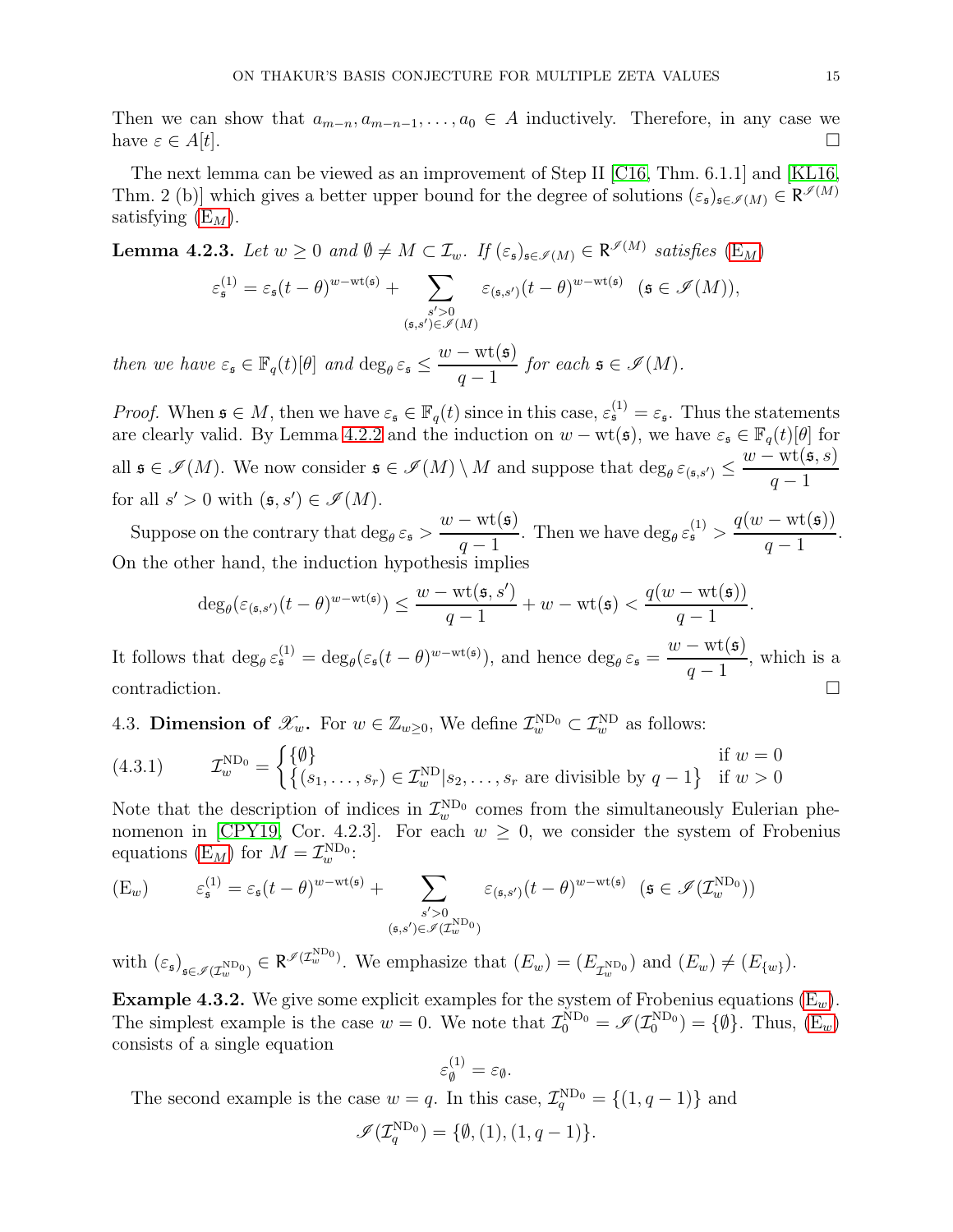Thus,  $(E_w)$  consists of three equations

$$
\begin{cases} \varepsilon^{(1)}_{(1,q-1)} &= \varepsilon_{(1,q-1)} \\ \varepsilon^{(1)}_{(1)} &= \varepsilon_{(1)}(t-\theta)^{q-1} + \varepsilon_{(1,q-1)}(t-\theta)^{q-1} \\ \varepsilon^{(1)}_{\emptyset} &= \varepsilon_{\emptyset}(t-\theta)^{q} + \varepsilon_{(1)}(t-\theta)^{q}. \end{cases}
$$

The third example is the case  $w = 2q - 2$  with  $q \ge 3$ . Since  $\mathcal{I}_{2q-2}^{\text{ND}_0} = \{(q-1, q-1), (2q-2)\},\$ we have

$$
\mathscr{I}(\mathcal{I}_{2q-2}^{\text{ND}_0}) = \{ \emptyset, (q-1), (q-1,q-1), (2q-2) \}.
$$

Then  $(E_w)$  consists of four equations

$$
\begin{cases} \varepsilon_{(2q-2)}^{(1)} &= \varepsilon_{(2q-2)} \\ \varepsilon_{(q-1,q-1)}^{(1)} &= \varepsilon_{(q-1,q-1)} \\ \varepsilon_{(q-1)}^{(1)} &= \varepsilon_{(q-1)} (t-\theta)^{q-1} + \varepsilon_{(q-1,q-1)} (t-\theta)^{q-1} \\ \varepsilon_{\emptyset}^{(1)} &= \varepsilon_{\emptyset} (t-\theta)^{2q-2} + \varepsilon_{(q-1)} (t-\theta)^{2q-2} + \varepsilon_{(2q-2)} (t-\theta)^{2q-2} \end{cases}
$$

.

**Definition 4.3.3.** For each  $w \in \mathbb{Z}_{\geq 0}$ , we let  $\mathcal{X}_w$  be the set of R-valued solutions of  $(E_w)$  $(E_w)$ .

Remark 4.3.4. Since  $f^{(1)} = f$  for any  $f \in \mathbb{F}_q(t) \subset \mathbb{R}$ , we see that  $\mathscr{X}_w$  forms an  $\mathbb{F}_q(t)$ -vector subspace of  $\mathsf{R}^{\mathscr{I}(\mathcal{I}_w^{\text{ND}_0})}$ .

The main result of this section is the following dimension formula for  $\mathscr{X}_{w}$ .

<span id="page-15-0"></span>**Theorem 4.3.5.** For any  $w \in \mathbb{Z}_{\geq 0}$ , we have

$$
\dim_{\mathbb{F}_q(t)} \mathscr{X}_w = \begin{cases} 1 & \text{if } (q-1) \mid w \\ 0 & \text{if } (q-1) \nmid w \end{cases}
$$

When  $w = \ell(q-1)$  for some  $\ell \in \mathbb{Z}_{\geq 0}$ , we can choose a generator  $(\eta_{\ell,s})_{s \in \mathscr{I}(\mathcal{I}_w^{\text{ND}_0})} \in \mathscr{X}_w$  such that

$$
\eta_{\ell;\emptyset} = \sum_{i=0}^{\ell} b_{\ell i} (t-\theta)^i, \quad b_{\ell i} \in T\mathbb{F}_p[T]_{(T)} \ (0 \leq i < \ell) \quad and \quad b_{\ell\ell} = 1,
$$

where  $T := t - t^q$  and  $\mathbb{F}_p[T]_{(T)} \subset \mathbb{F}_p(t)$  is the localization of  $\mathbb{F}_p[T]$  at the prime ideal  $(T)$ .

*Proof.* Note that by Lemma [4.2.3,](#page-14-2) we have  $\mathscr{X}_w \subset \mathbb{F}_q(t)[\theta]^{\mathscr{I}(\mathcal{I}_w^{\text{ND}_0})}$ . We write

$$
w = \ell(q - 1) + s \quad (\ell \ge 0, \quad 0 \le s < q - 1),
$$
\n
$$
\ell = mq + n \quad (m \ge 0, \quad 0 \le n < q).
$$

First we assume that  $s = 0$  and hence  $w = \ell(q - 1)$  with  $\ell \geq 0$ . When  $\ell = 0$ , we have  $\mathscr{I}(\mathcal{I}_0^{\text{ND}_0}) = \{\emptyset\}$  and the equation is  $\varepsilon_{\emptyset}^{(1)} = \varepsilon_{\emptyset}$ . Thus  $\mathscr{X}_0 = \mathbb{F}_q(t)$ , and we have a generator  $\eta_{0;\emptyset} = 1$ . Let  $\ell \geq 1$  and suppose that the desired properties hold for weight  $\ell'(q-1)$  with  $\ell' < \ell$ . The system of Frobenius equations  $(E_{\ell(q-1)})$  becomes

<span id="page-15-1"></span>(4.3.6) 
$$
\varepsilon_{\emptyset}^{(1)} = \varepsilon_{\emptyset} (t - \theta)^{\ell(q-1)} + \sum_{\substack{0 \le j < \ell \\ j \neq \ell \bmod q}} \varepsilon_{((\ell - j)(q-1))} (t - \theta)^{\ell(q-1)}
$$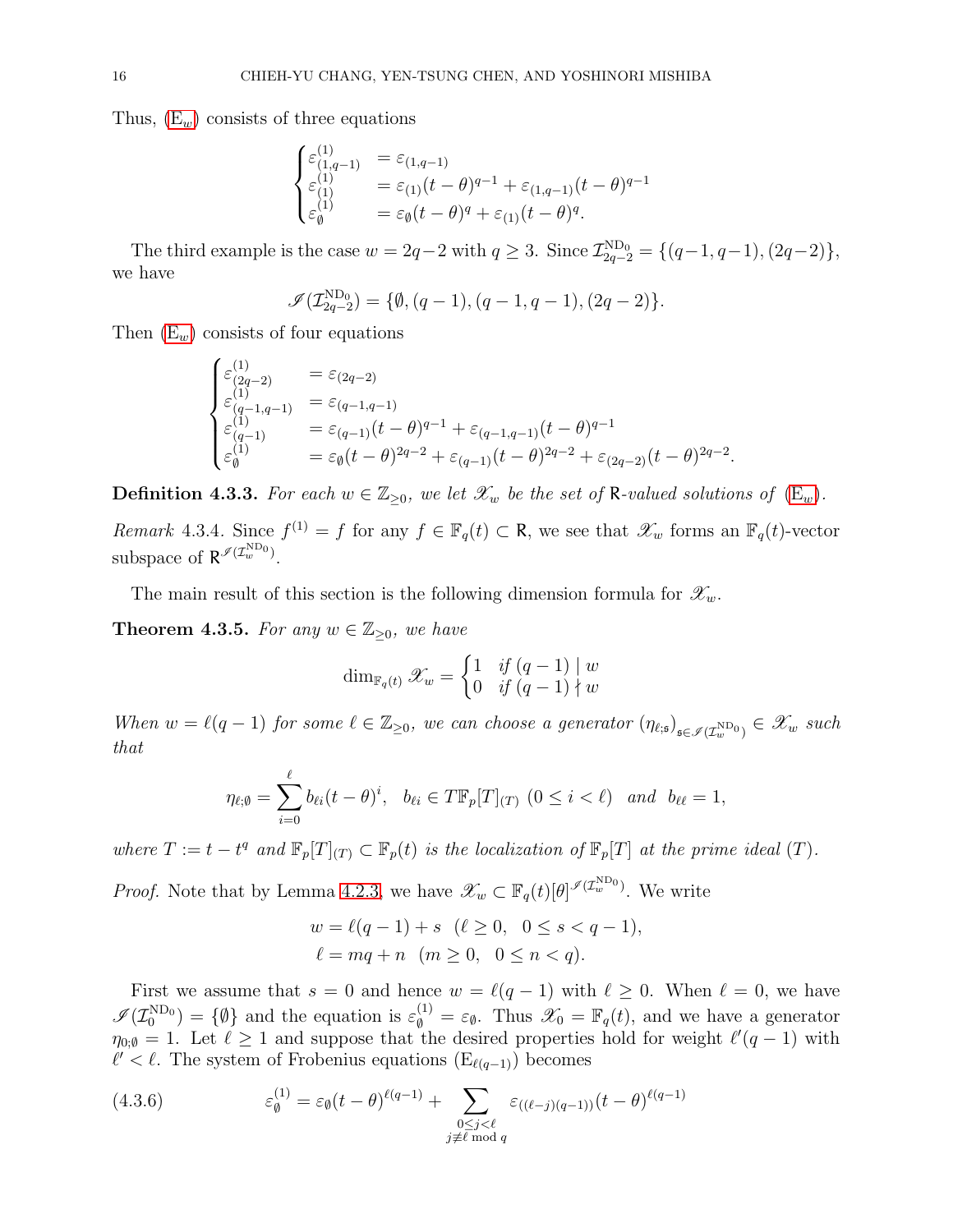and

$$
\varepsilon_{((\ell-j)(q-1),\mathfrak{s})}^{(1)} = \varepsilon_{((\ell-j)(q-1),\mathfrak{s})}(t-\theta)^{j(q-1)-\text{wt}(\mathfrak{s})} + \sum_{\substack{s'>0\\(s,s')\in \mathcal{I}(T_{j(q-1)})}} \varepsilon_{((\ell-j)(q-1),\mathfrak{s},s')}(t-\theta)^{j(q-1)-\text{wt}(\mathfrak{s})}
$$

for  $0 \leq j < \ell$  with  $j \not\equiv \ell \mod q$  and  $\mathfrak{s} \in \mathscr{I}(\mathcal{I}_{j(q-1)}^{\text{ND}_0})$ . Since  $(\varepsilon_{((\ell-j)(q-1),\mathfrak{s})})_{\mathfrak{s} \in \mathscr{I}(\mathcal{I}_{j(q-1)}^{\text{ND}_0})} \in \mathscr{X}_{j(q-1)}$ for each  $j$ , the induction hypothesis implies that we have

$$
\varepsilon_{((\ell-j)(q-1))} = f_j \sum_{i=0}^j b_{ji} (t-\theta)^i, \ \ f_j \in \mathbb{F}_q(t), \ \ b_{ji} \in T\mathbb{F}_p[T]_{(T)} \ \text{ and } \ b_{jj} = 1.
$$

By Lemma [4.2.3,](#page-14-2) we have  $\deg_{\theta} \varepsilon_{\emptyset} \leq \ell$ . We write  $\varepsilon_{\emptyset} = \sum_{i=0}^{\ell} a_i (t - \theta)^i$  with  $a_i \in \mathbb{F}_q(t)$ , and plug it into [\(4.3.6\)](#page-15-1), then we obtain

$$
\sum_{j=0}^{\ell} a_j (t - \theta^q)^j = \sum_{i=0}^{\ell} a_i (t - \theta)^{\ell(q-1)+i} + \sum_{\substack{0 \le j < \ell \\ j \ne \ell \bmod q}} f_j \sum_{i=0}^j b_{ji} (t - \theta)^{\ell(q-1)+i}.
$$

Note that the equation above can be expressed as

$$
\sum_{i=0}^{\ell-1} \sum_{j=i}^{\ell-1} \binom{j}{i} T^{j-i} a_j (t-\theta)^{iq} - \sum_{i=0}^{\ell-1} a_i (t-\theta)^{\ell(q-1)+i} - \sum_{i=0}^{\ell-1} \sum_{\substack{i \le j < \ell \\ j \ne \ell \bmod q}} b_{ji} f_j (t-\theta)^{\ell(q-1)+i}
$$

$$
= a_\ell \sum_{i=0}^{\ell-1} \binom{\ell}{i} T^{\ell-i} (t-\theta)^{iq}.
$$

Note further that

$$
iq < w = (\ell - m)q - n \iff i < \ell - m - \frac{n}{q}.
$$

By comparing the coefficients of  $(t - \theta)^{\nu}$  for  $\nu = iq$   $(0 \le i < \ell - m)$  or  $\ell(q - 1) \le \nu < \ell q$ , this gives a system of linear equations with  $(2\ell - m)$ -equations and  $(2\ell - m + 1)$ -variables. We write  $\mathbf{a} := (a_0, \ldots, a_{\ell-1})^{\text{tr}}$  and  $\mathbf{f} := (f_0, \ldots, f_{\ell-1})^{\text{tr}}$  (excluding  $f_n, f_{q+n}, \ldots, f_{(m-1)q+n}$ ). Then the system mentioned above can be expressed as

<span id="page-16-0"></span>(4.3.7) 
$$
U\begin{pmatrix} \mathbf{a} \\ \mathbf{f} \end{pmatrix} = a_{\ell} \mathbf{b}, \quad U \in \text{Mat}_{2\ell-m}(\mathbb{F}_p[T]_{(T)}) \text{ and } \mathbf{b} \in (T\mathbb{F}_p[T]_{(T)})^{2\ell-m}.
$$

As our goal of this case  $w = \ell(q-1)$  is to show  $\dim_{\mathbb{F}_q(t)} \mathscr{X}_w = 1$ , it is to show that the existence of  $\begin{pmatrix} a \\ f \end{pmatrix}$ f  $\lambda$ is unique up to  $\mathbb{F}_q(t)$ -scalar multiple. Therefore, from  $(4.3.7)$  it suffices to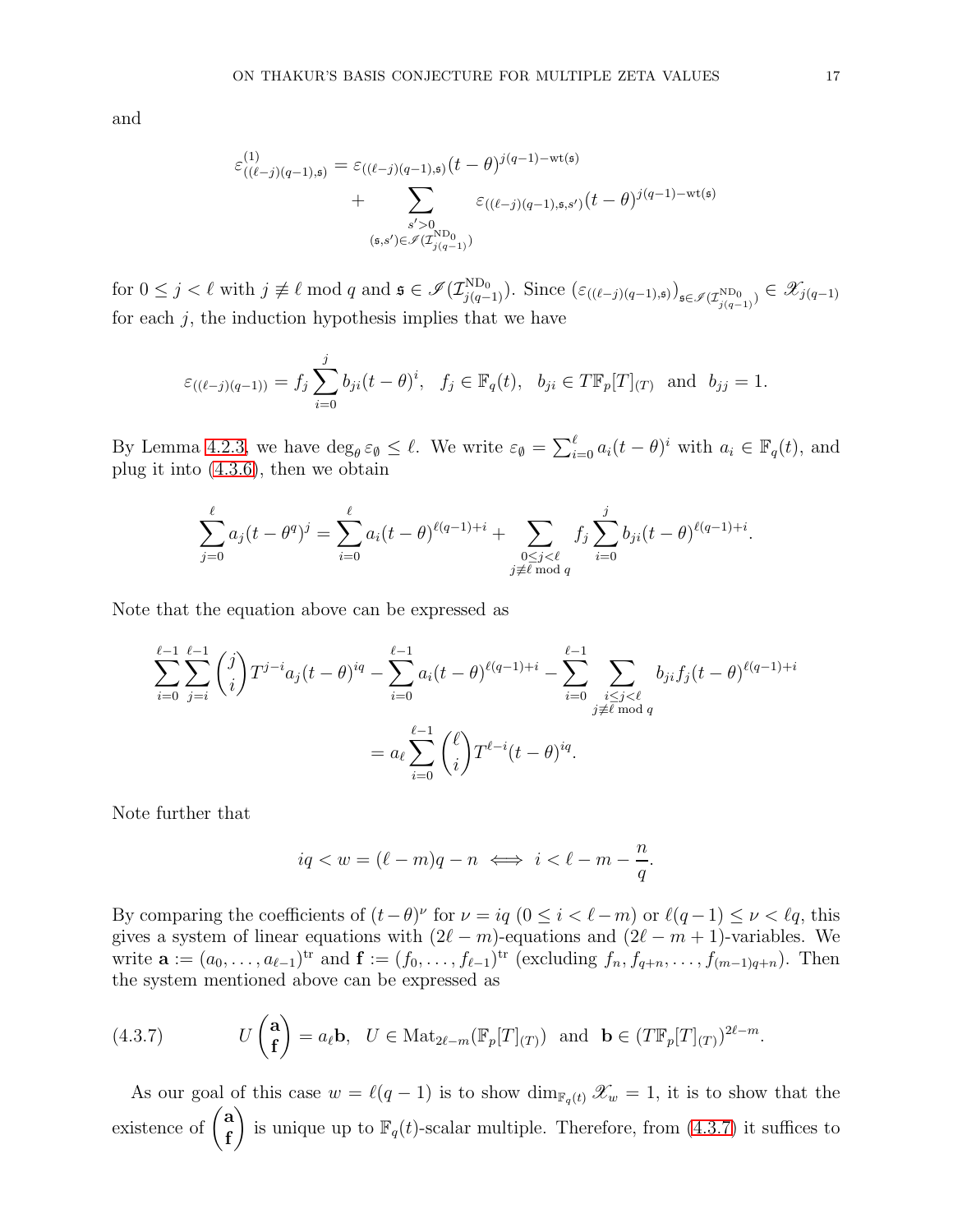show that  $\det(U \mod T) \neq 0$  in  $\mathbb{F}_p$ . Indeed, we have



The matrix 
$$
(U \mod T) + \begin{pmatrix} O & O \\ \mathrm{Id}_{\ell} & O \end{pmatrix}
$$
 can be described as follows:

- (i) We first set up the lower right submatrix by beginning with a matrix of diagonal blocks, the first one being  $-\text{Id}_n$  and the remaining m of them being equal to  $-\text{Id}_{q-1}$ . Then we insert zero rows between the blocks to obtain our submatrix of size  $\ell \times (\ell-m)$ .
- (ii) We then put the identity matrix  $\mathrm{Id}_{\ell-m}$  on the upper left corner.
- (iii) Finally we define the  $((\ell m) + 1)$ st column to the  $\ell$ th column, each of length  $2\ell m$ . In the  $((\ell - m) + i)$ th column, all entries are zero except for the entry 1 occurring in the same row as the ith row of zeroes inserted into the matrix constructed in step (i), i.e. the row of zeroes lying above the *i*th diagonal block equal to  $-\mathrm{Id}_{q-1}$  in step  $O \left( O \right)$ .

(i). Thus we have our 
$$
2(\ell - m) \times 2(\ell - m)
$$
 matrix  $(U \bmod T) + \begin{pmatrix} O & O \\ \mathrm{Id}_{\ell} & O \end{pmatrix}$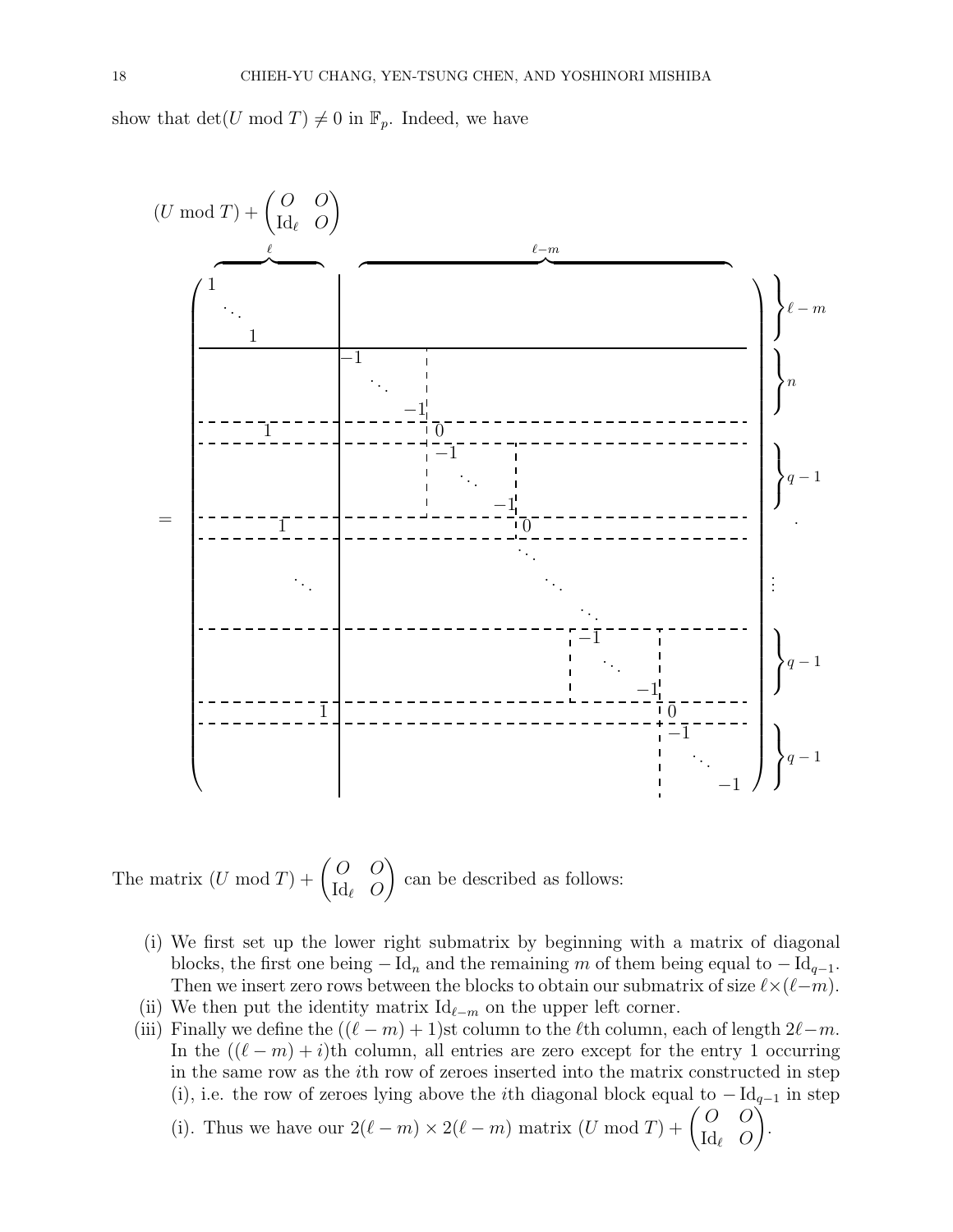For example, let  $q = 3$ ,  $w = 14 = 7(3 - 1)$   $(\ell = 7 = 2 \cdot 3 + 1, m = 2, n = 1)$ . Then we have

$$
U \bmod T = \begin{pmatrix} 1 & 0 & 0 & 0 & 0 & 0 & 0 & 0 & 0 & 0 & 0 & 0 \\ 0 & 1 & 0 & 0 & 0 & 0 & 0 & 0 & 0 & 0 & 0 & 0 \\ 0 & 0 & 1 & 0 & 0 & 0 & 0 & 0 & 0 & 0 & 0 & 0 \\ 0 & 0 & 0 & 1 & 0 & 0 & 0 & 0 & 0 & 0 & 0 & 0 \\ 0 & 0 & 0 & 0 & 1 & 0 & 0 & 0 & 0 & 0 & 0 & 0 \\ \hline -1 & 0 & 0 & 0 & 0 & 0 & 1 & 0 & 0 & 0 & 0 & 0 \\ 0 & -1 & 0 & 0 & 0 & 1 & 0 & 0 & 0 & 0 & 0 & 0 \\ 0 & 0 & -1 & 0 & 0 & 0 & 0 & 0 & 0 & -1 & 0 & 0 \\ 0 & 0 & 0 & -1 & 0 & 1 & 0 & 0 & 0 & 0 & -1 & 0 \\ 0 & 0 & 0 & 0 & -1 & 0 & 1 & 0 & 0 & 0 & 0 & -1 & 0 \\ 0 & 0 & 0 & 0 & 0 & -1 & 0 & 0 & 0 & 0 & -1 & 0 \end{pmatrix}
$$

To evaluate det  $(U \mod T)$  we appeal to elementary row operations which do not change the value of the determinant. Adding each of the top  $\ell - m$  rows to the corresponding rows in the lower left matrix kills all entries there coming from  $-\mathrm{Id}_{\ell}$  except the m bottom ones, which lie in the  $((\ell - m) + 1)$ st one to the  $\ell$ th column. But each  $-1$  in these last m rows can be killed by adding the appropriate row from step (iii) which has all zero entries except 1 in a unique column between  $\ell - m + 1$  and  $\ell$ . Doing this leaves only the non-zero entries in those m columns the ones inserted in step (iii). We end up with a matrix which has a unique  $\pm 1$ in each row and column. So the elementary product expansion evaluates the determinant as  $\pm 1$ . Note that one can also use elementary column operations to show the desired identity.

Next we assume that  $1 \leq s < q-1$  and put  $w := \ell(q-1) + s$ . The system of Frobenius equations  $(E_w)$  is

<span id="page-18-0"></span>(4.3.8) 
$$
\varepsilon_{\emptyset}^{(1)} = \varepsilon_{\emptyset} (t - \theta)^{w} + \sum_{\substack{0 \le j \le \ell \\ j \neq \ell - s \bmod q}} \varepsilon_{((\ell - j)(q - 1) + s)} (t - \theta)^{w}
$$

and

$$
\varepsilon_{((\ell-j)(q-1)+s,s)}^{(1)} = \varepsilon_{((\ell-j)(q-1)+s,s)}(t-\theta)^{j(q-1)-\text{wt}(s)} + \sum_{\substack{s'>0\\(s,s')\in \mathcal{I}(T_{j(q-1)})}} \varepsilon_{((\ell-j)(q-1)+s,s,s')}(t-\theta)^{j(q-1)-\text{wt}(s)}
$$

for  $0 \leq j \leq \ell$  with  $j \not\equiv \ell - s \mod q$  and  $\mathfrak{s} \in \mathscr{I}(\mathcal{I}_{j(q-1)}^{\text{ND}_0})$ . Since  $(\varepsilon_{((\ell-j)(q-1)+s,\mathfrak{s})})_{\mathfrak{s} \in \mathscr{I}(\mathcal{I}_{j(q-1)}^{\text{ND}_0})} \in$  $\mathscr{X}_{j(q-1)}$  for each j, we have

$$
\varepsilon_{((\ell-j)(q-1)+s)} = f_j \sum_{i=0}^j b_{ji} (t-\theta)^i, \ \ f_j \in \mathbb{F}_q(t), \ \ b_{ji} \in T\mathbb{F}_p[T]_{(T)} \ \text{and} \ \ b_{jj} = 1.
$$

By Lemma [4.2.3,](#page-14-2) we have  $\deg_{\theta} \varepsilon_{\emptyset} \leq \ell$ . We write  $\varepsilon_{\emptyset} = \sum_{i=0}^{\ell} a_i (t - \theta)^i$  with  $a_i \in \mathbb{F}_q(t)$ . Then [\(4.3.8\)](#page-18-0) becomes

$$
\sum_{j=0}^{\ell} a_j (t - \theta^q)^j = \sum_{i=0}^{\ell} a_i (t - \theta)^{w+i} + \sum_{\substack{0 \le j \le \ell \\ j \ne \ell - s \bmod q}} f_j \sum_{i=0}^j b_{ji} (t - \theta)^{w+i}.
$$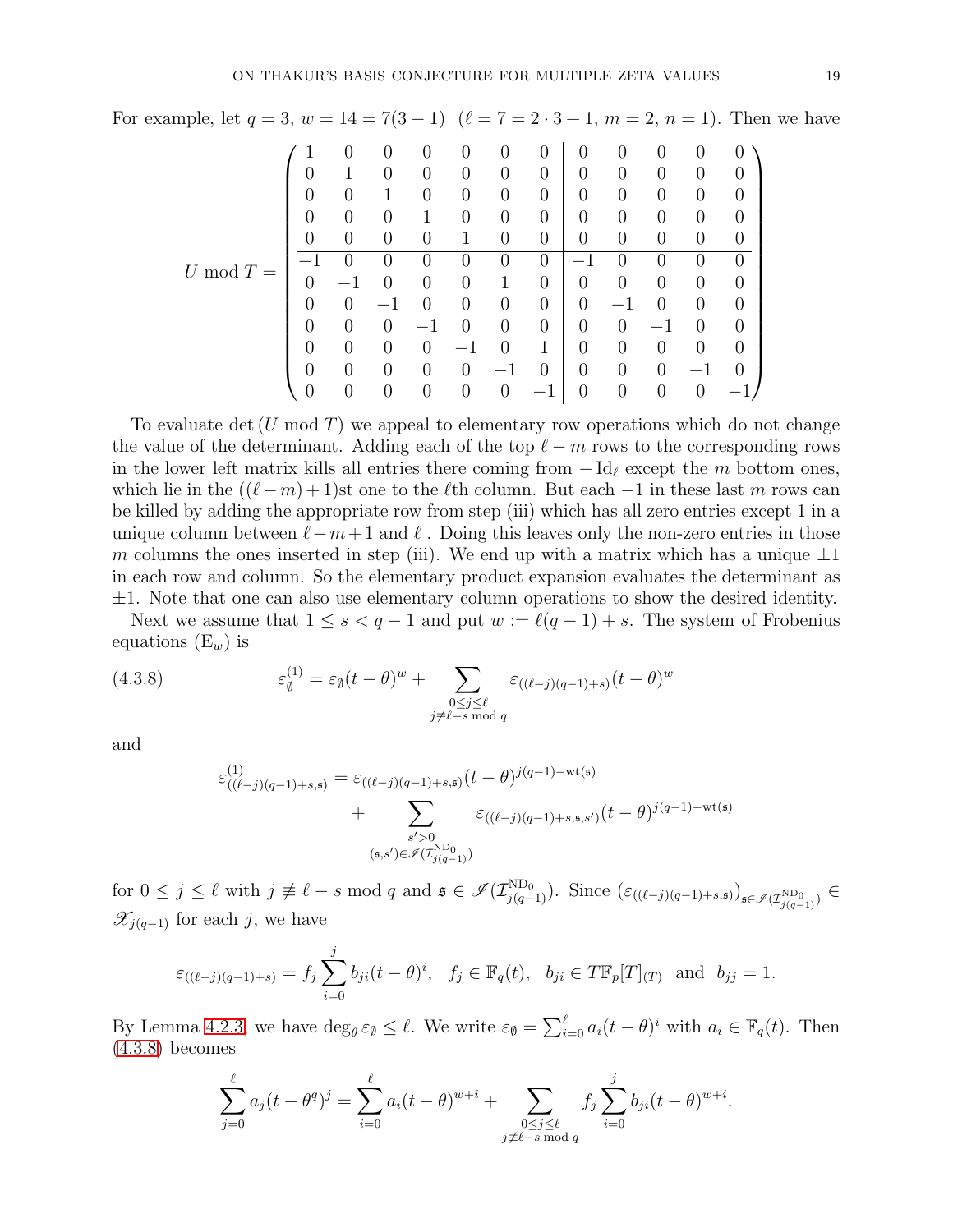This identity can be written as

$$
\sum_{i=0}^{\ell} \sum_{j=i}^{\ell} {j \choose i} T^{j-i} a_j (t-\theta)^{iq} - \sum_{i=0}^{\ell} a_i (t-\theta)^{w+i} - \sum_{i=0}^{\ell} \sum_{\substack{i \le j \le \ell \\ j \ne \ell - s \bmod q}} b_{ji} f_j (t-\theta)^{w+i} = 0.
$$

We note that

$$
iq < w = (\ell - m)q + (s - n) \iff i < \ell - m + \frac{s - n}{q}.
$$

When  $s \leq n$ , by comparing the coefficients of  $(t - \theta)^{\nu}$  for  $\nu = iq$   $(0 \leq i \leq \ell - m)$ or  $w \le \nu \le w + \ell$ , this gives a system of linear equations with  $(2\ell - m + 1)$ -equations and  $(2\ell - m + 1)$ -variables. We write  $\mathbf{a} := (a_0, \ldots, a_\ell)$ <sup>tr</sup> and  $\mathbf{f} := (f_0, \ldots, f_\ell)$ <sup>tr</sup> (excluding  $f_{n-s}, f_{q+n-s}, \ldots, f_{\ell-s}$ . Then the system can be written as

$$
U\begin{pmatrix} \mathbf{a} \\ \mathbf{f} \end{pmatrix} = \mathbf{0} \text{ and } U \in \text{Mat}_{2\ell-m+1}(\mathbb{F}_p[T]_{(T)}).
$$

Since we aim to show that the solution space  $\mathscr{X}_w$  is trivial in this case, it suffices to show that det(U mod T)  $\neq$  0 in  $\mathbb{F}_p$ . Indeed, we have



and hence  $\det(U \bmod T) = \pm 1$ .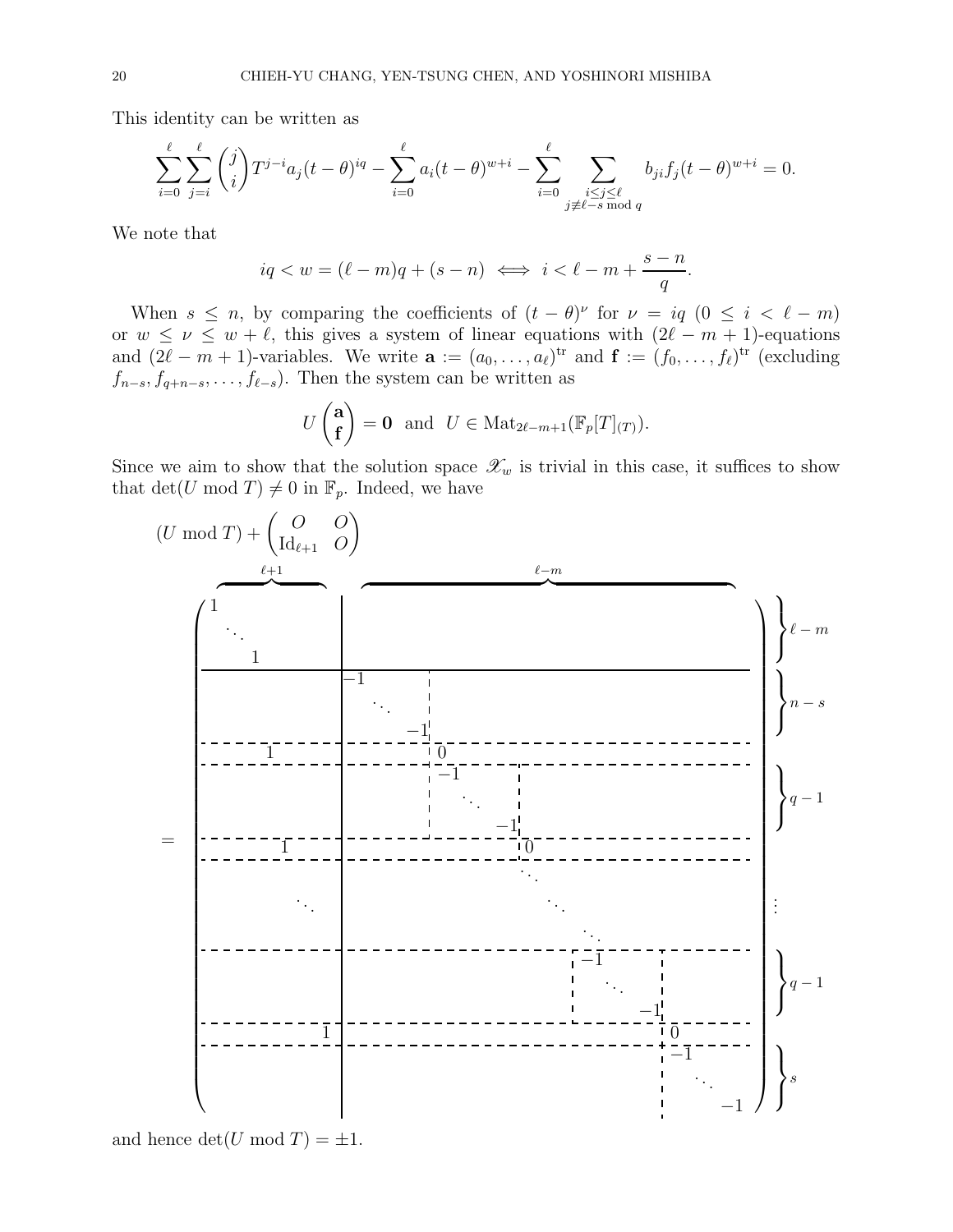When  $s > n$ , by comparing the coefficients of  $(t - \theta)^{\nu}$  for  $\nu = iq$   $(0 \le i \le \ell - m)$ or  $w \le \nu \le w + \ell$ , this gives a system of linear equations with  $(2\ell - m + 2)$ -equations and  $(2\ell - m + 2)$ -variables. We write  $\mathbf{a} := (a_0, \ldots, a_\ell)^{\text{tr}}$  and  $\mathbf{f} := (f_0, \ldots, f_\ell)^{\text{tr}}$  (excluding  $f_{q+n-s}, f_{2q+n-s}, \ldots, f_{\ell-s}$ . Then the system can be written as

$$
U\begin{pmatrix} \mathbf{a} \\ \mathbf{f} \end{pmatrix} = \mathbf{0} \text{ and } U \in \text{Mat}_{2\ell-m+2}(\mathbb{F}_p[T]_{(T)}).
$$

It is enough to show that  $\det(U \mod T) \neq 0$  in  $\mathbb{F}_p$ . Indeed, we have



<span id="page-20-0"></span>and hence  $\det(U \mod T) = \pm 1$ .

### 5. Linear independence

In this section, we aim to show that  $\{Li_{\mathfrak{s}}(1) \in k_{\infty} \mid \mathfrak{s} \in \mathcal{I}_{w}^{\text{ND}}\}$  is a k-linearly independent set. To begin with, we adopt the following setting. Let  $(-\theta)^{\frac{1}{q-1}} \in \overline{k}^{\times}$  be a fixed  $(q-1)$ st root of  $-\theta$ . Following [\[ABP04\]](#page-29-7), we consider the following power series

$$
\Omega(t) := (-\theta)^{\frac{-q}{q-1}} \prod_{i=1}^{\infty} \left(1 - \frac{t}{\theta^{q^i}}\right) \in \overline{k_{\infty}}[t].
$$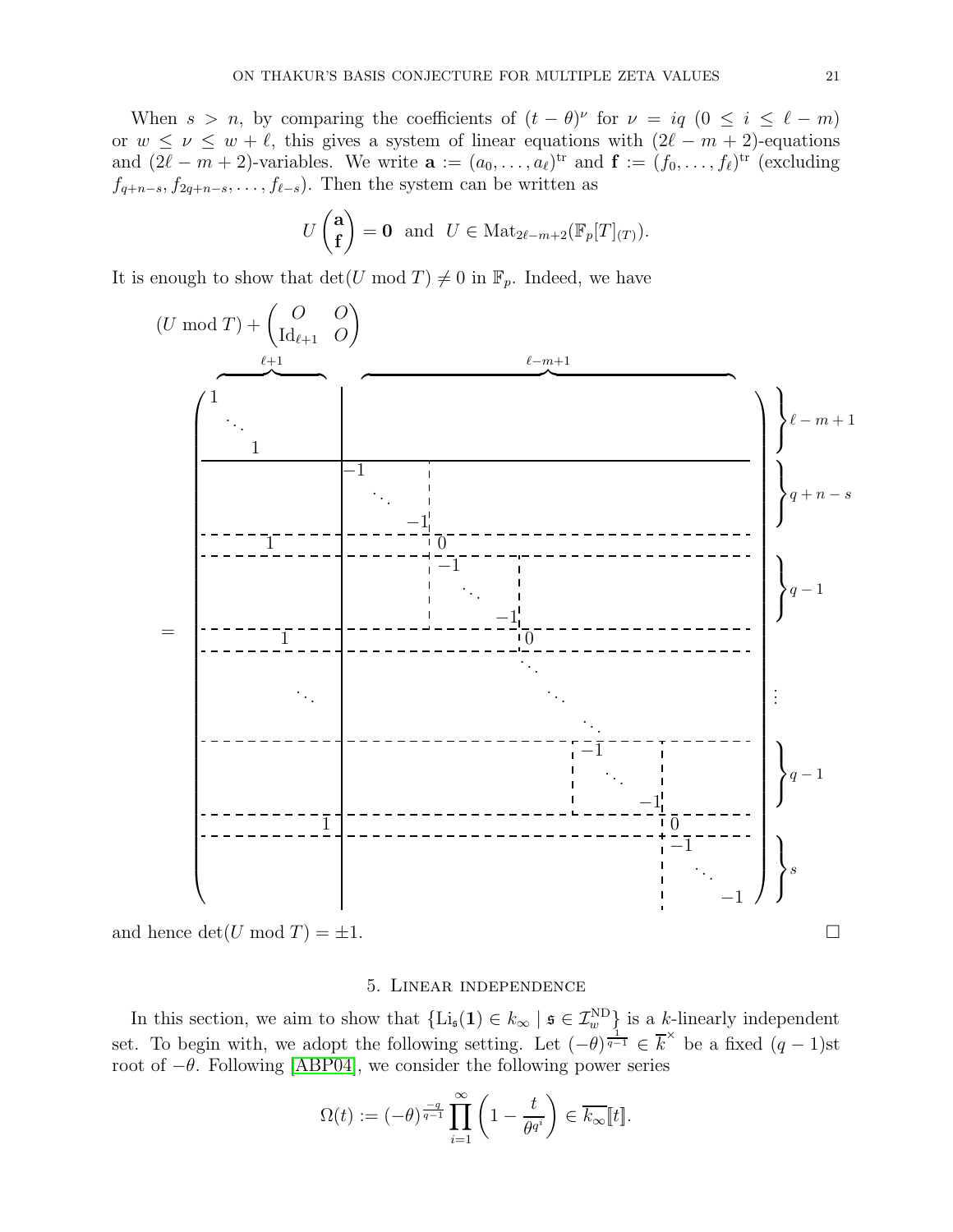Note that it satisfies the Frobenius difference equation

$$
\Omega^{(-1)}(t) = (t - \theta)\Omega(t).
$$

In addition, we have  $\Omega(t) \in \mathcal{E}$  and  $\tilde{\pi} := 1/\Omega(\theta)$  is the fundamental period of the Carlitz module (see [\[ABP04,](#page-29-7) Sec. 3.1.2]). We also set  $\mathbb{L}_0 := 1$  and  $\mathbb{L}_d := (t - \theta^q) \cdots (t - \theta^{q^d})$  for  $d \geq 1$ . Put  $\mathcal{L}(\emptyset) := 1$  and for each index  $\mathfrak{s} = (s_1, \ldots, s_r) \in \mathcal{I}_{>0}$ , we define the following deformation series

$$
\mathcal{L}(\mathfrak{s}):=\Omega^{\mathrm{wt}(\mathfrak{s})} \sum_{d_1>\cdots>d_r\geq 0} \frac{1}{\mathbb{L}_{d_1}^{s_1}\cdots\mathbb{L}_{d_r}^{s_r}}\in \mathbb{T},
$$

which was first introduced by Papanikolas  $|P08|$  for  $dep(s) = 1$ . It is shown in [\[C14,](#page-29-4) Lemma 5.3.1] that  $\mathcal{L}(\mathfrak{s}) \in \mathcal{E}$ . Moreover, by [\[CPY19,](#page-30-17) Proposition 2.3.3], we have

$$
\mathcal{L}(\mathfrak{s})|_{t=\theta^{q^j}} = (\mathcal{L}(\mathfrak{s})|_{t=\theta})^{q^j} = (\mathrm{Li}_{\mathfrak{s}}(\mathbf{1})/\widetilde{\pi}^{\mathrm{wt}(\mathfrak{s})})^{q^j}
$$

for all  $j \geq 0$  (see also [\[C14,](#page-29-4) Lemma 5.3.5]). Let  $P = \sum_{\mathfrak{s} \in \mathcal{I}} a_{\mathfrak{s}}[\mathfrak{s}] \in \mathcal{H}$   $(a_{\mathfrak{s}} \in k)$ . For the convenience of later use, we set

$$
\mathrm{Li}_P(\mathbf{1}):=\sum_{\mathfrak{s}}a_{\mathfrak{s}}\,\mathrm{Li}_{\mathfrak{s}}(\mathbf{1}).
$$

5.1. The key lemma. The fundamental system of Frobenius difference equations that  $\{\mathcal{L}(\mathbf{n})\}_{\mathbf{n}\in\mathscr{I}(\mathfrak{s})}$  satisfy is given in [\[C14,](#page-29-4) (5.3.3),(5.3.4)] as well as [\[CPY19,](#page-30-17) (2.3.4), (2.3.7)] with all  $Q_i = 1$  there, and it plays a crucial role in the proof of the following Lemma when applying ABP-criterion. We further mention that the first formulation of the following Lemma arises from the ideas in the proof of [\[CPY19,](#page-30-17) Thm. 2.5.2], and the second one is an extension of part of Step 3 in the proof of [\[ND21,](#page-30-13) Thm. 6], which dealt with  $w \leq 2q - 2$ .

<span id="page-21-0"></span>**Lemma 5.1.1.** Let  $w \ge 0$  and  $\emptyset \ne M \subset \mathcal{I}_w$ . Let  $P = \sum_{\mathfrak{s} \in \mathcal{I}} a_{\mathfrak{s}}[\mathfrak{s}] \in \mathcal{H}$   $(a_{\mathfrak{s}} \in k)$  and suppose that

- Supp $(P) \subset M$ ,
- Li $_P(1)$  is Eulerian, that is,  $\text{Li}_P(1) = \sum_s a_s \text{Li}_s(1) \in k \cdot \tilde{\pi}^w$ ,
- Li<sub>s</sub>(1) ( $\mathfrak{s} \in \mathscr{I}(M) \cap \mathcal{I}_{\ell}$ ) are linearly independent over k for each  $0 \leq \ell < w$ .

Then the following hold:

(1) We have

$$
\sum_{\mathfrak{s}'\in\mathcal{I}_{w-\mathrm{wt}(\mathfrak{s})}}a_{(\mathfrak{s},\mathfrak{s}')} \operatorname{Li}_{\mathfrak{s}'}(\mathbf{1})=0 \quad or \quad (q-1)\mid (w-\mathrm{wt}(\mathfrak{s}))
$$

for each  $\mathfrak{s} \in \mathscr{I}(M)$ . In particular, if  $\text{Li}_{\mathfrak{s}'}(1)$   $(\mathfrak{s}' \in \mathcal{I}_{w-\text{wt}(\mathfrak{s})}, (\mathfrak{s}, \mathfrak{s}') \in \text{Supp}(P))$  are linearly independent over k for each  $\mathfrak{s} \in \mathscr{I}(\text{Supp}(P)) \setminus \{\emptyset\}$  then

$$
Supp(P) \subset \{(s_1,\ldots,s_r) \in \mathcal{I}_w \mid (q-1) \mid s_2,\ldots,s_r\}.
$$

(2) The system of Frobenius equations  $(E_M)$  $(E_M)$  has a solution  $(\varepsilon_{\mathfrak{s}})_{\mathfrak{s}\in\mathscr{I}(M)} \in \mathbb{F}_q(t)[\theta]^{\mathscr{I}(M)}$ such that  $\varepsilon_{\mathfrak{s}} = a_{\mathfrak{s}}|_{\theta = t}$  for each  $\mathfrak{s} \in M$ .

*Proof.* In what follows, our essential arguments are rooted in the ideas of the proof of [\[CPY19\]](#page-30-17). Let  $\alpha_{\mathfrak{s}} = \alpha_{\mathfrak{s}}(t) := a_{\mathfrak{s}}|_{\theta=t} \in \mathbb{F}_q(t), c := \text{Lip}(1)/\widetilde{\pi}^w \in k \text{ and } \mathscr{I}(M)' := \mathscr{I}(M) \setminus M.$  We may assume that  $w > 0$ ,  $P \neq 0$  and  $\alpha_s \in \mathbb{F}_q[t]$   $(s \in \mathcal{I})$ . In particular,  $\mathscr{I}(M)' \neq \emptyset$ . We define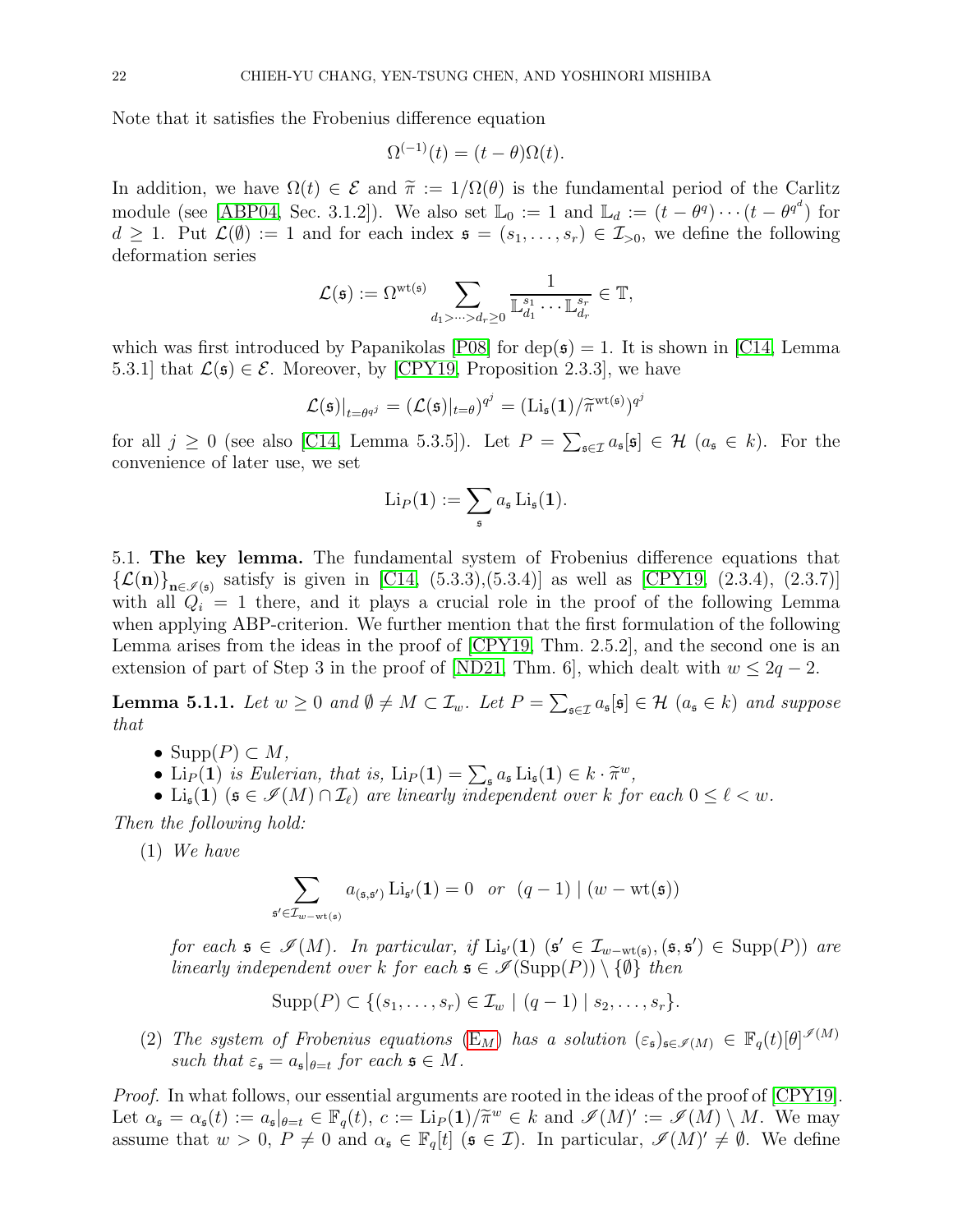matrices  $\Phi' = (\Phi_{\mathfrak{n},\mathfrak{s}}')_{\mathfrak{n},\mathfrak{s}\in\mathscr{I}(M)'} \in \text{Mat}_{|\mathscr{I}(M)'|}(\overline{K}[t])$  and  $\Psi' = (\Psi_{\mathfrak{n},\mathfrak{s}}')_{\mathfrak{n},\mathfrak{s}\in\mathscr{I}(M)'} \in \text{GL}_{|\mathscr{I}(M)'|}(\mathbb{T})$ indexed by the set  $\mathscr{I}(M)'$ . They are defined by

$$
\Phi'_{\mathfrak{n},\mathfrak{s}} := \left\{ \begin{array}{ll} (t-\theta)^{w-\mathrm{wt}(\mathfrak{s})} & (\mathfrak{s}=\mathfrak{n} \text{ or } \mathfrak{s}=\mathfrak{n}_+) \\ 0 & (\text{otherwise}) \end{array} \right. \ \mathrm{and} \ \Psi'_{\mathfrak{n},\mathfrak{s}} := \left\{ \begin{array}{ll} \mathcal{L}(\mathfrak{s}')\Omega^{w-\mathrm{wt}(\mathfrak{n})} & (\mathfrak{n}=(\mathfrak{s},\mathfrak{s}')) \\ 0 & (\text{otherwise}) \end{array} \right. .
$$

In particular, we have  $\Psi'_{\mathfrak{n},\emptyset} = \mathcal{L}(\mathfrak{n}) \Omega^{w-\text{wt}(\mathfrak{n})}$ . We also define row vectors  $\mathbf{v} = (v_{\mathfrak{s}})_{\mathfrak{s} \in \mathscr{I}(M)'} \in$  $\text{Mat}_{1\times|\mathscr{I}(M)'|}(K[t])$  and  $\mathbf{f}=(f_{\mathfrak{s}})_{\mathfrak{s}\in\mathscr{I}(M)'}\in \text{Mat}_{1\times|\mathscr{I}(M)'|}(\mathbb{T})$  by

$$
v_{\mathfrak{s}} := \begin{cases} \alpha_{(\mathfrak{s},w-\mathrm{wt}(\mathfrak{s}))}(t-\theta)^{w-\mathrm{wt}(\mathfrak{s})} & ((\mathfrak{s},w-\mathrm{wt}(\mathfrak{s})) \in M) \\ 0 & (\text{otherwise}) \end{cases} \text{ and } f_{\mathfrak{s}} := \sum_{\mathfrak{s}' \in \mathcal{I}_{w-\mathrm{wt}(\mathfrak{s})}} \alpha_{(\mathfrak{s},\mathfrak{s}')} \mathcal{L}(\mathfrak{s}').
$$

In particular, we have  $f_{\emptyset} := \sum_{\mathfrak{s}' \in \mathcal{I}_w} \alpha_{\mathfrak{s}'} \mathcal{L}(\mathfrak{s}') = \mathcal{L}(P)$ . Then we set

$$
\Phi := \left(\begin{array}{cc} \Phi' & 0 \\ \mathbf{v} & 1 \end{array}\right) \in \text{Mat}_{|\mathscr{I}(M)'|+1}(\overline{K}[t]) \text{ and } \Psi := \left(\begin{array}{cc} \Psi' & 0 \\ \mathbf{f} & 1 \end{array}\right) \in \text{GL}_{|\mathscr{I}(M)'|+1}(\mathbb{T}).
$$

We also set

$$
\widetilde{\Phi}:=\left(\begin{array}{cc} 1 & 0 \\ 0 & \Phi \end{array}\right)\in \mathrm{Mat}_{|\mathscr{I}(M)'|+2}(\overline{K}[t])\ \ \text{and}\ \ \widetilde{\psi}:=\left(\begin{array}{c} 1 \\ (\Psi'_{\mathfrak{n},\emptyset})_{\mathfrak{n}\in \mathscr{I}(M)'}\\ f_{\emptyset} \end{array}\right)\in \mathrm{Mat}_{(|\mathscr{I}(M)'|+2)\times 1}(\mathbb{T}).
$$

Then using  $[CPY19, (2.3.4), (2.3.7)]$  one checks that

$$
\Psi^{(-1)} = \Phi \Psi \text{ and } \widetilde{\psi}^{(-1)} = \widetilde{\Phi} \widetilde{\psi}.
$$

We mention that we follow [\[ND21\]](#page-30-13) to use double indices to indicate the entries of  $\Phi$  here, and putting such  $f_{\phi}$  into a system of Frobenius difference equations was first used by the first named author in [\[C16\]](#page-30-24), and later used in [\[CH21,](#page-30-20) [ND21\]](#page-30-13). Such  $f_{\phi}$  naturally appears in the period matrix of the fiber coproduct of rigid analytically trivial dual t-motives in [\[CM21\]](#page-30-14).

By [\[ABP04,](#page-29-7) Theorem 3.1.1], there exist  $g \in K(t)$  and  $\mathbf{g} = (g_{\mathfrak{s}})_{\mathfrak{s} \in \mathscr{I}(M)'} \in \text{Mat}_{1 \times |\mathscr{I}(M)'|}(K(t))$ such that

 $\widetilde{\mathbf{g}}\widetilde{\psi}=0, \quad g \text{ and } \mathbf{g} \text{ are regular at } t=\theta \text{ and } \widetilde{\mathbf{g}}|_{t=\theta}=(-c,0,\ldots,0,1),$ 

where  $\widetilde{\mathbf{g}} := (g, \mathbf{g}, 1).$ 

We set  $B = B(t)$  and  $B_{\mathfrak{s}} = B_{\mathfrak{s}}(t)$  in  $\overline{K}(t)$  by

$$
(B, (B_{\mathfrak{s}})_{\mathfrak{s}\in\mathscr{I}(M)'}, 0) := \widetilde{\mathbf{g}} - \widetilde{\mathbf{g}}^{(-1)}\widetilde{\Phi} \in \text{Mat}_{1\times(|\mathscr{I}(M)'|+2)}(\overline{K}(t)).
$$

We claim that  $\widetilde{\mathbf{g}}^{(-1)}\widetilde{\Phi} = \widetilde{\mathbf{g}}$ , that is,  $B = B_{\mathfrak{s}} = 0$  for all  $\mathfrak{s} \in \mathscr{I}(M)'$ . Indeed,

$$
B + \sum_{\mathfrak{s} \in \mathscr{I}(M)'} B_{\mathfrak{s}} \mathcal{L}(\mathfrak{s}) \Omega^{w - \mathrm{wt}(\mathfrak{s})} = (B, (B_{\mathfrak{s}})_{\mathfrak{s} \in \mathscr{I}(M)'} , 0) \widetilde{\psi} = (\widetilde{\mathbf{g}} - \widetilde{\mathbf{g}}^{(-1)} \widetilde{\Phi}) \widetilde{\psi} = \widetilde{\mathbf{g}} \widetilde{\psi} - (\widetilde{\mathbf{g}} \widetilde{\psi})^{(-1)} = 0
$$

and  $\mathscr{I}(M)' = \bigsqcup_{\ell=0}^{w-1} \mathscr{I}(M) \cap \mathcal{I}_{\ell}$  imply the equality

<span id="page-22-0"></span>
$$
(5.1.2) \quad B + \sum_{\mathfrak{s} \in \mathscr{I}(M) \cap \mathcal{I}_{w-1}} B_{\mathfrak{s}} \mathcal{L}(\mathfrak{s}) \Omega + \sum_{\mathfrak{s} \in \mathscr{I}(M) \cap \mathcal{I}_{w-2}} B_{\mathfrak{s}} \mathcal{L}(\mathfrak{s}) \Omega^2 + \cdots + \sum_{\mathfrak{s} \in \mathscr{I}(M) \cap \mathcal{I}_0} B_{\mathfrak{s}} \mathcal{L}(\mathfrak{s}) \Omega^w = 0.
$$

We note that

- B and  $B_{\mathfrak{s}}$  ( $\mathfrak{s} \in \mathscr{I}(M)'$ ) are regular at  $t = \theta^{q^i}$  for  $j \gg 0$ ,
- $\Omega$  and  $\mathcal{L}(\mathfrak{s})$  ( $\mathfrak{s} \in \mathcal{I}$ ) are entire,
- $\Omega(\theta^{q^j}) = 0$  for  $j \geq 1$ ,
- $\mathcal{L}(\mathfrak{s})|_{t=\theta^{q^j}} = (\text{Li}_{\mathfrak{s}}(1)/\widetilde{\pi}^{\text{wt}(\mathfrak{s})})^{q^j}$  for  $\mathfrak{s} \in \mathcal{I}$  and  $j \geq 0$ .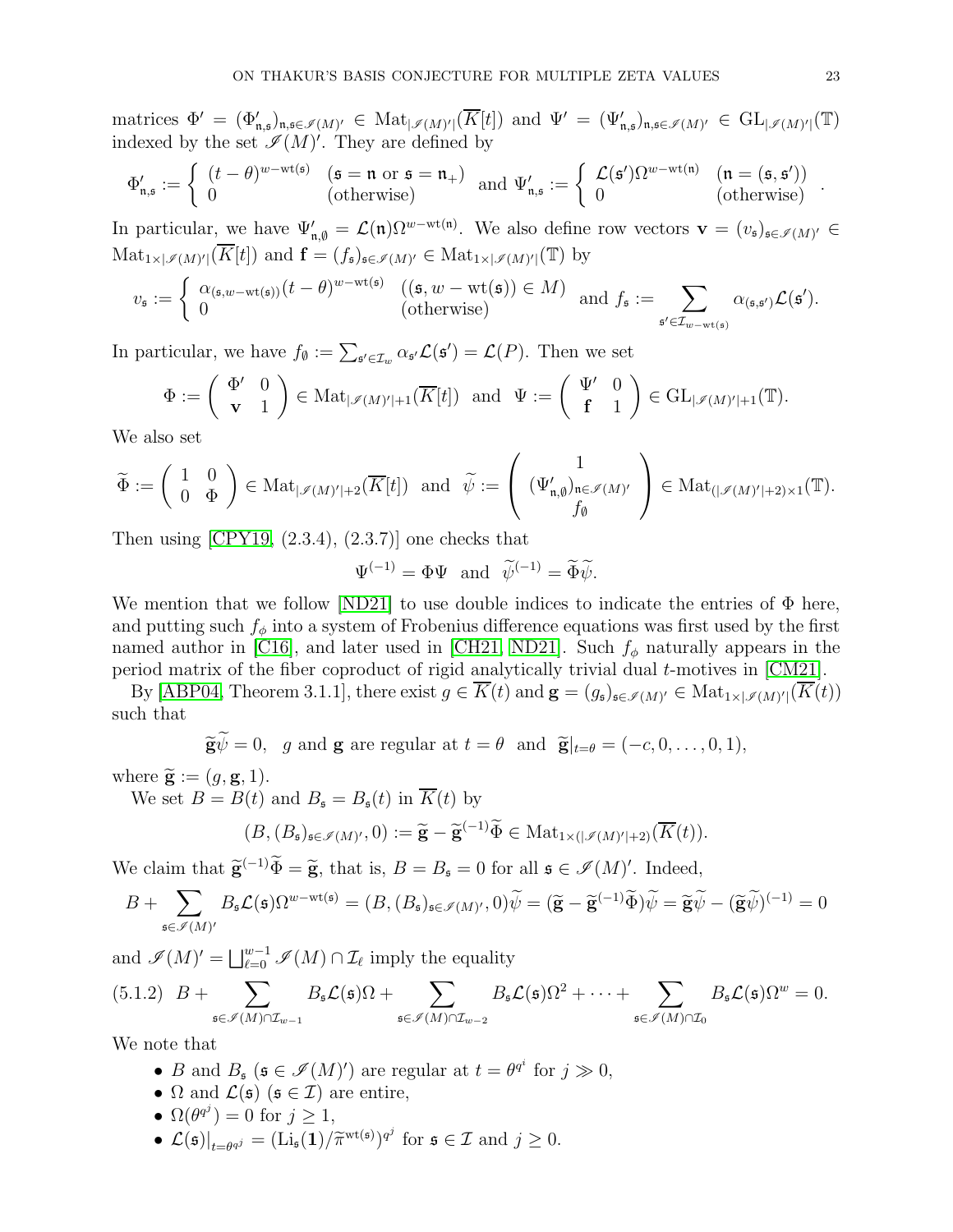Thus evaluating at  $t = \theta^{q^j}$  for  $j \gg 0$  in [\(5.1.2\)](#page-22-0) implies  $B(\theta^{q^j}) = 0$ . Since B is rational, we have  $B = 0$ . Then dividing [\(5.1.2\)](#page-22-0) by  $\Omega$  and evaluating at  $t = \theta^{q^j}$  for  $j \gg 0$  imply

$$
\sum_{\mathfrak{s}\in\mathscr{I}(M)\cap\mathcal{I}_{w-1}}B_{\mathfrak{s}}(\theta^{q^j})(\mathrm{Li}_{\mathfrak{s}}(\mathbf{1})/\widetilde{\pi}^{w-1})^{q^j}=0.
$$

This is equivalent to

$$
\sum_{\mathfrak{s}\in\mathscr{I}(M)\cap\mathcal{I}_{w-1}}B_{\mathfrak{s}}(\theta^{q^j})^{q^{-j}}\operatorname{Li}_{\mathfrak{s}}(\mathbf{1})=0.
$$

By the assumption of linear independence and [\[C14,](#page-29-4) Theorem 2.2.1], we have  $B_{\mathfrak{s}}(\theta^{q^j}) = 0$ . Thus we have  $B_{\mathfrak{s}} = 0$  for all  $\mathfrak{s} \in \mathcal{I}(M) \cap \mathcal{I}_{w-1}$ . Repeating this process, we have  $B_{\mathfrak{s}} = 0$  for all  $\mathfrak{s} \in \mathscr{I}(M)'$ . We note that the claim implies

<span id="page-23-0"></span>(5.1.3) 
$$
\begin{pmatrix} \text{Id} & 0 \\ \text{g} & 1 \end{pmatrix}^{(-1)} \begin{pmatrix} \Phi' & 0 \\ \text{v} & 1 \end{pmatrix} = \begin{pmatrix} \Phi' & 0 \\ 0 & 1 \end{pmatrix} \begin{pmatrix} \text{Id} & 0 \\ \text{g} & 1 \end{pmatrix}.
$$

(1) We set

$$
X:=\left(\begin{array}{cc} \mathrm{Id} & 0 \\ \mathbf{g} & 1 \end{array}\right)\Psi=\left(\begin{array}{cc} \Psi' & 0 \\ \mathbf{g}\Psi'+\mathbf{f} & 1 \end{array}\right)\in\mathrm{GL}_{|\mathscr{I}(M)'|+1}(\mathrm{Frac}(\mathbb{T})).
$$

By using [\(5.1.3\)](#page-23-0), we can verify that  $X^{(-1)} =$  $\left(\begin{array}{cc} \Phi' & 0 \\ 0 & 1 \end{array}\right)X$ . Thus by [\[P08,](#page-30-22) §4.1.6],

$$
\mathrm{GL}_{|\mathscr{I}(M)'|+1}(\mathbb{F}_q(t))\ni\left(\begin{array}{cc}\Psi' & 0\\ 0 & 1\end{array}\right)^{-1}X=\left(\begin{array}{cc}\mathrm{Id} & 0\\ \mathbf{g}\Psi'+\mathbf{f} & 1\end{array}\right)=:\left(\begin{array}{cc}\mathrm{Id} & 0\\ (h_{\mathfrak{s}})_{\mathfrak{s}\in\mathscr{I}(M)'} & 1\end{array}\right).
$$

Then evaluating at  $t = \theta^{q^j}$  for  $j \gg 0$  in  $g\Psi' + f = (h_{\mathfrak{s}})_{\mathfrak{s} \in \mathscr{I}(M)'},$  we have  $f_{\mathfrak{s}}(\theta^{q^j}) = h_{\mathfrak{s}}(\theta^{q^j}) =$  $h_{\mathfrak{s}}(\theta)^{q^j}$ . Since

$$
f_{\mathfrak{s}}(\theta^{q^j}) = \sum_{\mathfrak{s}' \in \mathcal{I}_{w-\mathrm{wt}(\mathfrak{s})}} \alpha_{(\mathfrak{s},\mathfrak{s}')}(\theta^{q^j}) \mathcal{L}(\mathfrak{s}')|_{t=\theta^{q^j}} = \sum_{\mathfrak{s}' \in \mathcal{I}_{w-\mathrm{wt}(\mathfrak{s})}} \alpha_{(\mathfrak{s},\mathfrak{s}')}(\theta)^{q^j} (\mathrm{Li}_{\mathfrak{s}'}(1)/\widetilde{\pi}^{w-\mathrm{wt}(\mathfrak{s})})^{q^j} = f_{\mathfrak{s}}(\theta)^{q^j},
$$

we have  $f_{\mathfrak{s}}(\theta) = h_{\mathfrak{s}}(\theta) \in k$  for each  $\mathfrak{s} \in \mathscr{I}(M)'$ . Thus we have

$$
\sum_{\mathfrak{s}'\in\mathcal{I}_{w-\mathrm{wt}(\mathfrak{s})}}a_{(\mathfrak{s},\mathfrak{s}')} \operatorname{Li}_{\mathfrak{s}'}(1)\in k\cdot\widetilde{\pi}^{w-\mathrm{wt}(\mathfrak{s})}
$$

for each  $\mathfrak{s} \in \mathcal{I}(M)'$ . We note that this holds whenever  $\mathfrak{s} \in M$ . Then the first statement of (1) follows from this relation because  $\widetilde{\pi} \in (-\theta)^{\frac{1}{q-1}} \cdot k^{\times}_{\infty}$ .

Next we prove the second statement of (1). Let  $(\mathfrak{s}, \mathfrak{s}'') \in \text{Supp}(P)$  with  $\mathfrak{s} \neq \emptyset$ . Then by the first statement of (1) and the assumption on the linear independence of the second statement of (1), we have  $(q-1) | (w - wt(\mathfrak{s})) = wt(\mathfrak{s}'')$ .

(2) By [\(5.1.3\)](#page-23-0) and [\[CPY19,](#page-30-17) Proposition 2.2.1], there exists  $\alpha \in \mathbb{F}_q[t] \setminus \{0\}$  such that  $\alpha \mathbf{g} \in \text{Mat}_{1 \times |\mathscr{I}(M)|}(\overline{K}[t])$ . If we set  $\varepsilon_{\mathfrak{s}} := g_{\mathfrak{s}}^{(-1)}$   $(\mathfrak{s} \in \mathscr{I}(M)')$  and  $\varepsilon_{\mathfrak{s}} := \alpha_{\mathfrak{s}} \in \mathbb{F}_q(t)$   $(\mathfrak{s} \in M)$ , then

$$
((\varepsilon_{\mathfrak{s}})_{\mathfrak{s}\in\mathscr{I}(M)'}, 1) \left(\begin{array}{c} \Phi' \\ \mathbf{v} \end{array}\right) = (\varepsilon_{\mathfrak{s}}^{(1)})_{\mathfrak{s}\in\mathscr{I}(M)'} \text{ and } \varepsilon_{\mathfrak{s}}^{(1)} = \varepsilon_{\mathfrak{s}} \ (\mathfrak{s}\in M)
$$

give the desired equations.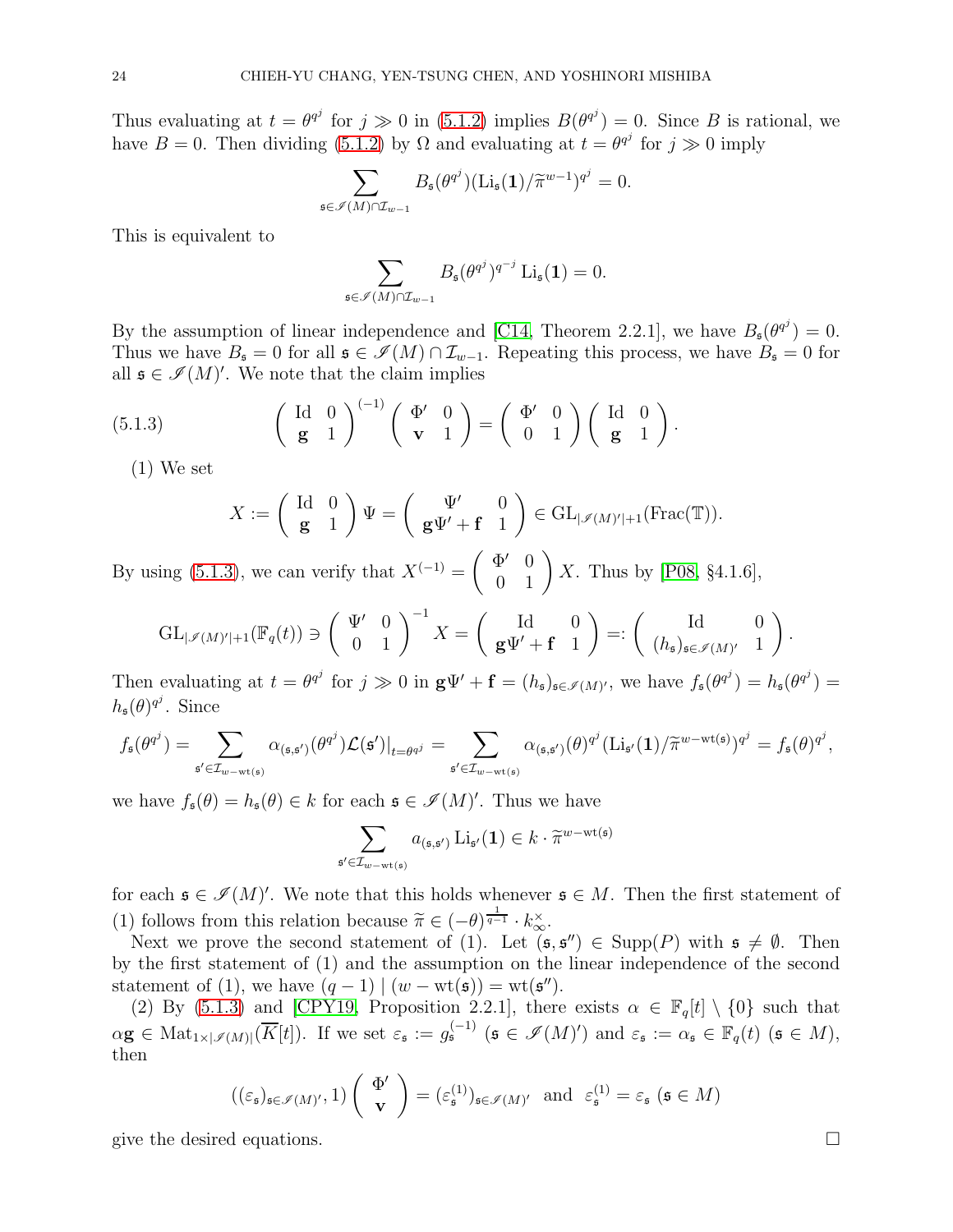5.2. Linear independence. With the crucial properties of Lemma [5.1.1](#page-21-0) established, we are able to show the following linear independence result.

<span id="page-24-0"></span>**Theorem 5.2.1.** For each  $w > 0$ , the elements

$$
\mathrm{Li}_{\mathfrak{s}}(\mathbf{1}) \quad with \quad \mathfrak{s} \in \mathcal{I}^{\mathrm{ND}}_{w}
$$

form a basis of  $\mathcal{Z}_w$ .

*Proof.* (cf. [\[ND21,](#page-30-13) p. 388] for the special case of k-linear independence of  $\zeta_A(w)$  and  $\zeta_A(w (q-1), q-1$ ) with  $w \leq 2q-2$ . By Theorem [3.2.6,](#page-11-1)  $\{Li_{\mathfrak{s}}(1)|\mathfrak{s} \in \mathcal{I}_{w}^{\text{ND}}\}$  is a generating set for  $\mathcal{Z}_w$ . Thus it is enough to show that the given elements are linearly independent over k. This is proved by induction on w. When  $w = 0$  we have  $\mathcal{I}_0^{\text{ND}} = \{\emptyset\}$ , and  $\text{Li}_{\emptyset}(1) = 1$  is linearly independent over k.

Let  $w \geq 1$  and assume that the elements  $\text{Li}_{\mathfrak{s}}(1)$  with  $\mathfrak{s} \in \mathcal{I}_{w'}^{ND}$  are linearly independent over k for  $w' < w$ . Let  $P = \sum_{\mathfrak{s} \in \mathcal{I}} \alpha_{\mathfrak{s}}(\theta)[\mathfrak{s}] \in \mathcal{R}$   $(\alpha_{\mathfrak{s}} = \alpha_{\mathfrak{s}}(t) \in \mathbb{F}_q(t))$  be a linear relation over k such that  $\text{Supp}(P) \subset \mathcal{I}_{w}^{\text{ND}}$ . By Lemma [5.1.1](#page-21-0) (1) for  $M = \text{Supp}(P)$  and the induction hypothesis, we have  $\text{Supp}(P) \subset \mathcal{I}_{w}^{\text{ND}_0}$ . By Lemma [5.1.1](#page-21-0) (2) for  $M = \mathcal{I}_{w}^{\text{ND}_0}$ , there exists a solution  $(\varepsilon_{\mathfrak{s}}) \in \mathscr{X}_w$  such that  $\varepsilon_{\mathfrak{s}} = \alpha_{\mathfrak{s}}$  for all  $\mathfrak{s} \in \mathcal{I}_w^{\text{ND}_0}$ .

When  $(q-1) \nmid w$ , Theorem [4.3.5](#page-15-0) implies that  $\alpha_{\mathfrak{s}} = 0$  for all  $\mathfrak{s} \in \mathcal{I}_{w}^{\text{ND}_0}$ . When  $(q-1) \mid w$ , Theorem [3.2.6](#page-11-1) implies that there exists  $P_w = \sum_{s \in \mathcal{I}} \beta_s(\theta) [\mathfrak{s}] \in \mathcal{H}_w$   $(\beta_{\mathfrak{s}}(t) \in \mathbb{F}_q(t))$  such that  $\text{Supp}(P_w) \subset \mathcal{I}_w^{\text{ND}}$  and  $\text{Li}_{P_w}(1) = \tilde{\pi}^w$ . It is clear that  $P_w \neq 0$ . By Lemma [5.1.1](#page-21-0) (1) for  $M = \text{Supp}(P_w)$ , we have  $\text{Supp}(P_w) \subset \mathcal{I}_w^{\text{ND}_0}$ . By Lemma [5.1.1](#page-21-0) (2) for  $M = \mathcal{I}_w^{\text{ND}_0}$ , there exists a solution  $(\varepsilon_{\mathfrak{s}}') \in \mathscr{X}_w$  such that  $\varepsilon_{\mathfrak{s}}' = \beta_{\mathfrak{s}}$  for all  $\mathfrak{s} \in \mathcal{I}_w^{\text{ND}_0}$ . Then by Theorem [4.3.5,](#page-15-0) there exists an  $\alpha \in \mathbb{F}_q(t)$  for which  $(\varepsilon_{\mathfrak{s}}) = \alpha(\varepsilon_{\mathfrak{s}}')$ , and hence we have  $P = \alpha(\theta)P_w$ . Then we have

$$
0 = \mathrm{Li}_P(\mathbf{1}) = \mathrm{Li}_{\alpha(\theta)P_w}(\mathbf{1}) = \alpha(\theta)\widetilde{\pi}^w.
$$

<span id="page-24-1"></span>Thus  $\alpha = 0$  and  $P = 0$ .

5.3. Proof of Theorem [1.2.4.](#page-2-2) With the fundamental results established, we can now give a short proof of Theorem [1.2.4.](#page-2-2) Given  $w \in \mathbb{Z}_{>0}$ , we claim that  $\mathcal{B}_w^T$  is a basis of the k-vector space  $\mathcal{Z}_{w}$ . By Theorem [5.2.1,](#page-24-0)  $\left\{ \mathrm{Li}_{\mathfrak{s}}(1)|\mathfrak{s} \in \mathcal{I}_{w}^{\text{ND}} \right\}$  is a k-basis of  $\mathcal{Z}_{w}$ . Since  $|\mathcal{I}_{w}^{\text{ND}}| = |\mathcal{I}_{w}^{\text{T}}|$  by Proposition [2.1.1,](#page-5-0) and  $\mathcal{B}_{w}^{T}$  is a generating set of  $\mathcal{Z}_{w}$  by Corollary [3.2.5,](#page-11-0) we have that

$$
|\mathcal{B}_w^{\mathrm{T}}| \ge \dim_k \mathcal{Z}_w = |\mathcal{I}_w^{\mathrm{ND}}| = |\mathcal{I}_w^{\mathrm{T}}| \ge |\mathcal{B}_w^{\mathrm{T}}|,
$$

whence the desired result follows.

## Appendix A. Proof of Theorem [3.2.4](#page-10-0)

The aim of this appendix is to give a detailed proof of Theorem [3.2.4.](#page-10-0)

# A.1. Inequalities of depth.

<span id="page-24-2"></span>**Proposition A.1.1.** Let  $\bullet \in \{\text{Li}, \zeta\}$  and  $\mathfrak{s}, \mathfrak{n} \in \mathcal{I}$  be indices. Then for each  $\mathfrak{u} \in \text{Supp}(\mathfrak{s} * \mathfrak{n})$ , we have

$$
\max\{\operatorname{dep}(\mathfrak{s}),\operatorname{dep}(\mathfrak{n})\} \leq \operatorname{dep}(\mathfrak{u}) \leq \operatorname{dep}(\mathfrak{s}) + \operatorname{dep}(\mathfrak{n}).
$$

*Proof.* Put  $r := \text{dep}(\mathfrak{s})$  and  $\ell := \text{dep}(\mathfrak{n})$ . We prove the inequalities by induction on  $r + \ell$ . Note that in the case of  $r = 0$  or  $\ell = 0$ , namely,  $\mathfrak{s} = \emptyset$  or  $\mathfrak{n} = \emptyset$ , the result follows from the definition of  $*^{\bullet}$ .

Suppose that  $r \geq 1$  and  $\ell \geq 1$ . Since the binary operation  $*^{\bullet}$  is commutative, without loss of generality we may assume that  $r \geq \ell \geq 1$ . We first consider the case that  $r > \ell$ . By the induction hypothesis, we have:

$$
\Box
$$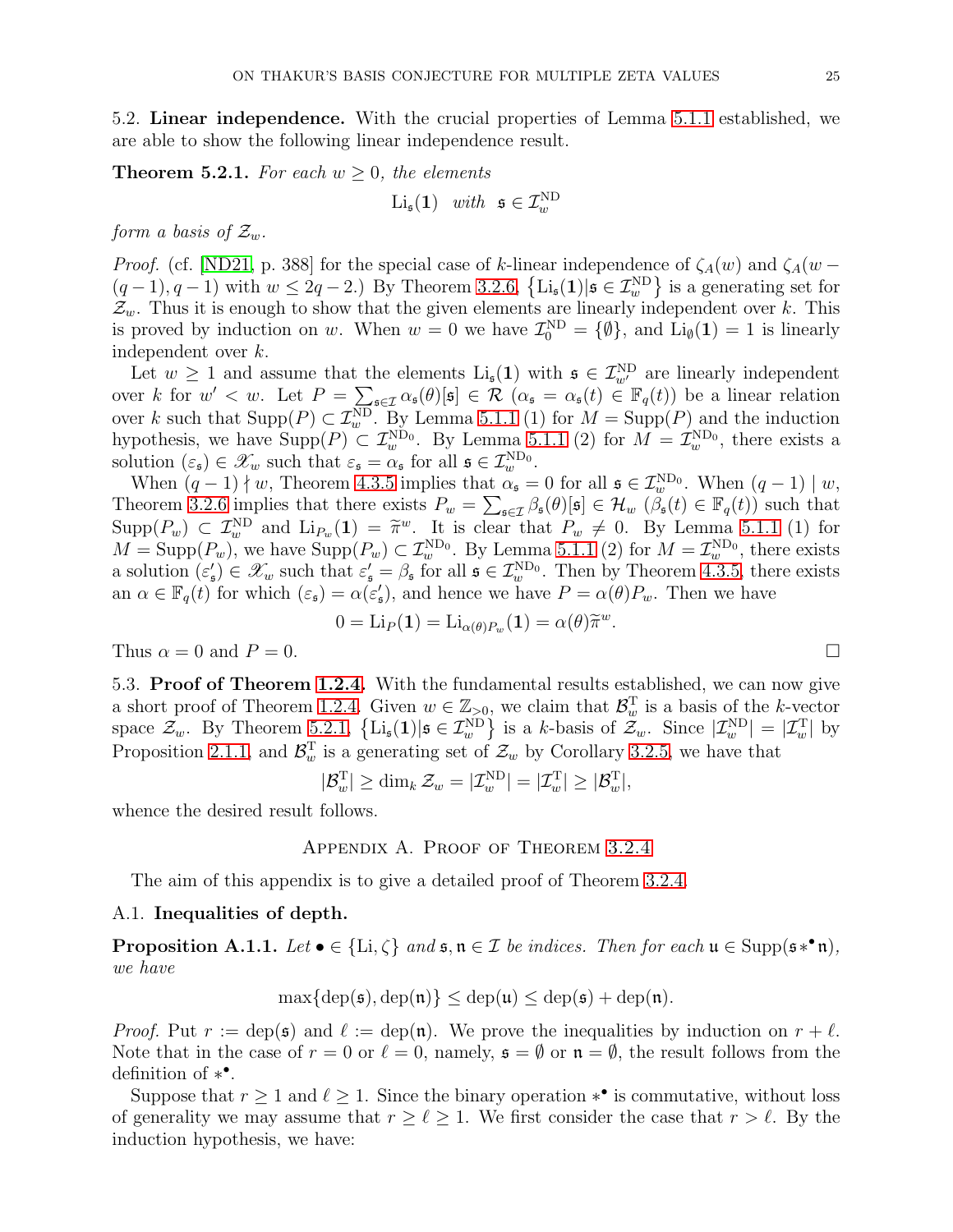- when  $\mathfrak{u} \in \text{Supp}([s_1, \mathfrak{s}_{-} *^{\bullet} \mathfrak{n}]),$  then  $1 + (r 1) \leq \text{dep}(\mathfrak{u}) \leq 1 + (r 1) + \ell;$
- when  $\mathfrak{u} \in \text{Supp}([n_1, \mathfrak{s} *^{\bullet} \mathfrak{n}_-]),$  then  $1 + r \leq \text{dep}(\mathfrak{u}) \leq 1 + r + (\ell 1);$
- when  $\mathfrak{u} \in \text{Supp}([s_1 + n_1, \mathfrak{s}_- *^{\bullet} \mathfrak{n}_-]),$  then  $1 + (r 1) \leq \text{dep}(\mathfrak{u}) \leq 1 + (r 1) + (\ell 1);$
- when  $\mathfrak{u} \in \text{Supp}(D_{\mathfrak{s},n}^{\zeta})$ , then there exist j,  $\mathfrak{u}'$  and  $\mathfrak{u}''$  such that  $1 \leq j \leq s_1 + n_1$ ,  $\mathfrak{u}'' \in \text{Supp}(\mathfrak{s}_-\ast^{\zeta}\mathfrak{n}_-)$  and  $\mathfrak{u}' \in \text{Supp}((j) \ast^{\zeta}\mathfrak{u}'')$  with  $\mathfrak{u} = (s_1 + n_1 - j, \mathfrak{u}')$ . It follows that  $r-1 \leq \text{dep}(\mathfrak{u}^{\prime\prime}) \leq (r-1) + (\ell-1)$ , and hence  $r-1 \leq \text{dep}(\mathfrak{u}^{\prime}) \leq 1 + (r-1) + (\ell-1)$ .

In any case, we have  $r \leq$  dep(u)  $\leq r + \ell$ . In the case of  $r = \ell$ , we can verify that  $r \leq$  $dep(u) \leq 2r$  by a similar argument as above.

<span id="page-25-3"></span>Corollary A.1.2. Let  $\mathfrak{s}, \mathfrak{n} \in \mathcal{I}$  be indices.

(1) Suppose that both  $\mathfrak s$  and  $\mathfrak n$  are non-empty indices. Let  $D_{\mathfrak s,n}^{\zeta}$  be defined in [\(2.3.3\)](#page-8-2). Then for each  $\mathfrak{u} \in \text{Supp}(D_{\mathfrak{s},\mathfrak{n}}^{\zeta}),$  we have

$$
\max\{\operatorname{dep}(\mathfrak{s}), \operatorname{dep}(\mathfrak{n})\} \leq \operatorname{dep}(\mathfrak{u}) \leq \operatorname{dep}(\mathfrak{s}) + \operatorname{dep}(\mathfrak{n}).
$$

(2) For any integer  $m \geq 0$ , we let  $\alpha_q^{\bullet,m}$  be the m-th iteration of  $\alpha_q^{\bullet}$  defined in [\(3.2.1\)](#page-10-4). Then for each  $\mathfrak{u} \in \text{Supp}(\alpha_q^{\bullet,m}(\mathfrak{s}))$ , we have

$$
\operatorname{dep}(\mathfrak{u}) \ge \begin{cases} 1+m & (\mathfrak{s}=\emptyset, m \ge 1) \\ \operatorname{dep}(\mathfrak{s})+m & (\text{otherwise}) \end{cases} \text{ and } \operatorname{dep}(\mathfrak{u}) \le \operatorname{dep}(\mathfrak{s})+2m.
$$

*Proof.* This is a direct consequence of Proposition [A.1.1.](#page-24-2)

A.2. Binary relations. Let  $\bullet \in \{\text{Li}, \zeta\}$ . For each  $d \in \mathbb{Z}$  and  $R = (P, Q) \in \mathcal{H}^{\oplus 2}$ , we define  $\mathscr{L}^{\bullet}(R) := \mathscr{L}^{\bullet}(P) + \mathscr{L}^{\bullet}(Q)$  and  $\mathscr{L}^{\bullet}_{d}(R) := \mathscr{L}^{\bullet}_{d}(P) + \mathscr{L}^{\bullet}_{d+1}(Q)$ .

We set

<span id="page-25-0"></span>(A.2.1) 
$$
\mathcal{P}^{\bullet} := \{ (P, Q) \in \mathcal{H}^{\oplus 2} \mid \mathscr{L}_d^{\bullet}(P) + \mathscr{L}_{d+1}^{\bullet}(Q) = 0 \text{ for all } d \in \mathbb{Z} \}
$$

and

$$
(A.2.2) \t\t\t \mathcal{P}_w^{\bullet} := \mathcal{P}^{\bullet} \cap \mathcal{H}_w^{\oplus 2}
$$

for  $w \geq 0$ . Elements in  $\mathcal{P}^{\bullet}$  are called *binary relations*. We note that each binary relation  $R = (P,Q) \in \mathcal{P}^{\bullet}$  induces a k-linear relation  $\mathscr{L}^{\bullet}(R) = \mathscr{L}^{\bullet}(P) + \mathscr{L}^{\bullet}(Q) = 0$ . Indeed, we have

$$
\mathscr{L}^{\bullet}(P) + \mathscr{L}^{\bullet}(Q) = \sum_{d \in \mathbb{Z}} \mathscr{L}^{\bullet}_{d}(P) + \sum_{d \in \mathbb{Z}} \mathscr{L}^{\bullet}_{d+1}(Q) = \sum_{d \in \mathbb{Z}} (\mathscr{L}^{\bullet}_{d}(P) + \mathscr{L}^{\bullet}_{d+1}(Q)) = 0.
$$

The above ideas were introduced by Todd [\[To18\]](#page-30-11).

Example A.2.3. Thakur proved the identity [\[T09b,](#page-30-25) Thm. 5]

<span id="page-25-1"></span>
$$
\mathscr{L}_d^{\zeta}(q) - L_1 \mathscr{L}_{d+1}^{\zeta}(1, q-1) = 0 \quad (d \in \mathbb{Z}).
$$

Note that by Remark [2.2.6](#page-7-2) we can replace ' $\zeta$ ' by 'Li' in the above equation. It follows that for  $\bullet \in \{Li, \zeta\}$ , we have a binary relation

$$
(A.2.4) \t R_1 := ([q], -L_1[1, q-1]) \in \mathcal{P}_q^{\bullet};
$$

namely for each  $d \in \mathbb{Z}$ , the following equation holds:

<span id="page-25-2"></span>
$$
\mathscr{L}_d^{\bullet}(q) - L_1 \mathscr{L}_{d+1}^{\bullet}(1, q-1) = 0.
$$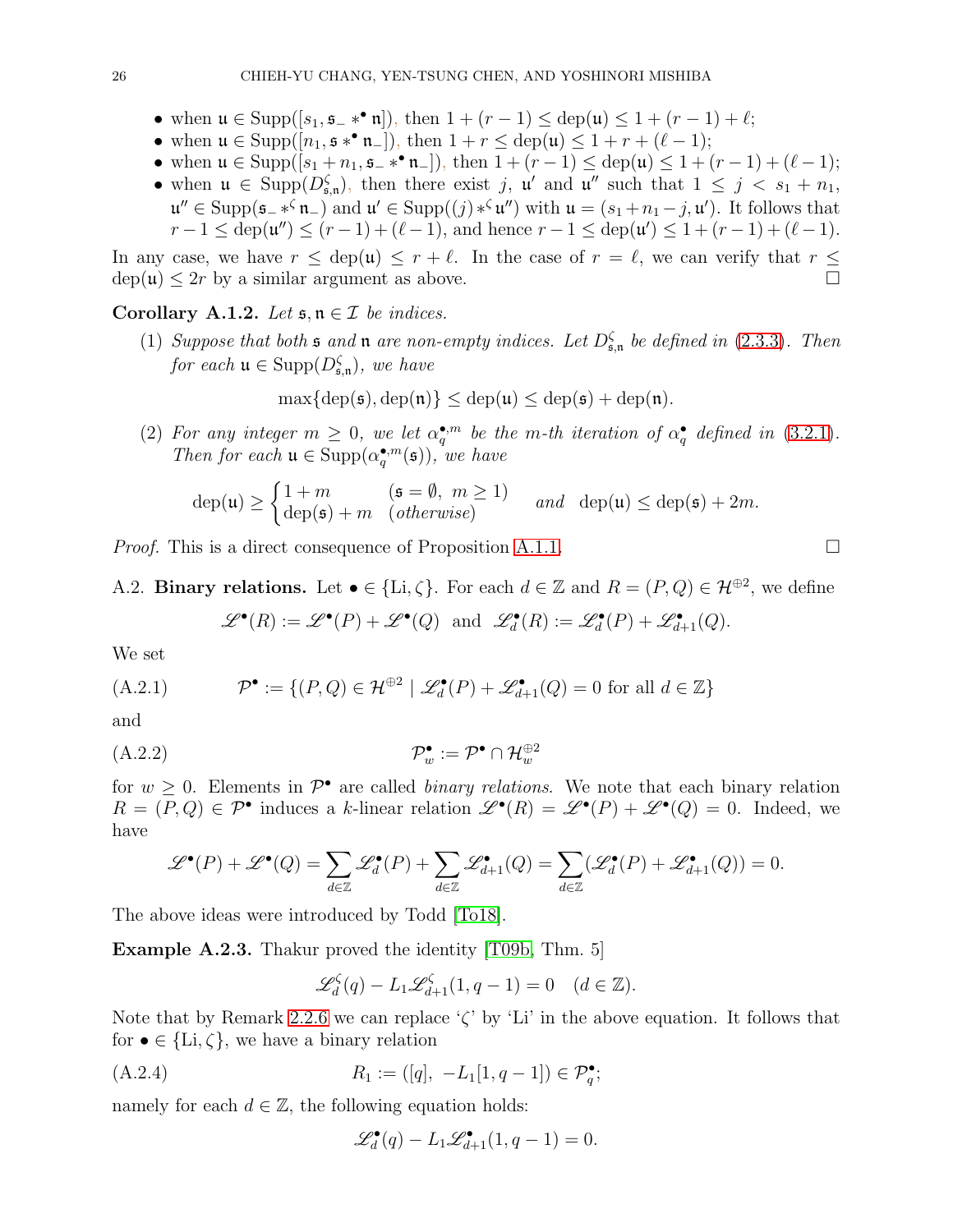<span id="page-26-0"></span>A.3. Maps between relations. In what follows, the essential ideas we use are rooted in [\[To18,](#page-30-11) [ND21\]](#page-30-13). Let  $\mathfrak{s} = (s_1, \ldots, s_r) \in \mathcal{I}_{>0}$  be a non-empty index, we recall that  $\mathfrak{s}_+ :=$  $(s_1,\ldots,s_{r-1})$  and  $\mathfrak{s}_- := (s_2,\ldots,s_r)$ , and the operator  $\boxplus : \mathcal{H}^{\oplus 2} \to \mathcal{H}$  is defined in Defini-tion [3.1.1.](#page-9-1) For  $\bullet \in \{\text{Li}, \zeta\}$ , we define the maps  $\mathscr{B}_{\mathfrak{s}}^{\bullet}, \mathscr{C}_{\mathfrak{s}}^{\bullet} : \mathcal{H}_{>0}^{\oplus 2} \to \mathcal{H}_{>0}^{\oplus 2}$  as follows: For each  $R = (P,Q) = (\sum_{\mathfrak{n} \in \mathcal{I}_{>0}} a_{\mathfrak{n}}[\mathfrak{n}], \sum_{\mathfrak{n} \in \mathcal{I}_{>0}} b_{\mathfrak{n}}[\mathfrak{n}]) \in \mathcal{H}_{>0}^{\oplus 2}$ , we set

$$
\mathscr{B}_{\mathfrak{s}}^{\bullet}(R) := \left( [\mathfrak{s}, P] + [\mathfrak{s}, Q] + (\mathfrak{s} \boxplus Q) + [\mathfrak{s}_{+}, D^{\bullet}_{s_{r},Q}], 0 \right),
$$
  

$$
\mathscr{C}_{\mathfrak{s}}^{\bullet}(R) := \sum_{\mathfrak{n}=(n_{1}, \mathfrak{n}_{-}) \in \mathcal{I}_{>0}} \left( a_{\mathfrak{n}} [n_{1} + s_{1}, \mathfrak{n}_{-} *^{\bullet} \mathfrak{s}_{-}] + a_{\mathfrak{n}} [n_{1}, \mathfrak{n}_{-} *^{\bullet} \mathfrak{s}] + a_{\mathfrak{n}} D^{\bullet}_{\mathfrak{n},\mathfrak{s}}, b_{\mathfrak{n}} [n_{1}, \mathfrak{n}_{-} *^{\bullet} \mathfrak{s}] \right),
$$

where

$$
D_{s,Q}^{\bullet}:=\sum_{\mathfrak{n}\in\mathcal{I}_{>0}}b_{\mathfrak{n}}D_{s,\mathfrak{n}}^{\bullet}
$$

.

For any integer  $m \geq 0$ , we further define the map  $\mathscr{B}\mathscr{C}_q^{\bullet,m} : \mathcal{H}_{>0}^{\oplus 2} \to \mathcal{H}_{>0}^{\oplus 2}$  given by:

$$
\mathscr{B}\mathscr{C}_q^{\bullet,m}(R):=\left([q^{\{m\}},P], L_1^m\alpha_q^{\bullet,m}(Q)\right).
$$

It is clear that these maps are k-linear endomorphisms on  $\mathcal{H}_{>0}^{\oplus 2}$ .

<span id="page-26-1"></span>**Proposition A.3.1.** Let  $\bullet \in \{\text{Li}, \zeta\}$ . For each  $\mathfrak{s} \in \mathcal{I}_{>0}$ , and integers  $m, w$  satisfying  $m \geq$  $0, w > 0$ , the maps  $\mathscr{B}^{\bullet}_{\mathfrak{s}}, \mathscr{C}^{\bullet}_{\mathfrak{s}}$  and  $\mathscr{B}\overline{\mathscr{C}}^{\bullet, m}_{q}$  satisfy

$$
\mathscr{B}_{\mathfrak{s}}^{\bullet}(\mathcal{P}_{w}^{\bullet}) \subset \mathcal{P}_{w + \mathrm{wt}(\mathfrak{s})}^{\bullet}, \quad \mathscr{C}_{\mathfrak{s}}^{\bullet}(\mathcal{P}_{w}^{\bullet}) \subset \mathcal{P}_{w + \mathrm{wt}(\mathfrak{s})}^{\bullet} \quad and \quad \mathscr{B}\mathscr{C}_{q}^{\bullet,m}(\mathcal{P}_{w}^{\bullet}) \subset \mathcal{P}_{w + mq}^{\bullet},
$$

where  $\mathcal{P}_{w}^{\bullet}$  is defined in [\(A.2.2\)](#page-25-1).

*Proof.* When  $R \in \mathcal{P}_w^{\bullet}$ , it is clear that

$$
\mathscr{B}_{\mathfrak{s}}^{\bullet}(R) \in \mathcal{H}_{w + \mathrm{wt}(\mathfrak{s})}^{\oplus 2}, \quad \mathscr{C}_{\mathfrak{s}}^{\bullet}(R) \in \mathcal{H}_{w + \mathrm{wt}(\mathfrak{n})}^{\oplus 2} \quad \text{and} \quad \mathscr{B}\mathscr{C}_{\mathfrak{s}}^{\bullet}(R) \in \mathcal{H}_{w + \mathrm{wt}(\mathfrak{s})}^{\oplus 2}.
$$

Thus it suffices to show that  $\mathscr{B}_{\mathfrak{s}}^{\bullet}(R), \mathscr{C}_{\mathfrak{s}}^{\bullet}(R), \mathscr{B}\mathscr{C}_{q}^{\bullet,m}(R) \in \mathcal{P}^{\bullet}$ .

For each  $R = (\sum_{\mathfrak{n} \in \mathcal{I}_w} a_{\mathfrak{n}}[\mathfrak{n}], \sum_{\mathfrak{n} \in \mathcal{I}_w} b_{\mathfrak{n}}[\mathfrak{n}]) \in \mathcal{P}_w^{\bullet}$ , the corresponding equalities

$$
\sum_{\mathfrak{n}\in\mathcal{I}_w} a_\mathfrak{n} \mathscr{L}_i^{\bullet}(\mathfrak{n}) + \sum_{\mathfrak{n}\in\mathcal{I}_w} b_\mathfrak{n} \mathscr{L}_{i+1}^{\bullet}(\mathfrak{n}) = 0 \quad (i \in \mathbb{Z})
$$

hold. Thus for each  $s \geq 1$  and  $d \in \mathbb{Z}$ , we have

$$
0 = \mathscr{L}_{d}^{\bullet}(s) \sum_{i < d} \left( \sum_{\mathfrak{n} \in \mathcal{I}_{w}} a_{\mathfrak{n}} \mathscr{L}_{i}^{\bullet}(\mathfrak{n}) + \sum_{\mathfrak{n} \in \mathcal{I}_{w}} b_{\mathfrak{n}} \mathscr{L}_{i+1}^{\bullet}(\mathfrak{n}) \right)
$$
\n
$$
= \sum_{\mathfrak{n} \in \mathcal{I}_{w}} a_{\mathfrak{n}} \mathscr{L}_{d}^{\bullet}(s) \mathscr{L}_{\n
$$
= \sum_{\mathfrak{n} \in \mathcal{I}_{w}} a_{\mathfrak{n}} \mathscr{L}_{d}^{\bullet}(s, \mathfrak{n}) + \sum_{\mathfrak{n} \in \mathcal{I}_{w}} b_{\mathfrak{n}} \mathscr{L}_{d}^{\bullet}(s, \mathfrak{n}) + \sum_{\mathfrak{n} = (n_{1}, \mathfrak{n}_{-}) \in \mathcal{I}_{w}} b_{\mathfrak{n}} \mathscr{L}_{d}^{\bullet}(s + n_{1}, \mathfrak{n}_{-}) + \sum_{\mathfrak{n} \in \mathcal{I}_{w}} b_{\mathfrak{n}} \mathscr{L}_{d}^{\bullet}(D_{s, \mathfrak{n}}^{\bullet})
$$
\n
$$
= \mathscr{L}_{d}^{\bullet}(\mathscr{B}_{s}^{\bullet}(R)),
$$
$$

where the third equality comes from Proposition [2.3.5.](#page-8-0) This means that  $\mathscr{B}_{s}^{\bullet}(R) \in \mathcal{P}^{\bullet}$ . Note that for each  $\mathfrak{s} = (s_1, \ldots, s_r) \in \mathcal{I}_{>0}$ , we have  $\mathscr{B}_{\mathfrak{s}}^{\bullet}(R) \in \mathcal{P}^{\bullet}$  since from the definition of  $\mathscr{B}_{\mathfrak{s}}^{\bullet}$  we have

$$
\mathscr{B}_{\mathfrak{s}}^{\bullet}=\mathscr{B}_{s_1}^{\bullet}\circ\cdots\circ\mathscr{B}_{s_r}^{\bullet}.
$$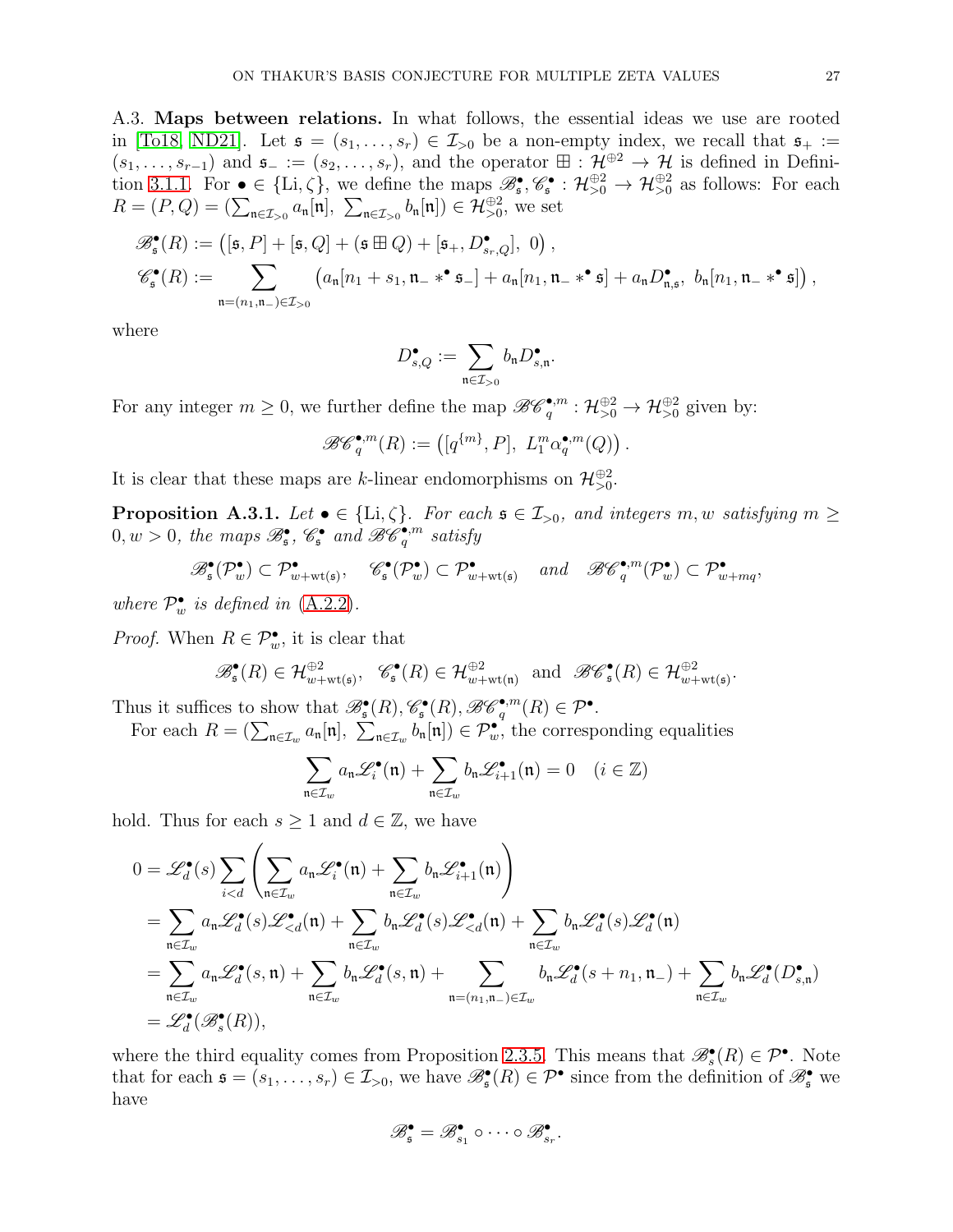Similarly, we have

$$
0 = \left(\sum_{\mathbf{n} \in \mathcal{I}_w} a_{\mathbf{n}} \mathcal{L}_d^{\bullet}(\mathbf{n}) + \sum_{\mathbf{n} \in \mathcal{I}_w} b_{\mathbf{n}} \mathcal{L}_{d+1}^{\bullet}(\mathbf{n})\right) \mathcal{L}_{  
\n
$$
= \sum_{\mathbf{n} \in \mathcal{I}_w} a_{\mathbf{n}} \mathcal{L}_d^{\bullet}(\mathbf{n}) \mathcal{L}_d^{\bullet}(\mathfrak{s}) + \sum_{\mathbf{n} = (n_1, \mathbf{n}_-) \in \mathcal{I}_w} a_{\mathbf{n}} \mathcal{L}_d^{\bullet}(\mathbf{n}_1) \mathcal{L}_{  
\n
$$
+ \sum_{\mathbf{n} = (n_1, \mathbf{n}_-) \in \mathcal{I}_w} b_{\mathbf{n}} \mathcal{L}_{d+1}^{\bullet}(\mathbf{n}_1) \mathcal{L}_{  
\n
$$
= \sum_{\mathbf{n} = (n_1, \mathbf{n}_-) \in \mathcal{I}_w} a_{\mathbf{n}} \left(\mathcal{L}_d^{\bullet}([\mathbf{n}_1 + s_1, \mathbf{n}_- * \mathbf{s}_-]) + \mathcal{L}_d^{\bullet}(\mathbf{D}_{\mathbf{n},\mathbf{s}}^{\bullet})\right) + \sum_{\mathbf{n} = (n_1, \mathbf{n}_-) \in \mathcal{I}_w} a_{\mathbf{n}} \mathcal{L}_d^{\bullet}([\mathbf{n}_1, \mathbf{n}_- * \mathbf{s}_])
$$
  
\n
$$
+ \sum_{\mathbf{n} = (n_1, \mathbf{n}_-) \in \mathcal{I}_w} b_{\mathbf{n}} \mathcal{L}_{d+1}^{\bullet}([\mathbf{n}_1, \mathbf{n}_- * \mathbf{s}_])
$$
  
\n
$$
= \mathcal{L}_d^{\bullet}(\mathcal{C}_{\mathbf{n}}^{\bullet}(\mathbf{R})),
$$
$$
$$
$$

where the third equality comes from Proposition [2.3.5.](#page-8-0) Thus, we have  $\mathscr{C}_{\mathfrak{s}}^{\bullet}(R) \in \mathcal{P}^{\bullet}$ . Finally, we have

$$
\mathcal{P}^{\bullet} \ni \mathscr{B}_{q}^{\bullet}(R) - \sum_{\mathfrak{n} \in \mathcal{I}_{w}} b_{\mathfrak{n}} \mathscr{C}_{\mathfrak{n}}^{\bullet}(R_{1})
$$
\n
$$
= \sum_{\mathfrak{n}=(n_{1},\mathfrak{n}_{-}) \in \mathcal{I}_{w}} (a_{\mathfrak{n}}[q, \mathfrak{n}] + b_{\mathfrak{n}}[q, \mathfrak{n}] + b_{\mathfrak{n}}[q + n_{1}, \mathfrak{n}_{-}] + b_{\mathfrak{n}}D_{q,\mathfrak{n}}^{\bullet}, 0)
$$
\n
$$
- \sum_{\mathfrak{n}=(n_{1},\mathfrak{n}_{-}) \in \mathcal{I}_{w}} b_{\mathfrak{n}} (([q + n_{1}, \mathfrak{n}_{-}] + [q, \mathfrak{n}] + D_{q,\mathfrak{n}}^{\bullet}), -L_{1}[1, (q-1) *^{\bullet} \mathfrak{n}])
$$
\n
$$
= \sum_{\mathfrak{n} \in \mathcal{I}_{w}} (a_{\mathfrak{n}}[q, \mathfrak{n}], b_{\mathfrak{n}}L_{1}\alpha_{q}^{\bullet}(\mathfrak{n}))
$$
\n
$$
= \mathscr{B}\mathscr{C}_{q}^{\bullet}(R),
$$

where the second equality comes from the definition of  $\alpha_q^{\bullet}$  given in [\(3.2.1\)](#page-10-4). Since

 $\mathscr{BC}^{\bullet,m}_q = \mathscr{BC}^\bullet_q \circ \cdots \circ \mathscr{BC}^\bullet_q$  (mth iterate of  $\mathscr{BC}^\bullet_q$ ),

it shows that  $\mathscr{B}\mathscr{C}_q^{\bullet,m}(R) \in \mathcal{P}^{\bullet}$ 

Let  $\mathfrak{s} \in \mathcal{I}$ . We write  $\mathfrak{s} = (s_1, \ldots) = (\mathfrak{s}^T, q^{\{m\}}, \mathfrak{s}')$  with  $\mathfrak{s}^T \in \mathcal{I}^T$ ,  $m \geq 0$  and  $\mathfrak{s}' = (s'_1, \ldots)$ with  $s'_1 > q$  or  $\mathfrak{s}' = \emptyset$ , and set  $Init(\mathfrak{s}) := (\mathfrak{s}^T, q^{\{m\}})$  and  $\ell_1 := \text{dep}(Init(\mathfrak{s}))$ . When  $\mathfrak{s}' \neq \emptyset$ , we set

$$
\mathfrak{s}'':=(s_1'-q,\mathfrak{s}'_-)=(s_{\ell_1+1}-q,\mathfrak{s}'_-).
$$

We recall  $\mathscr{U}^{\bullet}(\mathfrak{s})$  given in Definition [3.2.2](#page-10-1) by

$$
\mathscr{U}^\bullet(\mathfrak{s}) := \begin{cases} -[\mathfrak{s}^{\mathrm{T}},q^{\{m+1\}},\mathfrak{s}''] + L_1^{m+1}[\mathfrak{s}^{\mathrm{T}},\alpha_q^{\bullet,m+1}(\mathfrak{s}'')] \\qquad \qquad + L_1^{m+1}(\mathfrak{s}^{\mathrm{T}} \boxplus \alpha_q^{\bullet,m+1}(\mathfrak{s}'')) - [\mathfrak{s}^{\mathrm{T}},q^{\{m\}},D_{q,\mathfrak{s}''}^\bullet] \quad (\mathfrak{s}' \neq \emptyset) \\ L_1^m[\mathfrak{s}^{\mathrm{T}},\alpha_q^{\bullet,m}(\emptyset)] + L_1^m(\mathfrak{s}^{\mathrm{T}} \boxplus \alpha_q^{\bullet,m}(\emptyset)) \qquad \qquad (\mathfrak{s}' = \emptyset) \end{cases}
$$

It is clear that  $\mathscr{U}^{\bullet}(\mathfrak{s}) \in \mathcal{H}_{\mathrm{wt}(\mathfrak{s})}$ .

<span id="page-27-0"></span>**Theorem A.3.2** (Theorem [3.2.4](#page-10-0) (1)). For each  $P \in \mathcal{H}$ , we have  $\mathscr{L}^{\bullet}(\mathscr{U}^{\bullet}(P)) = \mathscr{L}^{\bullet}(P)$ .

. In the contract of the contract of the contract of the contract of the contract of the contract of the contract of the contract of the contract of the contract of the contract of the contract of the contract of the contr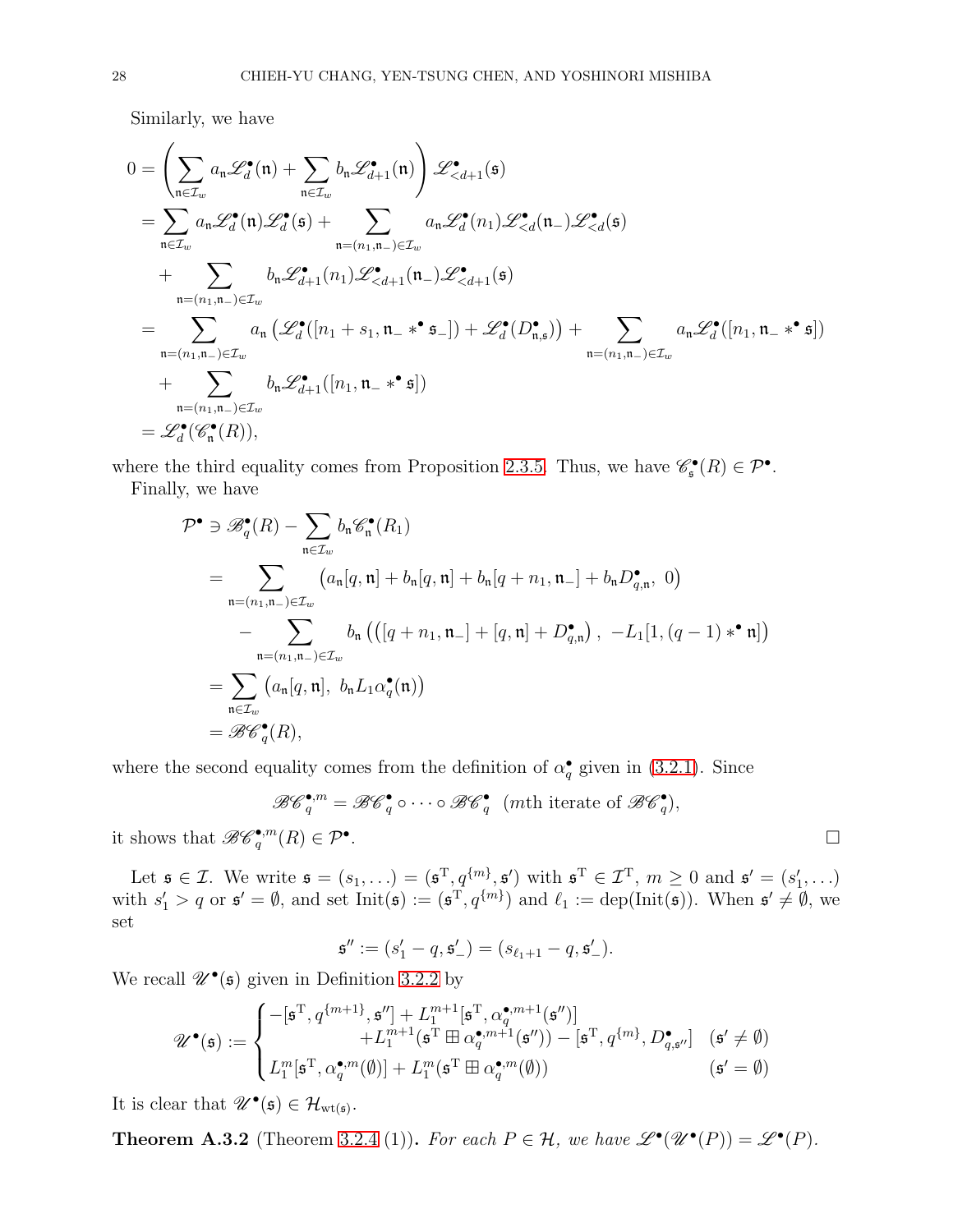*Proof.* We may assume that  $P = \mathfrak{s} \in \mathcal{I}$  as above. By the definition of  $\mathscr{U}^{\bullet}$ , it suffices to show the desired result in the case  $\mathfrak{s} \notin \mathcal{I}^{\mathrm{T}}$ . We first consider the case that  $\mathfrak{s}' \neq \emptyset$ . Recall that  $R_1$ is given in [\(A.2.4\)](#page-25-2) and  $\alpha_q^{\bullet}$  is defined in [\(3.2.1\)](#page-10-4). Note that by definition, we have

$$
\mathscr{B}\mathscr{C}_q^{\bullet,m}\left(\left(\mathscr{C}_{\mathfrak{s}''}^{\bullet}(R_1)\right)\right)=\mathscr{B}\mathscr{C}_q^{\bullet,m}\left([\mathfrak{s}']+[q,\mathfrak{s}'']+D_{q,\mathfrak{s}''}^{\bullet},\ -L_1\alpha_q^{\bullet}(\mathfrak{s}'')\right)
$$

$$
=\left([q^{\{m\}},\mathfrak{s}']+[q^{\{m+1\}},\mathfrak{s}'']+[q^{\{m\}},D_{q,\mathfrak{s}''}^{\bullet}],\ -L_1^{m+1}\alpha_q^{\bullet,m+1}(\mathfrak{s}'')\right).
$$

If  $\mathfrak{s}^T = \emptyset$ , we can express (A.3.3)

<span id="page-28-0"></span>
$$
\mathscr{BC}^{\bullet,m}_q(\mathscr{C}^{\bullet}_{\mathfrak{s}''}(R_1)) = \left([\mathfrak{s}] + [\mathfrak{s}^{\mathrm{T}},q^{\{m+1\}},\mathfrak{s}''] + [\mathfrak{s}^{\mathrm{T}},q^{\{m\}},D^\bullet_{q,\mathfrak{s}''}], -L_1^{m+1}[\mathfrak{s}^{\mathrm{T}},\alpha_q^{\bullet,m+1}(\mathfrak{s}'')]\right)
$$

If  $\mathfrak{s}^T \neq \emptyset$ , we have

<span id="page-28-1"></span>
$$
(A.3.4)
$$
  
\n
$$
\mathscr{B}_{\mathfrak{s}^{\mathrm{T}}}^{\bullet}(\mathscr{B}\mathscr{C}_{q}^{\bullet,m}(\mathscr{C}_{\mathfrak{s}^{\prime\prime}}^{\bullet}(R_{1})))
$$
  
\n
$$
= ([\mathfrak{s}] + [\mathfrak{s}^{\mathrm{T}}, q^{\{m+1\}}, \mathfrak{s}^{\prime\prime}] + [\mathfrak{s}^{\mathrm{T}}, q^{\{m\}}, D_{q,\mathfrak{s}^{\prime\prime}}^{\bullet}] - L_{1}^{m+1}[\mathfrak{s}^{\mathrm{T}}, \alpha_{q}^{\bullet,m+1}(\mathfrak{s}^{\prime\prime})] - L_{1}^{m+1}[\mathfrak{s}^{\mathrm{T}} \boxplus \alpha_{q}^{\bullet,m+1}(\mathfrak{s}^{\prime\prime})], 0),
$$

where we use Remark [2.3.4](#page-8-3) and the fact  $[\mathfrak{s}_{+}^{T}, 0] = 0 \in \mathcal{H}$  from Remark [2.1.5.](#page-6-1)

Next we suppose that  $\mathfrak{s}' = \emptyset$ . Then  $m \geq 1$  and we have

$$
\mathscr{B}\mathscr{C}_q^{\bullet,m-1}(R_1) = ([q^{\{m\}}], L_1^{m-1} \alpha_q^{\bullet,m-1}(-L_1[1,q-1])) = ([q^{\{m\}}], -L_1^m \alpha_q^{\bullet,m}(\emptyset)).
$$

If  $\mathfrak{s}^T = \emptyset$  then we have

<span id="page-28-2"></span>
$$
(A.3.5) \qquad \mathscr{B}\mathscr{C}_q^{\bullet,m-1}(R_1) = ([\mathfrak{s}], -L_1^m[\mathfrak{s}^{\mathrm{T}}, \alpha_q^{\bullet,m}(\emptyset)])\,,
$$

and if  $\mathfrak{s}^T \neq \emptyset$  then by Remark [2.3.4](#page-8-3) and  $[\mathfrak{s}^T_+, 0] = 0 \in \mathcal{H}$ , we have

<span id="page-28-3"></span>(A.3.6) 
$$
\mathscr{B}_{\mathfrak{s}^{\mathbf{T}}}(\mathscr{B}\mathscr{C}_{q}^{\bullet,m-1}(R_1)) = ([\mathfrak{s}] - L_1^m[\mathfrak{s}^{\mathbf{T}}, \alpha_q^{\bullet,m}(\emptyset)] - L_1^m(\mathfrak{s}^{\mathbf{T}} \boxplus \alpha_q^{\bullet,m}(\emptyset)), 0).
$$

Recall from [\(A.2.4\)](#page-25-2) that  $R_1 \in \mathcal{P}_q^{\bullet}$ . It follows by Theorem [A.3.1](#page-26-1) that the left hand side (LHS) of each of the equations [\(A.3.3\)](#page-28-0), [\(A.3.4\)](#page-28-1), [\(A.3.5\)](#page-28-2) and [\(A.3.6\)](#page-28-3) belongs to  $\mathcal{P}^{\bullet}_{\text{wt(s)}}$ . Thus, in any case of the four equations above we have that

$$
0 = \mathscr{L}^{\bullet}(LHS) = \mathscr{L}^{\bullet}(RHS) = \mathscr{L}^{\bullet}(\mathfrak{s}) - \mathscr{L}^{\bullet}(\mathscr{U}^{\bullet}(\mathfrak{s})),
$$

whence we obtain

$$
\mathscr{L}^\bullet(\mathfrak{s}) = \mathscr{L}^\bullet(\mathscr{U}^\bullet(\mathfrak{s})).
$$

We set

$$
\mathscr{U}_{1}^{\bullet}(\mathfrak{s}) := \begin{cases}\n-[{\mathfrak{s}}^{T}, q^{\{m+1\}}, {\mathfrak{s}}''] + L_{1}^{m+1}[{\mathfrak{s}}^{T}, \alpha_{q}^{\bullet, m+1}({\mathfrak{s}}'')] & (\mathfrak{s}' \neq \emptyset) \\
L_{1}^{m}[{\mathfrak{s}}^{T}, \alpha_{q}^{\bullet, m}(\emptyset)] & (\mathfrak{s}' = \emptyset)\n\end{cases},
$$
\n
$$
\mathscr{U}_{2}^{\bullet}(\mathfrak{s}) := \begin{cases}\nL_{1}^{m+1}({\mathfrak{s}}^{T} \boxplus \alpha_{q}^{\bullet, m+1}({\mathfrak{s}}'') & (\mathfrak{s}' \neq \emptyset) \\
L_{1}^{m}({\mathfrak{s}}^{T} \boxplus \alpha_{q}^{\bullet, m}(\emptyset)) & (\mathfrak{s}' = \emptyset)\n\end{cases},
$$
\n
$$
\mathscr{U}_{3}^{\bullet}(\mathfrak{s}) := \begin{cases}\n-[{\mathfrak{s}}^{T}, q^{\{m\}}, D_{q,{\mathfrak{s}}''}^{\bullet}] & (\mathfrak{s}' \neq \emptyset) \\
0 & (\mathfrak{s}' = \emptyset)\n\end{cases}.
$$

It is clear that  $\mathscr{U}_i^{\bullet}(\mathfrak{s}) \in \mathcal{H}_{\text{wt}(\mathfrak{s})}$  for  $1 \leq i \leq 3$  and  $\mathscr{U}^{\bullet}(\mathfrak{s}) = \mathscr{U}_1^{\bullet}(\mathfrak{s}) + \mathscr{U}_2^{\bullet}(\mathfrak{s}) + \mathscr{U}_3^{\bullet}(\mathfrak{s})$ .

<span id="page-28-4"></span>**Lemma A.3.7.** Let  $\mathfrak{s} \in \mathcal{I} \setminus \mathcal{I}^T$ . Then the following hold:

- (1) If  $\mathfrak{n} \in \text{Supp}(\mathscr{U}_1^{\bullet}(\mathfrak{s}))$ , then  $\text{dep}(\mathfrak{n}) > \text{dep}(\mathfrak{s})$ .
- (2) If  $\mathfrak{n} \in \text{Supp}(\mathscr{U}_2^{\bullet}(\mathfrak{s}))$ , then  $\text{dep}(\mathfrak{n}) \geq \text{dep}(\mathfrak{s})$  and  $\text{Init}(\mathfrak{n}) > \text{Init}(\mathfrak{s})$  (using lexicographical order).

.

 $\Box$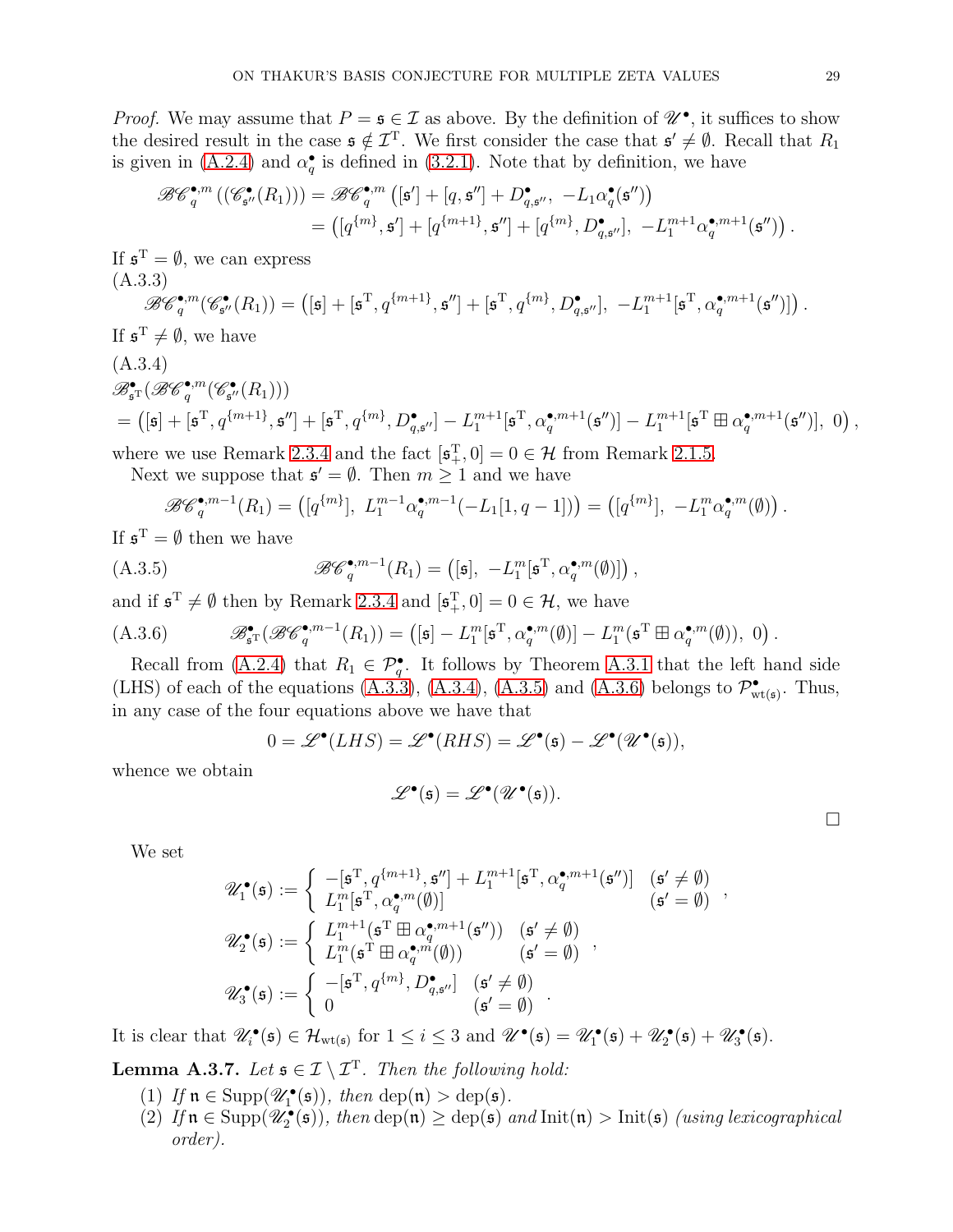(3) If  $\mathfrak{n} \in \text{Supp}(\mathscr{U}_3^{\bullet}(\mathfrak{s}))$ , then  $\text{dep}(\mathfrak{n}) \geq \text{dep}(\mathfrak{s}) > \ell_1 := \text{dep}(\text{Init}(\mathfrak{s}))$ ,  $\text{Init}(\mathfrak{n}) \geq \text{Init}(\mathfrak{s})$ and  $1 \leq n_{\ell_1+1} \leq s_{\ell_1+1}$ .

*Proof.* First we note that since  $\mathfrak{s} \notin \mathcal{I}^T$ , if  $\mathfrak{s}' = \emptyset$  then  $m \geq 1$ . By Corollary [A.1.2,](#page-25-3) we have dep(n)  $\geq$  dep( $\mathfrak{s}$ ) for all  $1 \leq i \leq 3$  and  $\mathfrak{n} \in \text{Supp}(\mathscr{U}_i^{\bullet}(\mathfrak{s}))$  and dep( $\mathfrak{n}$ )  $>$  dep( $\mathfrak{s}$ ) for all  $\mathfrak{n} \in \text{Supp}(\mathscr{U}_1^{\bullet}(\mathfrak{s})).$ 

By the definition of  $\alpha_q^{\bullet}$ , when  $\mathfrak{n} \in \mathscr{U}_2^{\bullet}(\mathfrak{s})$  we can write  $\mathfrak{n} = \mathfrak{s}^{\mathrm{T}} \boxplus [1, \mathfrak{n}_0]$  for some  $\mathfrak{n}_0 \in \mathcal{I}$ . We may assume  $\mathfrak{s}^T \neq \emptyset$  since if  $\mathfrak{s}^T = \emptyset$ , we have  $\mathscr{U}_2^{\bullet}(\mathfrak{s}) = \mathfrak{s}^T \boxplus \alpha_q^{\bullet,\ell}(\mathfrak{s}'') = 0 \in \mathcal{H}$ . Let  $j := \text{dep } \mathfrak{s}^T$ and so  $s_j < q$ . Since  $s_j + 1 \leq q$ , we have  $Init(\mathfrak{n}) = (s_1, \ldots, s_{j-1}, s_j + 1, \ldots) > (\mathfrak{s}^T, q^{\{m\}}) =$  $Init(s)$ .

Let  $\mathfrak{n} = (n_1, \ldots) \in \text{Supp}(\mathscr{U}_3^{\bullet}(\mathfrak{s}))$ . We may assume that  $\mathfrak{s}' \neq \emptyset$  and  $\bullet = \zeta$ . In paritcular,  $dep(\mathfrak{s}) > \ell_1$ . Note that any  $\mathfrak{n}^{\dagger} \in \text{Supp}(D^{\zeta}_{q})$  $\zeta_{q,\mathfrak{s}''}$  can be written as  $\mathfrak{n}^{\dagger} = (s_{\ell_1+1} - i, \mathfrak{n}^{\dagger}_{-})$  for some  $1 \leq i < s_{\ell_1+1}$  and  $\mathfrak{n}^{\dagger} \in \mathcal{I}$ . Then by the definition of  $\mathscr{U}_3^{\bullet}(\mathfrak{s})$ , we have  $\mathfrak{n} = (\mathfrak{s}^{\mathrm{T}}, q^{\{m\}}, \mathfrak{n}^{\dagger}) =$  $(\mathfrak{s}^T, q^{\{m\}}, s_{\ell_1+1} - i, \mathfrak{n}^{\dagger}_-)$ . Thus  $\text{Init}(\mathfrak{n}) = (\mathfrak{s}^T, q^{\{m\}}, \ldots) \ge (\mathfrak{s}^T, q^{\{m\}}) = \text{Init}(\mathfrak{s})$  and  $n_{\ell_1+1} =$  $s_{\ell_1+1} - i < s_{\ell_1+1}.$ 

**Theorem A.3.8** (Theorem [3.2.4](#page-10-0) (2)). For each  $P \in \mathcal{H}$ , there exists  $e \geq 0$  such that  $\text{Supp}((\mathscr{U}^{\bullet})^e(P)) \subset \mathcal{I}^T$ , where  $(\mathscr{U}^{\bullet})^0$  is defined to be the identity map and for  $e \in \mathbb{Z}_{>0}$ ,  $(\mathscr{U}^{\bullet})^e$  is defined to be the e-th iteration of  $\mathscr{U}^{\bullet}$ .

*Proof.* We may assume that  $P = \mathfrak{s} = (s_1, \ldots) \in \mathcal{I}_w$  for some  $w \geq 0$ . By Lemma [A.3.7,](#page-28-4) for each index  $\mathfrak{n} = (n_1, \ldots) \in \text{Supp}(\mathscr{U}^{\bullet}(\mathfrak{s}))$  one of the following conditions holds:

- (1)  $\mathfrak{s} \in \mathcal{I}_{\underline{w}}^{T}$  (and hence  $\mathfrak{n} = \mathfrak{s}$ );
- (2)  $\mathfrak{s} \notin \mathcal{I}_{\underline{w}}^{T}$ , dep $(\mathfrak{n}) >$  dep $(\mathfrak{s})$ ;

(3)  $\mathfrak{s} \notin \mathcal{I}_{\underline{w}}^{T}$ , dep $(\mathfrak{n}) = \text{dep}(\mathfrak{s})$ , Init $(\mathfrak{n}) > \text{Init}(\mathfrak{s})$  (using lexicographical order);

(4)  $\mathfrak{s} \notin \mathcal{I}_{w}^{T}$ ,  $\text{dep}(\mathfrak{n}) = \text{dep}(\mathfrak{s})$ ,  $\text{Init}(\mathfrak{n}) = \text{Init}(\mathfrak{s})$ ,  $n_{\text{dep}(\text{Init}(\mathfrak{n})) + 1} < s_{\text{dep}(\text{Init}(\mathfrak{s})) + 1}$ .

This means that  $\mathfrak{n} = \mathfrak{s} \in \mathcal{I}_{w}^{\mathrm{T}}$  or

$$
(\mathrm{dep}(\mathfrak{n});\mathrm{Init}(\mathfrak{n});-n_{\mathrm{dep}(\mathrm{Init}(\mathfrak{n}))+1})>(\mathrm{dep}(\mathfrak{s});\mathrm{Init}(\mathfrak{s});-s_{\mathrm{dep}(\mathrm{Init}(\mathfrak{s}))+1})
$$

in  $\{0, 1, \ldots, w\}$  × Init $(\mathcal{I}_w)$  ×  $\{-w, \ldots, -2, -1\}$  with the lexicographical order. Here, when  $Init(\mathfrak{s}) = \mathfrak{s}$  (resp.  $Init(\mathfrak{n}) = \mathfrak{n}$ ), temporary we put  $s_{dep(Init(\mathfrak{s})) + 1} := 1$  (resp.  $n_{dep(Init(\mathfrak{n})) + 1} := 1$ ). Since this totally ordered set is finite, this procedure will stop after a finite number of steps.  $\square$ 

#### **REFERENCES**

- <span id="page-29-8"></span>[A86] G. W. Anderson, t-motives, Duke Math. J. 53 (1986), no. 2, 457–502.
- <span id="page-29-7"></span>[ABP04] G. W. Anderson, W. D. Brownawell and M. A. Papanikolas, Determination of the algebraic relations among special Γ-values in positive characteristic, Ann. of Math.  $(2)$  160 (2004), no. 1, 237–313.
- <span id="page-29-5"></span>[AT90] G. W. Anderson and D. S. Thakur, *Tensor powers of the Carlitz module and zeta values*, Ann. of Math. (2) **132** (1990), no. 1, 159–191.
- <span id="page-29-6"></span>[AT09] G. W. Anderson and D. S. Thakur, *Multizeta values for*  $\mathbb{F}_q[t]$ , their period interpretation, and relations between them, Int. Math. Res. Not. IMRN (2009), no. 11, 2038–2055.
- <span id="page-29-0"></span>[An04] Y. André, Une introduction aux motifs (motifs purs, motifs mixtes, périodes), Panoramas et Synthéses, 17. Société Mathématique de France, Paris, 2004.

<span id="page-29-2"></span>[Br12] F. Brown, Mixed Tate motives over Z, Ann. of Math. (2) 175 (2012), no. 2, 949–976.

- <span id="page-29-1"></span>[BGF19] J. I. Burgos Gil and J. Fresán, *Multiple zeta values: from numbers to motives*, to appear in Clay Mathematics Proceedings.
- <span id="page-29-3"></span>[Ca35] L. Carlitz, On certain functions connected with polynomials in a Galois field, Duke Math. J. 1 (1935), no. 2, 137-168.
- <span id="page-29-4"></span>[C14] C.Y. Chang, Linear independence of monomials of multizeta values in positive characteristic, Compositio Math. 150 (2014), 1789-1808.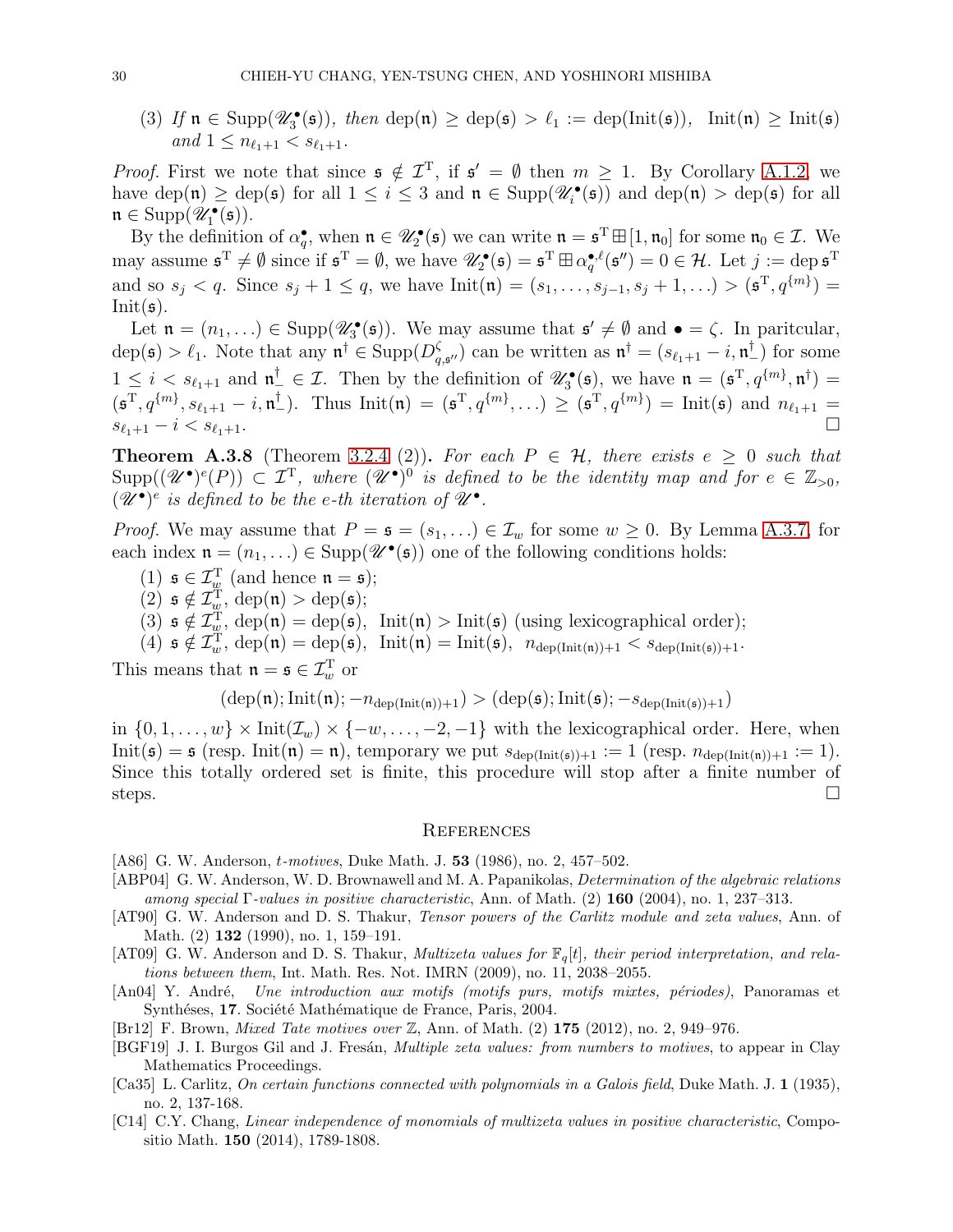- <span id="page-30-24"></span>[C16] C.Y. Chang, Linear relations among double zeta values in positive characteristic, Camb. J. Math. 4 (2016), no. 3, 289-331.
- [CCM21] C.Y. Chang, Y.T. Chen and Y. Mishiba, Algebra structure on multiple zeta vaues in positive characteristic, <https://arxiv.org/abs/2007.08264>.
- <span id="page-30-20"></span>[CH21] Y.-T. Chen and R. Harada, On lower bounds of the dimension of multizeta values in positive characteristic, Doc. Math. 26 (2021), 537-559.
- <span id="page-30-14"></span>[CM21] C.Y. Chang and Y. Mishiba, On a conjecture of Furusho over function fields, Invent. math. 223 (2021), 49-102.
- <span id="page-30-17"></span>[CPY19] C.Y. Chang, M. A. Papanikolas and J. Yu, An effective criterion for Eulerian multizeta values in positive characteristic, J. Eur. Math. Soc. (JEMS)  $21$  (2019), no. 2, 405-440.
- <span id="page-30-16"></span>[Ch15] H.J. Chen, On shuffle of double zeta values for  $\mathbb{F}_q[t]$ , J. Number Theory 148 (2015), 153-163.
- <span id="page-30-4"></span>[GKZ06] H. Gangl, M. Kazeko and D. Zagier, Double zeta values and modular forms, Automorphic forms and zeta functions, 71-106, World Sci. Publ., Hackensack, NJ, 2006.
- <span id="page-30-3"></span>[Gon02] A. B. Goncharov, Periods and mixed motives, arXiv:0202154.
- <span id="page-30-15"></span>[Go79] D. Goss, v-adic zeta functions, L-series, and measures for function fields. With an addendum, Invent. Math. 55 (1979), no. 2, 107-119.
- <span id="page-30-21"></span>[Go96] D. Goss, Basic structures of function field arithmetic, Springer-Verlag, Berlin, 1996.
- <span id="page-30-8"></span>[Ho97] M. Hoffman, *The algebra of multiple harmonic series*, J. Algebra 194 (1997), 477-495.
- <span id="page-30-19"></span>[IKLNDP22] B. H. Im, H. Kim, K. N. Le, T. Ngo Dac, and L. H. Pham, Zagier-Hoffman's conjectures in positive characteristic, <https://arxiv.org/abs/2205.07165>.
- <span id="page-30-7"></span>[IKZ06] K. Ihara, M. Kaneko and D. Zagier, Derivation and double shuffle relations for multiple zeta values, Compositio Math. 142 (2006), 307-338.
- <span id="page-30-23"></span>[KL16] Y.-L. Kuan and Y.-H. Lin, Criterion for deciding zeta-like multizeta values in positive characteristic. Exp. Math. 25 (2016), no. 3, 246–256.
- <span id="page-30-18"></span>[LRT14] J. A. Lara Rodríguez and D. S. Thakur, Zeta-like multizeta values for  $\mathbb{F}_q[t]$ , Indian J. Pure Appl. Math. 45 (5), 785-798 (2014).
- <span id="page-30-13"></span>[ND21] T. Ngo Dac, On Zagier-Hoffman's conjectures in positive characteristic. Ann. of Math. (2), 194 (2021), no. 1, 361–392.
- <span id="page-30-22"></span>[P08] M. A. Papanikolas, Tannakian duality for Anderson-Drinfeld motives and algebraic independence of Carlitz logarithms, Invent. Math. 171 (2008), no. 1, 123-174.
- <span id="page-30-6"></span>[R02] G. Racinet, Double mixtures of multiple polylogarithms at the roots of unity., IHES Mathematical ´ Publications, Volume 95 (2002), 185-231.
- <span id="page-30-2"></span>[Te02] T. Terasoma, Mixed Tate motives and multiple zeta values. Invent. Math. 149 (2002), no. 2, 339-369.
- <span id="page-30-11"></span>[To18] G. Todd, A Conjectural Characterization for  $\mathbb{F}_q(t)$ -Linear Relations between Multizeta Values, J. Number Theory 187, 264-287 (2018).
- <span id="page-30-0"></span>[T04] D. S. Thakur, Function field arithmetic, World Scientific Publishing, River Edge NJ, 2004.
- <span id="page-30-9"></span>[T09a] D. S. Thakur, Power sums with applications to multizeta and zeta zero distribution for  $\mathbb{F}_q[t]$ , Finite Fields Appl. 15 (2009), no. 4, 534-552.
- <span id="page-30-25"></span>[T09b] D. S. Thakur, Relations between multizeta values for  $\mathbb{F}_q[t]$ , Int. Math. Res. Not. IMRN (2009), no. 12, 2318-2346.
- <span id="page-30-10"></span>[T10] D. S. Thakur, Shuffle relations for function field multizeta values, Int. Math. Res. Not. IMRN (2010), no. 11, 1973-1980.
- <span id="page-30-12"></span>[T17] D. S. Thakur, Multizeta values for function fields: a survey, J. Th´eor. Nombres Bordeaux 29 no. 3 (2017), 997–1023.
	- Ann. of Math. (2) 129 (1989), no. 3, 501-517.
- <span id="page-30-1"></span>[Za94] D. Zagier, Values of zeta functions and their applications, in ECM volume, Progress in Math., 120 (1994), 497-512.
- <span id="page-30-5"></span>[Zh16] J. Zhao, Multiple zeta functions, multiple polylogarithms and their special values, Series on Number Theory and its Applications, 12. World Scientific Publishing Co. Pte. Ltd., Hackensack, NJ, 2016.